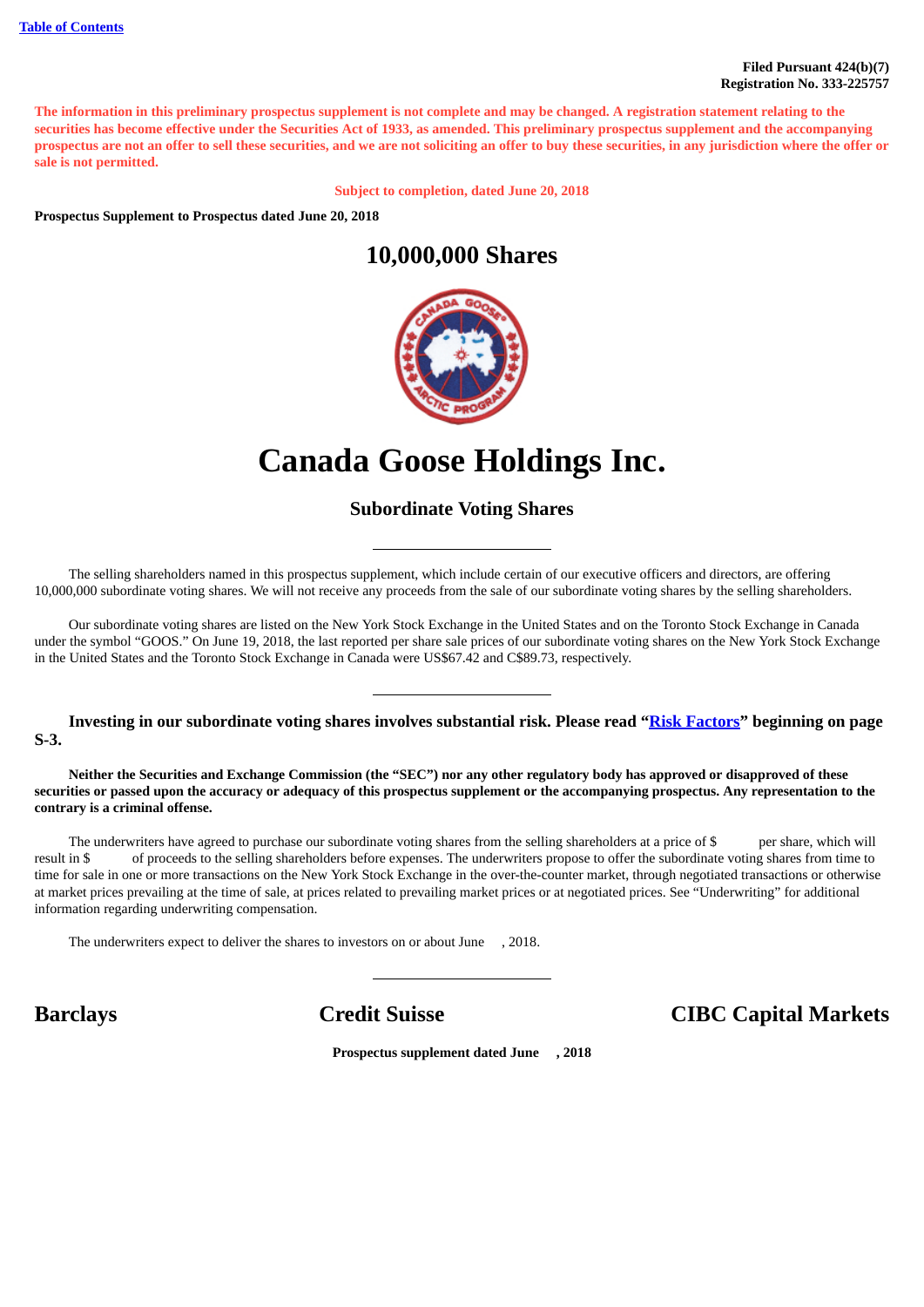## **Prospectus Supplement**

<span id="page-1-0"></span>

| <b>About This Prospectus Supplement</b>                                                                  | S-ii         |
|----------------------------------------------------------------------------------------------------------|--------------|
| <b>Prospectus Supplement Summary</b>                                                                     | $S-1$        |
| <b>Risk Factors</b>                                                                                      | $S-3$        |
| <b>Cautionary Note Regarding Forward-Looking Statements</b>                                              | $S-5$        |
| <b>Use of Proceeds</b>                                                                                   | $S-7$        |
| <b>Market Price of Our Subordinate Voting Shares</b>                                                     | $S-8$        |
| <b>Selling Shareholders</b>                                                                              | $S-9$        |
| <b>Canadian Tax Implications for Non-Canadian Holders</b>                                                | $S-$         |
|                                                                                                          | 10           |
| Material U.S. Federal Income and Estate Tax Considerations for U.S. Holders of Subordinate Voting Shares | $S-11$       |
| <b>Underwriting</b>                                                                                      | $S-$         |
|                                                                                                          | 17           |
| <b>Legal Matters</b>                                                                                     | $S-$         |
|                                                                                                          | 23           |
| <b>Experts</b>                                                                                           | $S-$         |
|                                                                                                          | 23           |
| <b>Where You Can Find More Information</b>                                                               | $S-$         |
|                                                                                                          | 23           |
| <b>Incorporation of Certain Information by Reference</b>                                                 | $S-$         |
|                                                                                                          | 24           |
| <b>Prospectus</b>                                                                                        |              |
| <b>About This Prospectus</b>                                                                             | ii           |
| <b>Risk Factors</b>                                                                                      | $\mathbf{1}$ |
| <b>Cautionary Note Regarding Forward-Looking Statements</b>                                              | $\mathbf{1}$ |
| <b>Use of Proceeds</b>                                                                                   | 3            |
| <b>Description of Share Capital</b>                                                                      | 3            |
| <b>Plan of Distribution</b>                                                                              | 12           |

| <u>Legal Matters</u>                                     |    |
|----------------------------------------------------------|----|
| <b>Experts</b>                                           | 14 |
| Where You Can Find More Information                      | 15 |
| <b>Incorporation of Certain Information by Reference</b> | 15 |
|                                                          |    |

Neither we, the selling shareholders, nor the underwriters have authorized anyone to provide you with different information or to make any representations other than those contained or incorporated by reference into this prospectus supplement, the accompanying prospectus or in any free writing prospectuses we have prepared. If anyone provides you with different or inconsistent information, you should not rely on it. This prospectus supplement and the accompanying prospectus do not constitute an offer to sell, or a solicitation of an offer to purchase, the securities offered by this prospectus supplement and the accompanying prospectus in any jurisdiction in which it is unlawful to make such offer or solicitation. You should assume that the information contained in this prospectus supplement, the accompanying prospectus and the documents incorporated by reference is accurate only as of the date such information is presented. Our business, financial condition and results **of operations may have changed since the date such information was presented.**

S-i

It is expected that delivery of the shares will be made against payment therefor on or about , 2018, which is the third business day following the date hereof (such settlement cycle being referred to as "T+3"). Under Rule 15c6-1 under the Securities Exchange Act of 1934, as amended (the "Exchange Act"), trades in the secondary market generally are required to settle in two business days unless the parties to any such trade expressly agree otherwise. Accordingly, purchasers who wish to trade the shares on the date of pricing will be required, by virtue of the fact that the shares initially will settle in T+3, to specify an alternative settlement cycle at the time of any such trade to prevent failed settlement. Purchasers of the shares who wish to trade the shares on the date of pricing should consult their own advisors.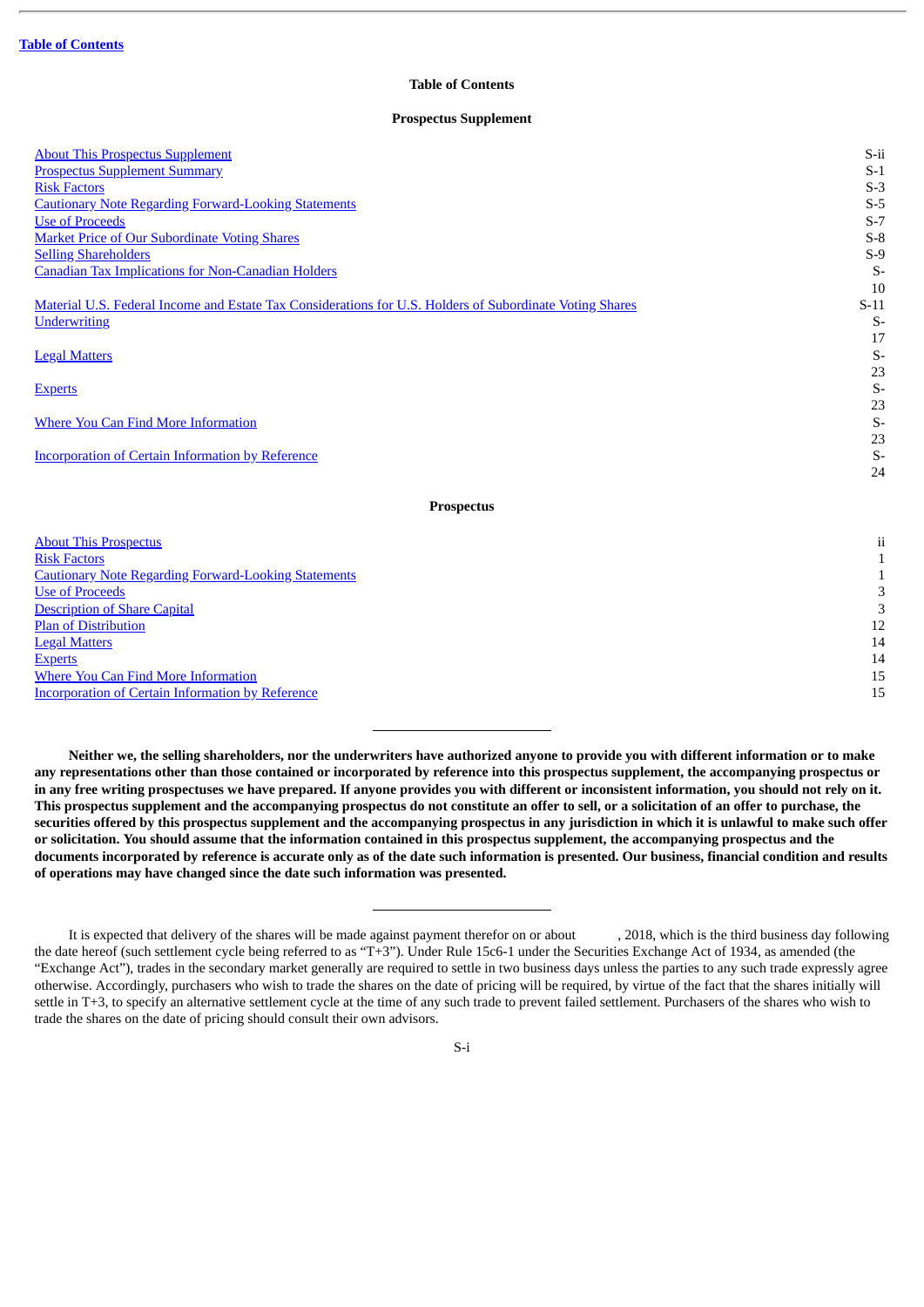## **ABOUT THIS PROSPECTUS SUPPLEMENT**

<span id="page-2-0"></span>Unless otherwise indicated, all references in this prospectus supplement to "Canada Goose," "we,: "our," "us," "the company" or similar terms refer to Canada Goose Holdinas Inc. and its consolidated subsidiaries. We publish our consolidated financial statements in Canadian dollars. Unless otherwise specified, all monetary amounts are in Canadian dollars, all references to "\$," "C\$," "CDN\$," "CAD\$," and "dollars" mean Canadian *dollars and all references to "US\$" and "USD" mean U.S. dollars.*

This document is in two parts. The first part is this prospectus supplement, which describes the specific terms of this offering of subordinate voting shares and certain other matters relating to us, our business and prospects. The second part, the accompanying prospectus, contains a description of our subordinate voting shares and certain other information.

The information contained in this prospectus supplement may add, update or change information contained in the accompanying prospectus or in documents that we file or have filed with the SEC. To the extent the information contained in this prospectus supplement differs or varies from the information contained in the accompanying prospectus or documents incorporated by reference filed before the date of this prospectus supplement, the information in this prospectus supplement will supersede such information.

|   | i. |  |
|---|----|--|
| × |    |  |
| I | ۰, |  |
| ٧ |    |  |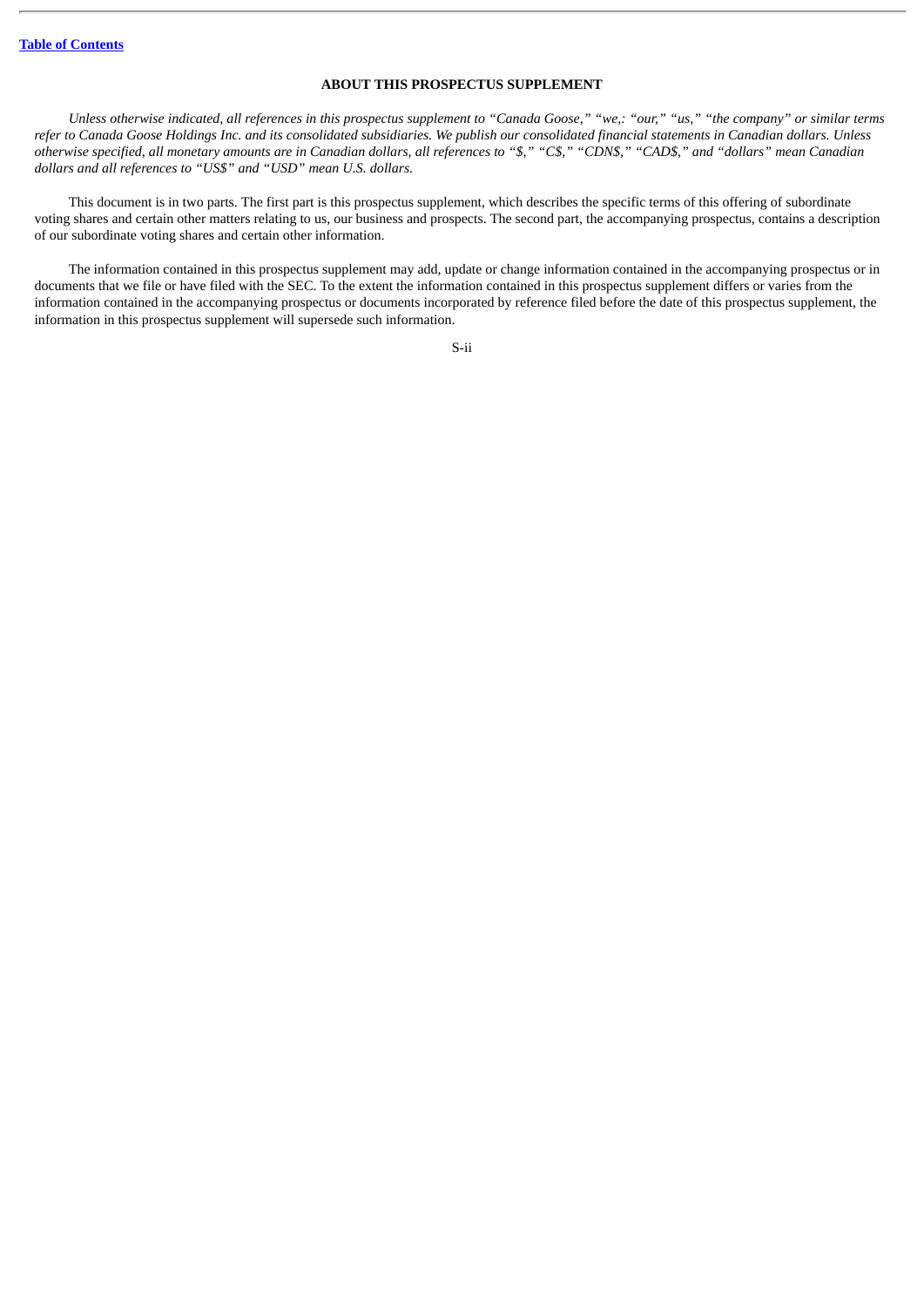## **PROSPECTUS SUPPLEMENT SUMMARY**

<span id="page-3-0"></span>This summary highlights information appearing elsewhere or incorporated by reference in this prospectus supplement and the accompanying prospectus. This summary is not complete and does not contain all of the information that you should consider before investing in our subordinate voting shares. You should carefully read the entire prospectus supplement, the accompanying prospectus and the financial data and related notes and other information incorporated by reference in this prospectus supplement and the accompanying prospectus before deciding whether to invest *in our subordinate voting shares.*

## **Our Company**

Founded in a small warehouse in Toronto, Canada in 1957, Canada Goose has grown into one of the world's leading makers of performance luxury apparel. Every Canada Goose product is informed by the rugged demands of the Arctic and inspired by relentless innovation and uncompromised craftsmanship. From Antarctic research facilities and the Canadian High Arctic, to the streets of New York, London, Milan, Paris, Tokyo and beyond, people have fallen in love with our brand and made it a part of their everyday lives.

We are deeply involved in every stage of our business as a designer, manufacturer, distributor and retailer of outerwear, knitwear and accessories for men, women and children. This vertically integrated business model allows us to directly control the quality of our products while capturing higher margins.

#### **Corporate Information**

Our principal office is located at 250 Bowie Avenue, Toronto, Ontario, Canada, M6E 4Y2 and our telephone number is (416) 780-9850. Our registered office is located at Suite 1700, Park Place, 666 Burrard Street, Vancouver, British Columbia, Canada, V6C 2X8.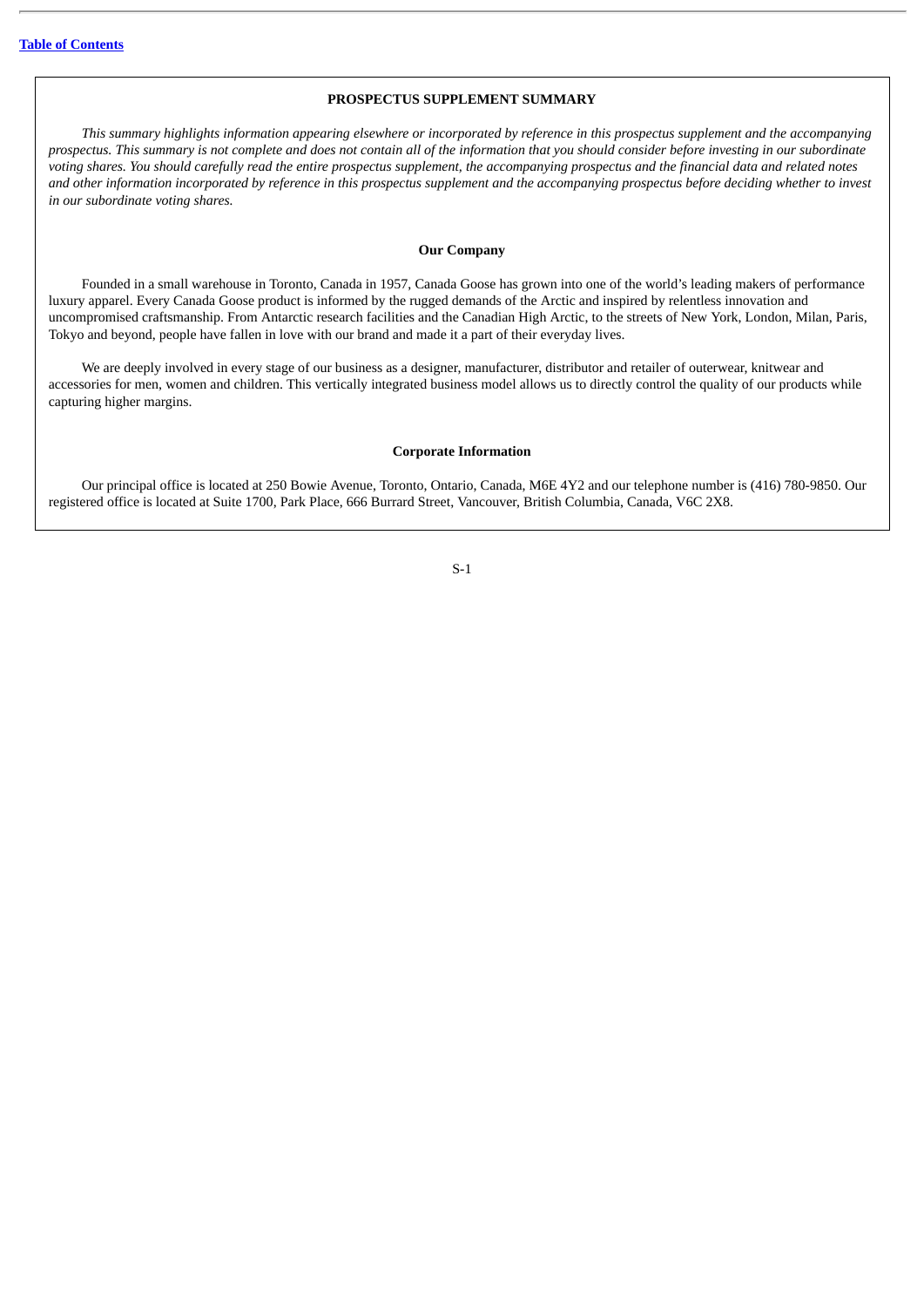| <b>The Offering</b>                                                  |                                                                                                                                                                                                                                           |  |  |  |
|----------------------------------------------------------------------|-------------------------------------------------------------------------------------------------------------------------------------------------------------------------------------------------------------------------------------------|--|--|--|
| Subordinate voting shares offered by the selling<br>shareholders     | 10,000,000 shares                                                                                                                                                                                                                         |  |  |  |
| Subordinate voting shares outstanding after this<br>offering         | 47,969,814 shares                                                                                                                                                                                                                         |  |  |  |
| Multiple voting shares outstanding after this offering               | 60,994,076 shares                                                                                                                                                                                                                         |  |  |  |
| Use of proceeds                                                      | We will not receive any of the proceeds from the sale of subordinate voting shares by the<br>selling shareholders.                                                                                                                        |  |  |  |
| Dividend policy                                                      | We do not currently intend to pay cash dividends on our subordinate voting shares.                                                                                                                                                        |  |  |  |
| Risk factors                                                         | You should read carefully the information set forth under "Risk Factors" herein and in the<br>accompanying prospectus for a discussion of factors that you should consider before<br>deciding to invest in our subordinate voting shares. |  |  |  |
| New York Stock Exchange and Toronto Stock<br>Exchange trading symbol | "GOOS"                                                                                                                                                                                                                                    |  |  |  |

The total number of subordinate voting shares and multiple voting shares to be outstanding after this offering is based on 37,969,814 subordinate voting shares and 70,894,076 multiple voting shares outstanding as of June 13, 2018 and excludes:

- 3,647,571 subordinate voting shares issuable upon the exercise of options outstanding under our equity incentive plans as of March 31, 2018; and
- 6,999,536 subordinate voting shares reserved for issuance under our equity incentive plans as of March 31, 2018.

Except as otherwise indicated, the information in this prospectus supplement reflects 100,000 subordinate voting shares issuable upon exercise of options by certain selling shareholders in this offering.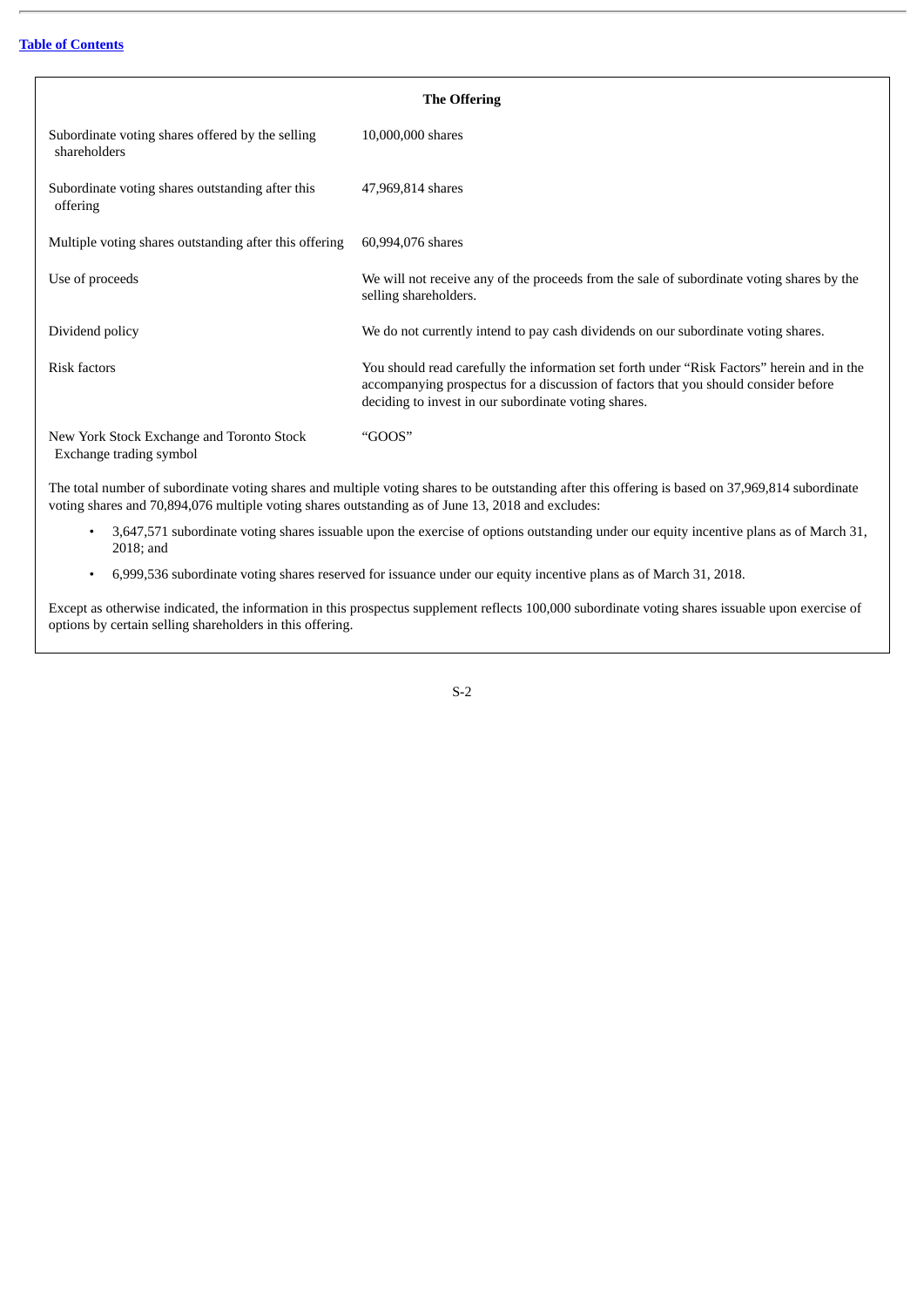## **RISK FACTORS**

<span id="page-5-0"></span>An investment in our subordinate voting shares involves various risks. You should carefully consider the following risks and all of the other information contained in this prospectus supplement and the accompanying prospectus before investing in our subordinate voting shares. In addition, you should read and consider the risk factors associated with our business included in the documents incorporated by reference in this prospectus supplement, including Amendment No. 1 to our Annual Report on Form 20-F/A for the year ended March 31, 2018. See "Where You Can Find More Information." The risks described below and incorporated herein by reference are those which we believe are the material risks that we face. The trading price of our subordinate voting shares could decline due to any of these risks, and you may lose all or part of your investment in our subordinate *voting shares.*

## **Risks Related to Our Subordinate Voting Shares and this Offering**

## Future sales, or the perception of future sales, by us or our stockholders in the public market could cause the market price for our subordinate *voting shares to decline.*

Sales of a substantial number of our subordinate voting shares in the public market could occur at any time. These sales, or the perception in the market that the holders of a large number of subordinate voting shares or securities convertible into subordinate voting shares intend to sell subordinate voting shares, could reduce the market price of our subordinate voting shares.

Following the consummation of this offering, our directors, executive officers and holders of all of our multiple voting shares will be subject to a 45 day lock-up period provided under lock-up agreements executed in connection with this offering described in "Underwriting." All of these shares will, however, be able to be resold after the expiration of the lock-up period, as well as pursuant to customary exceptions thereto or upon the waiver of the lock-up agreement by the underwriters, subject to any restrictions imposed on sales by our affiliates under applicable securities laws.

## The dual-class structure contained in our articles has the effect of concentrating voting control and the ability to influence corporate matters with *our controlling shareholders, who held our shares prior to our IPO.*

Our multiple voting shares have 10 votes per share and our subordinate voting shares have 1 vote per share. Shareholders who hold multiple voting shares (Bain Capital Private Equity and our President and Chief Executive Officer (including their respective affiliates)), will together hold approximately 81.6% of the voting power of our outstanding voting shares following this offering, and therefore will continue to have significant influence over our management and affairs and over all matters requiring shareholder approval, including the election of directors and significant corporate transactions.

In addition, because of the 10-to-1 voting ratio between our multiple voting shares and subordinate voting shares, the holders of our multiple voting shares will continue to control a majority of the combined voting power of our voting shares even where the multiple voting shares represent a substantially reduced percentage of our total outstanding shares. The concentrated voting control of holders of our multiple voting shares limits the ability of holders of our subordinate voting shares to influence corporate matters for the foreseeable future, including the election of directors as well as with respect to decisions regarding amending of our share capital, creating and issuing additional classes of shares, making significant acquisitions, selling significant assets or parts of our business, merging with other companies and undertaking other significant transactions. As a result, holders of multiple voting shares will have the ability to influence or control many matters affecting us and actions may be taken that holders of our subordinate voting shares may not view as beneficial. The market price of our subordinate voting shares could be adversely affected due to the significant influence and voting power of the holders of multiple voting shares. Additionally, the significant voting interest of holders of multiple voting shares may discourage transactions involving a change of control, including transactions in which an investor, as a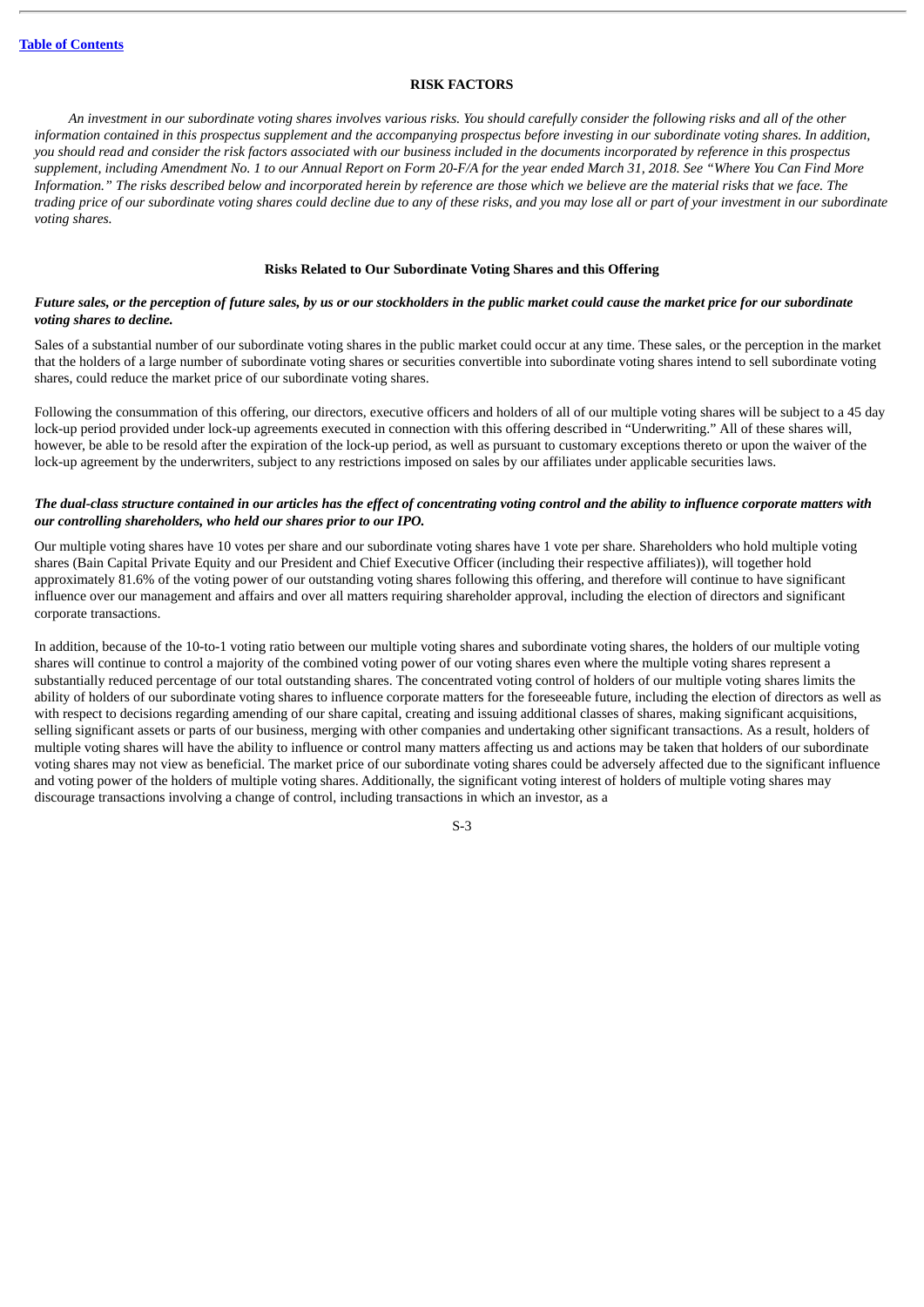holder of the subordinate voting shares, might otherwise receive a premium for the subordinate voting shares over the then-current market price, or discourage competing proposals if a going private transaction is proposed by one or more holders of multiple voting shares.

Future transfers by holders of multiple voting shares, other than permitted transfers to such holders' respective affiliates or direct family members or to other permitted holders, will result in those shares automatically converting to subordinate voting shares, which will have the effect, over time, of increasing the relative voting power of those holders of multiple voting shares who retain their multiple voting shares.

## Our operating results and share price may be volatile, and the market price of our subordinate voting shares after this Offering may drop below the *price you pay.*

Our quarterly operating results are likely to fluctuate in the future in response to numerous factors, many of which are beyond our control, including each of the factors set forth herein and in our Annual Report for the year ended March 31, 2018 (the "Annual Report").

In addition, securities markets worldwide have experienced, and are likely to continue to experience, significant price and volume fluctuations. This market volatility, as well as general economic, market or political conditions, could subject the market price of our subordinate voting shares to wide price fluctuations regardless of our operating performance. Our operating results and the trading price of our subordinate voting shares may fluctuate in response to various factors, including the risks described herein and in Amendment No. 1 to our Annual Report on Form 20-F/A.

These and other factors, many of which are beyond our control, may cause our operating results and the market price and demand for our subordinate voting shares to fluctuate substantially. Fluctuations in our quarterly operating results could limit or prevent investors from readily selling their subordinate voting shares and may otherwise negatively affect the market price and liquidity of subordinate voting shares. In addition, in the past, when the market price of a stock has been volatile, holders of that stock have sometimes instituted securities class action litigation against the company that issued the shares. If any of our shareholders brought a lawsuit against us, we could incur substantial costs defending the lawsuit. Such a lawsuit could also divert the time and attention of our management from our business, which could significantly harm our profitability and reputation.

Because we have no current plans to pay regular cash dividends on our subordinate voting shares following this offering, you may not receive any return on investment unless you sell your subordinate voting shares for a price greater than that which you paid for it.

We do not anticipate paying any regular cash dividends on our subordinate voting shares following this offering. Any decision to declare and pay dividends in the future will be made at the discretion of our board of directors and will depend on, among other things, our results of operations, financial condition, cash requirements, contractual restrictions and other factors that our board of directors may deem relevant. In addition, our ability to pay dividends is, and may be, limited by covenants of existing and any future outstanding indebtedness we or our subsidiaries incur. Therefore, any return on investment in our subordinate voting shares is solely dependent upon the appreciation of the price of our subordinate voting shares on the open market, which may not occur.

## Our constating documents permit us to issue an unlimited number of subordinate voting shares and multiple voting shares.

Our articles permit us to issue an unlimited number of subordinate voting shares and multiple voting shares. We anticipate that we will, from time to time, issue additional subordinate voting shares in the future. Subject to the requirements of the New York Stock Exchange ("NYSE") and the Toronto Stock Exchange ("TSX"), we will not be required to obtain the approval of shareholders for the issuance of additional subordinate voting shares. Although the rules of the TSX generally prohibit us from issuing additional multiple voting shares, there may be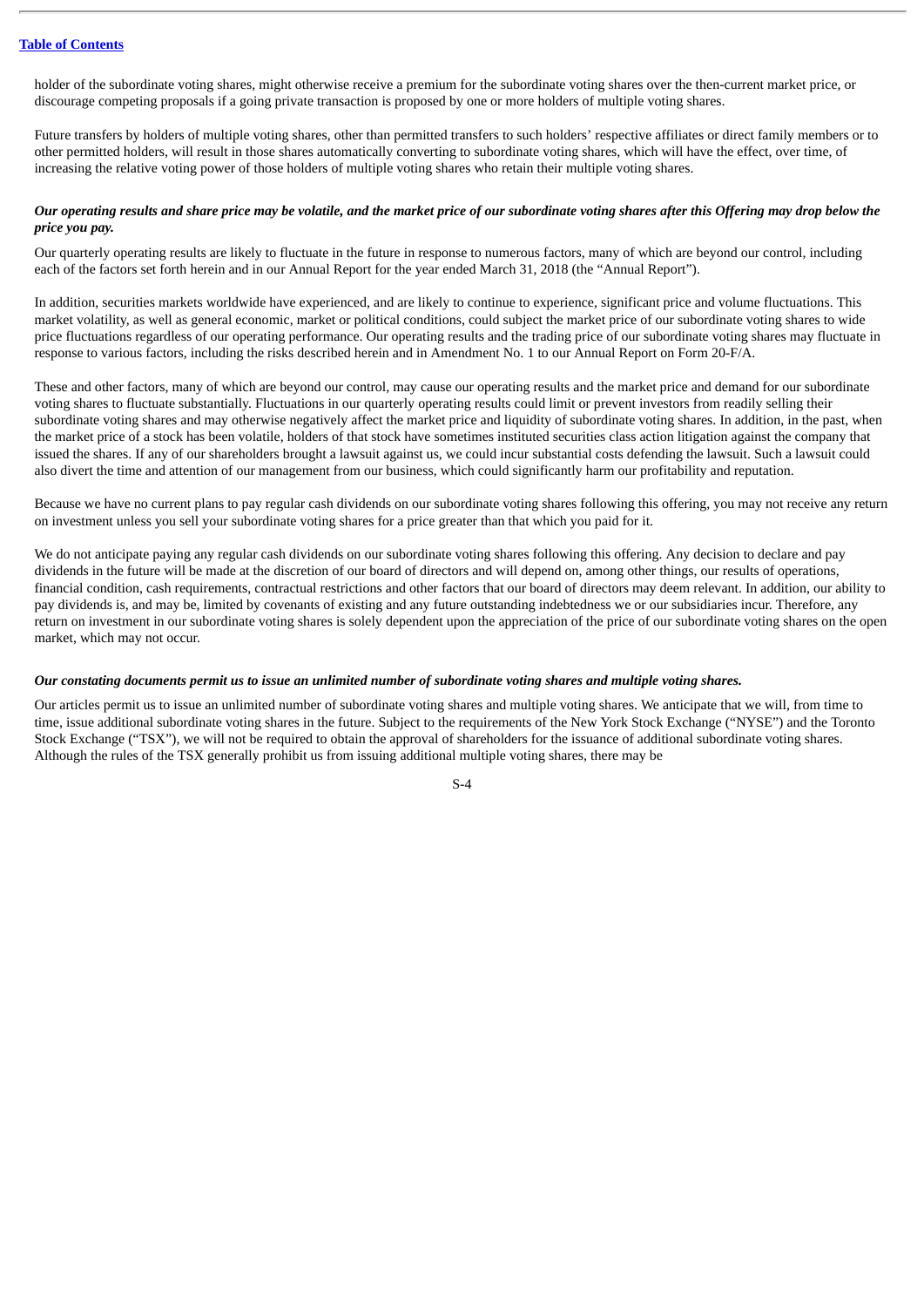certain circumstances where additional multiple voting shares may be issued, including upon receiving shareholder approval. Any further issuances of subordinate voting shares or multiple voting shares will result in immediate dilution to existing shareholders and may have an adverse effect on the value of their shareholdings. Additionally, any further issuances of multiple voting shares may significantly lessen the combined voting power of our subordinate voting shares due to the 10-to-1 voting ratio between our multiple voting shares and subordinate voting shares.

## **CAUTIONARY NOTE REGARDING FORWARD-LOOKING STATEMENTS**

<span id="page-7-0"></span>This prospectus supplement, the accompanying prospectus and the documents incorporated herein and therein contains forward-looking statements. These statements are neither historical facts nor assurances of future performance. Instead, they are based on our current beliefs, expectations and assumptions regarding the future of our business, future plans and strategies, and other future conditions. Forward-looking statements can be identified by words such as "anticipate," "believe," "envision," "estimate," "expect," "intend," "may," "plan," "predict," "project," "target," "potential," "will," "would," "could," "should," "continue," "contemplate" and other similar expressions, although not all forward-looking statements contain these identifying words.

Certain assumptions made in preparing the forward-looking statements contained in this prospectus supplement, the accompanying prospectus and certain documents incorporated herein include:

- our ability to implement our growth strategies;
- our ability to maintain good business relationships with our suppliers, wholesalers and distributors;
- our ability to keep pace with changing consumer preferences;
- our ability to protect our intellectual property; and
- the absence of material adverse changes in our industry or the global economy.

By their nature, forward-looking statements involve risks and uncertainties because they relate to events and depend on circumstances that may or may not occur in the future. We believe that these risks and uncertainties include, but are not limited to, those described in the "Risk Factors" section of Amendment No. 1 to our Annual Report form 20-F/A, which include, but are not limited to, the following risks:

- we may be unable to maintain the strength of our brand or to expand our brand to new products and geographies;
- we may be unable to protect or preserve our brand image and proprietary rights;
- we may not be able to satisfy changing consumer preferences;
- an economic downturn may affect discretionary consumer spending;
- we may not be able to compete in our markets effectively;
- we may not be able to manage our growth effectively;
- poor performance during our peak season may affect our operating results for the full year;
- our indebtedness may adversely affect our financial condition;
- we may be unable to remediate weaknesses in our internal controls over financial reporting;
- our ability to maintain relationships with our select number of suppliers;
- our ability to manage our product distribution through our retail partners and international distributors;
- the success of our expansion into China and other new store openings;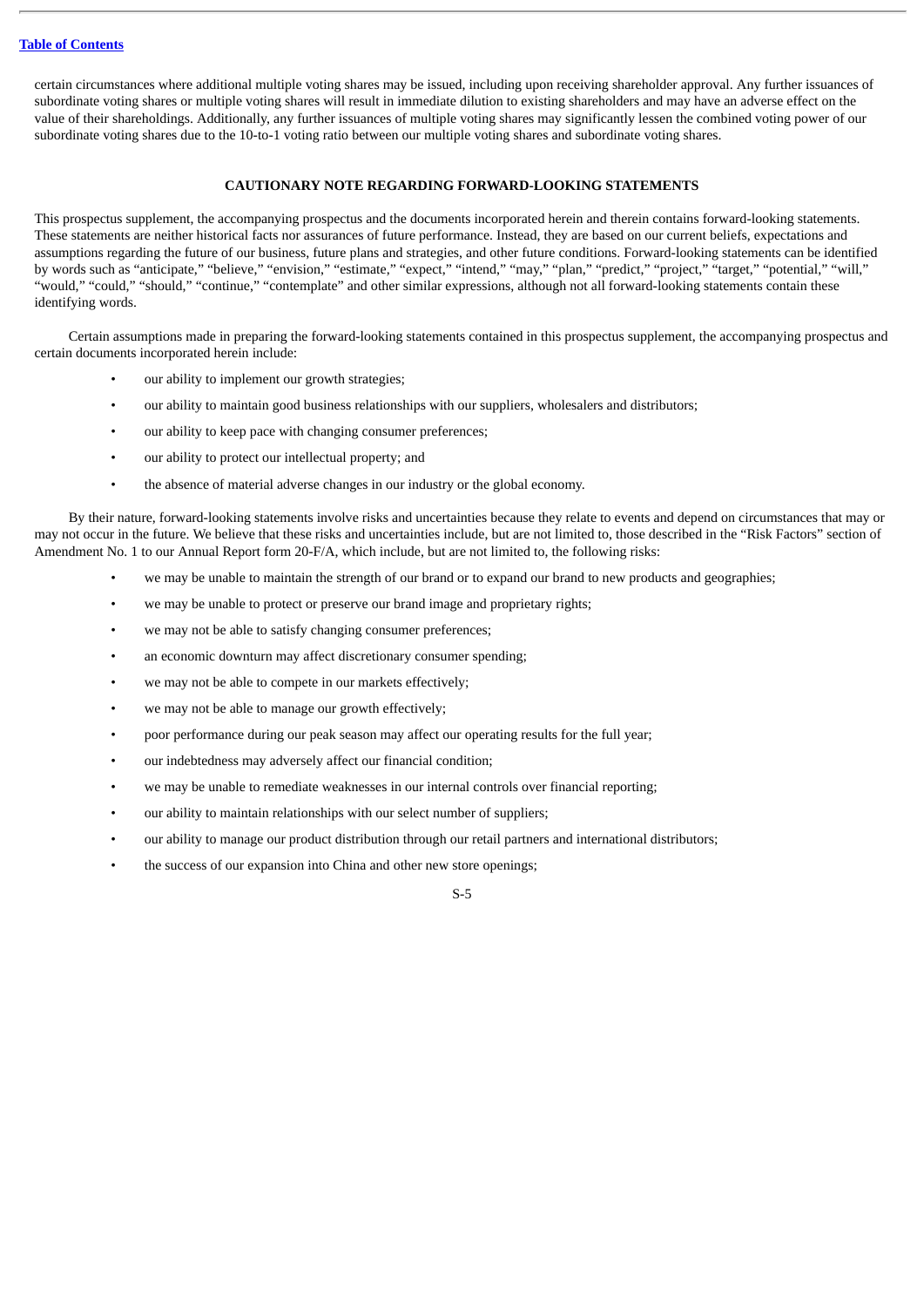- the success of our marketing programs;
- our ability to forecast our inventory needs;
- the risk our business is interrupted because of a disruption at our headquarters; and
- fluctuations in raw materials costs or currency exchange rates.

Although we base the forward-looking statements contained in this prospectus supplement on assumptions that we believe are reasonable, we caution you that actual results and developments (including our results of operations, financial condition and liquidity, and the development of the industry in which we operate) may differ materially from those made in or suggested by the forward-looking statements contained in this prospectus supplement. In addition, even if results and developments are consistent with the forward-looking statements contained in this prospectus supplement, those results and developments may not be indicative of results or developments in subsequent periods.

No forward-looking statement is a guarantee of future results. Moreover, we operate in a highly competitive and rapidly changing environment in which new risks often emerge. It is not possible for our management to predict all risks, nor can we assess the impact of all factors on our business or the extent to which any factor, or combination of factors, may cause actual results to differ materially from those contained in any forward-looking statements we may make.

You should read this prospectus supplement, the accompanying prospectus and the documents incorporated herein and have filed as exhibits hereto completely and with the understanding that our actual future results may be materially different from what we expect. The forward-looking statements contained herein are made as of the date of this prospectus supplement, and we do not assume any obligation to update any forward-looking statements except as required by applicable law.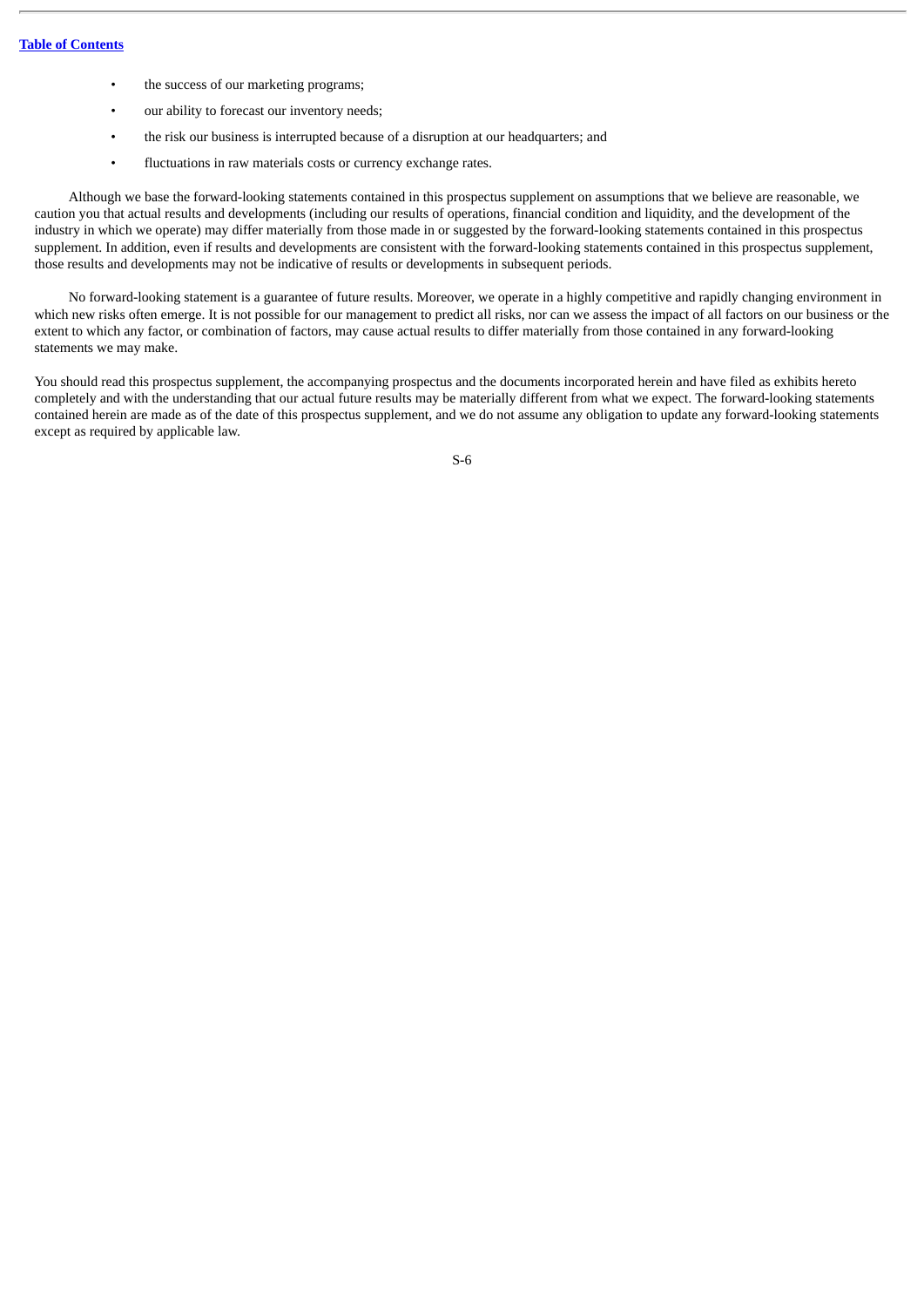## **USE OF PROCEEDS**

<span id="page-9-0"></span>We will not receive any proceeds from the sale of our subordinate voting shares by the selling shareholders. The selling shareholders will receive all of the net proceeds from the sale of subordinate voting shares offered pursuant to this prospectus supplement. The selling shareholders will bear any underwriting commissions and discounts attributable to the sale of their subordinate voting shares.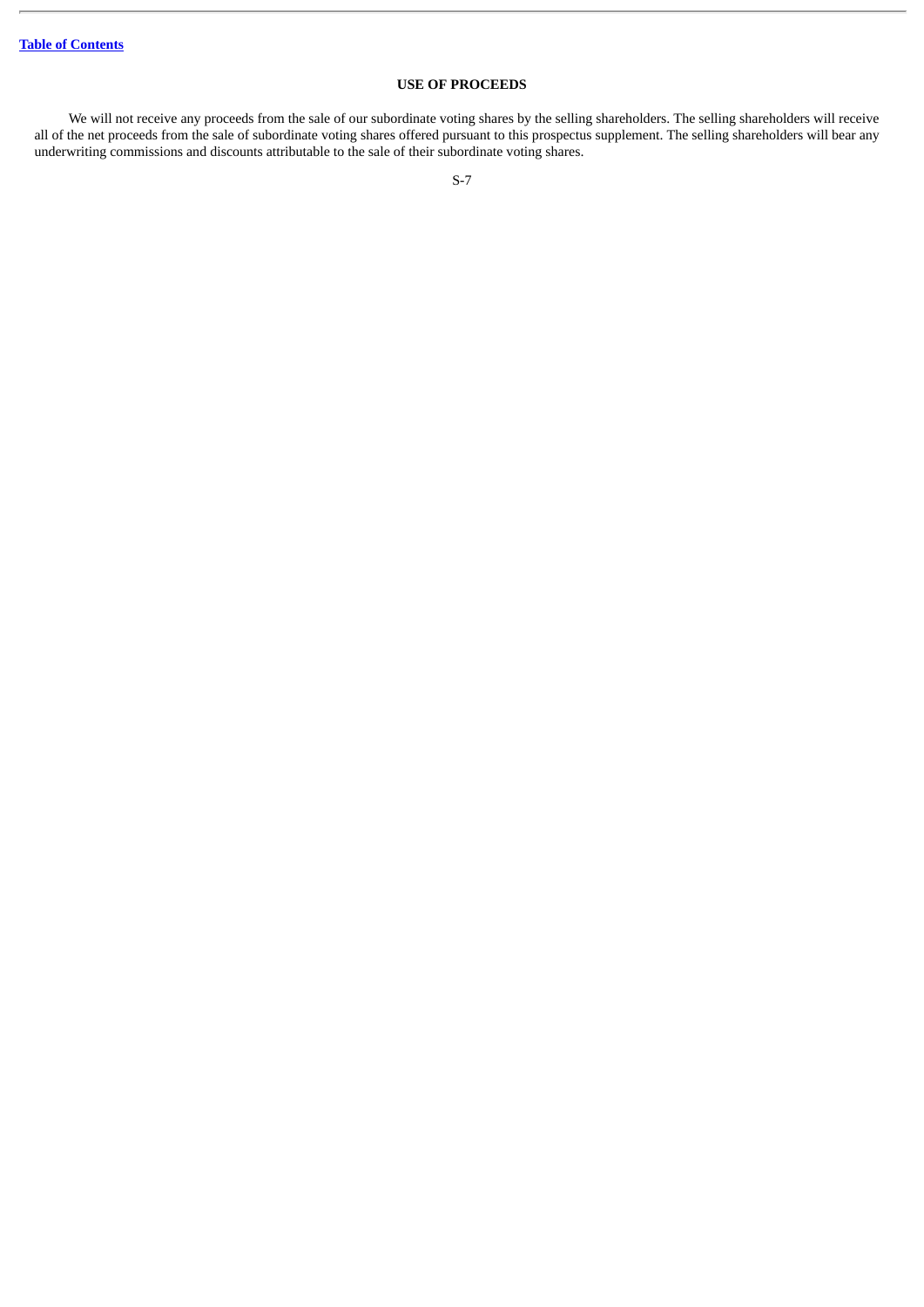## **MARKET PRICE OF OUR SUBORDINATE VOTING SHARES**

<span id="page-10-0"></span>Our subordinate voting shares have been listed on both the New York Stock Exchange and the Toronto Stock Exchange under the symbol "GOOS" since March 16, 2017. Prior to that time, there was no public market for our subordinate voting shares. The following table sets forth for the periods indicated the high and low sale prices of our subordinate voting shares on the New York Stock Exchange in U.S. dollars.

|                                   |          | <b>Price Per Subordinate</b><br><b>Voting Share</b> |  |
|-----------------------------------|----------|-----------------------------------------------------|--|
|                                   | High     | Low                                                 |  |
| <b>Fiscal Year:</b>               |          |                                                     |  |
| Fiscal Year 2018                  | \$38.25  | 15.50<br>S.                                         |  |
| Quarterly:                        |          |                                                     |  |
| <b>First Quarter 2018</b>         | \$24.32  | 15.50<br>\$.                                        |  |
| <b>Second Quarter 2018</b>        | \$20.97  | 16.96<br>\$                                         |  |
| Third Quarter 2018                | \$ 31.95 | 19.95<br>\$                                         |  |
| <b>Fourth Quarter 2018</b>        | \$38.25  | \$28.41                                             |  |
| <b>Last Six Months:</b>           |          |                                                     |  |
| December 2017                     | \$31.95  | 26.28<br>\$                                         |  |
| January 2018                      | \$ 36.49 | 31.16<br>\$.                                        |  |
| February 2018                     | \$38.25  | \$28.41                                             |  |
| March 2018                        | \$ 36.66 | 30.50<br>\$.                                        |  |
| April 2018                        | \$ 37.80 | \$32.37                                             |  |
| May 2018                          | \$42.33  | 35.78<br>\$                                         |  |
| June 2018 (through June 19, 2018) | \$67.74  | 41.34<br>\$                                         |  |

The following table sets forth for the periods indicated the high and low sale prices of our subordinate voting shares on the Toronto Stock Exchange in Canadian dollars.

|                                   | <b>Price Per Subordinate</b><br><b>Voting Share</b> |         |
|-----------------------------------|-----------------------------------------------------|---------|
|                                   | High                                                | Low     |
| Fiscal Year:                      |                                                     |         |
| Fiscal Year 2018                  | \$48.04<br>S.                                       | 20.75   |
| Quarterly:                        |                                                     |         |
| <b>First Quarter 2018</b>         | \$32.80<br>S.                                       | 20.75   |
| Second Quarter 2018               | \$26.12<br>\$.                                      | 21.33   |
| Third Quarter 2018                | \$40.16<br>S.                                       | 25.36   |
| <b>Fourth Quarter 2018</b>        | \$48.04                                             | \$35.88 |
| <b>Last Six Months:</b>           |                                                     |         |
| December 2017                     | \$40.16                                             | \$33.83 |
| January 2018                      | \$<br>\$44.80                                       | 39.08   |
| February 2018                     | \$48.04                                             | \$35.88 |
| March 2018                        | \$47.50<br>S.                                       | 39.39   |
| April 2018                        | \$48.51<br>\$                                       | 41.87   |
| May 2018                          | \$54.83<br>\$                                       | 46.14   |
| June 2018 (through June 19, 2018) | \$89.90<br>\$.                                      | 53.67   |

A recent reported closing price for our subordinate voting shares is set forth on the cover page of this prospectus supplement. Computershare Trust Company, N.A. is the transfer agent and registrar for our subordinate voting shares. As of June 13, 2018, there were 6 holders of record of our subordinate voting shares. The actual number of shareholders is greater than this number of record holders, and includes shareholders who are beneficial owners but whose shares are held in street name by brokers and other nominees.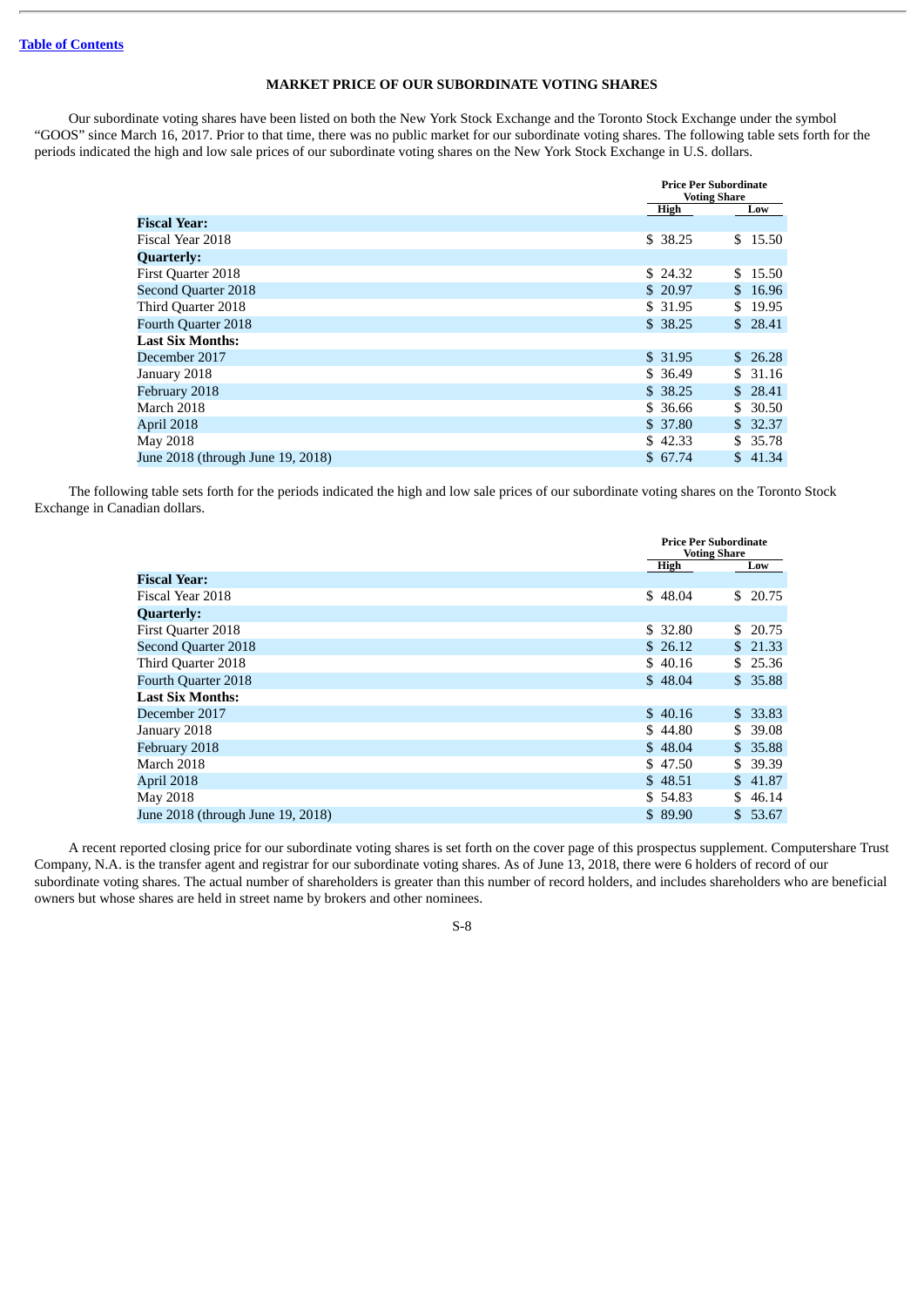## **SELLING SHAREHOLDERS**

<span id="page-11-0"></span>The following table sets forth the ownership of the selling shareholders pursuant to this prospectus supplement and the accompanying prospectus. The percentage ownership information shown in the table below is based upon 37,969,814 subordinate voting shares and 70,894,076 multiple voting shares outstanding as of June 13, 2018.

|                         | <b>Shares Beneficially Owned</b><br><b>Prior to the Offering</b> |         |                        |         |               |                    |        | <b>Shares Beneficially Owned</b><br><b>After the Offering</b> |                        |         |                 |
|-------------------------|------------------------------------------------------------------|---------|------------------------|---------|---------------|--------------------|--------|---------------------------------------------------------------|------------------------|---------|-----------------|
|                         | Subordinate                                                      |         | <b>Multiple Voting</b> |         |               |                    |        | Subordinate                                                   | <b>Multiple Voting</b> |         |                 |
|                         | Voting Shares                                                    |         | Shares                 |         |               |                    |        | <b>Voting Shares</b>                                          | Shares                 |         |                 |
|                         |                                                                  |         |                        |         | $%$ of        | Number of          |        | $%$ of                                                        |                        |         | $%$ of          |
|                         |                                                                  |         |                        |         | <b>Voting</b> | <b>Subordinate</b> |        | <b>Voting</b>                                                 |                        |         | <b>Voting</b>   |
|                         |                                                                  |         |                        |         | Power         | <b>Voting</b>      |        | Power                                                         |                        |         | Power           |
|                         |                                                                  | Percen- |                        | Percen- | Before        | <b>Shares</b>      |        | <b>Before</b>                                                 |                        | Percen- | After           |
|                         | Number                                                           | tage    | Number                 | tage    | Offering(1)   | <b>Offered</b>     | Number | Offering(1)                                                   | Number                 | tage    | <b>Offering</b> |
| Bain Capital Entity (2) |                                                                  |         | 47,763,742             | 67.4%   | 63.95%        | 8,400,000          |        | $\qquad \qquad -$                                             | 39, 363, 742           | 64.54%  | 59.83%          |
| Dani Reiss (3)          | 26,316                                                           | -14     | 23,130,334             | 32.6%   | 35.16%        | 1,500,000          | 26,316 | *                                                             | 21,630,334             | 35.46%  | 32.88%          |
| John Black (4)          | 178.271                                                          | $*$     |                        |         |               | 100,000            | 78.271 | $*$                                                           |                        |         |                 |

<sup>\*</sup> less than  $1\%$ <br>(1) Percentage of

shares are entitled to 10 votes per share, and holders of our subordinate voting shares are entitled to one vote per share. For more information about the voting rights of our multiple<br>voting shares and subordinate voting subordinate voting shares to one or more charities prior to this offering. In such case, a recipient charity, if it chooses to participate in this offering, will be the selling stockholder with respect to the donated shares.

(3) Includes shares registered in the name of DTR LLC, DTR (CG) Limited Partnership and DTR (CG) II Limited Partnership, which are entities indirectly controlled by Dani Reiss.

Amount of subordinate voting shares represents vested options to purchase subordinate voting shares.<br>(4) Represents vested options to purchase subordinate voting shares. In connection with this Offering, Mr. Black is exerc exercise price of these options is \$0.02 per share.

<sup>(1)</sup> Percentage of total voting power represents voting power with respect to all of our multiple voting and subordinate voting shares, as a single class. The holders of our multiple voting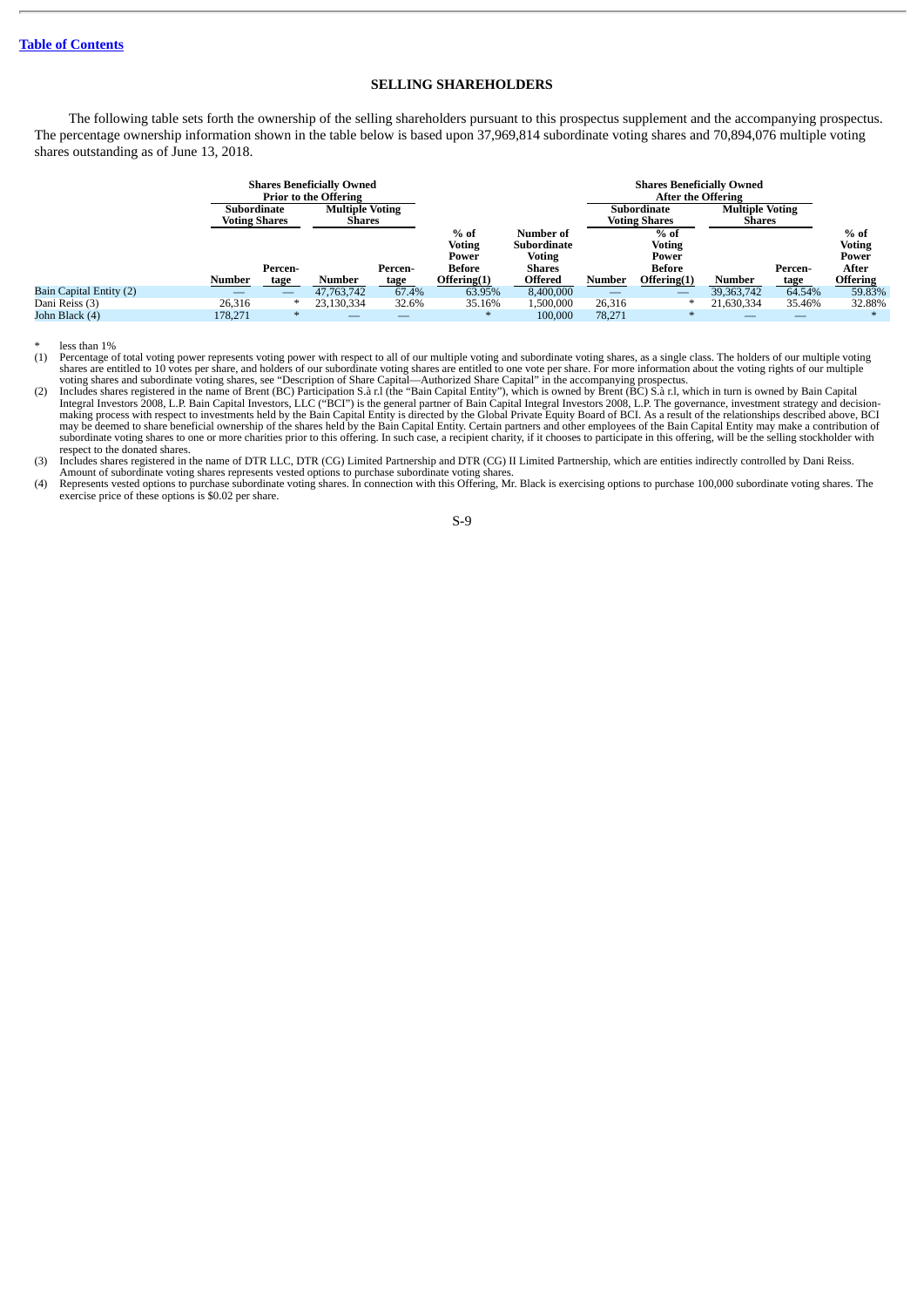## **CANADIAN TAX IMPLICATIONS FOR NON-CANADIAN HOLDERS**

<span id="page-12-0"></span>The following summary describes, as of the date hereof, the principal Canadian federal income tax considerations generally applicable to a purchaser who acquires, as a beneficial owner, subordinate voting shares pursuant to this offering and who, at all relevant times, for the purposes of the application of the *Income Tax Act* (Canada) and the Income Tax Regulations (collectively, the "Canadian Tax Act"), (1) is not, and is not deemed to be, resident in Canada for purposes of the Canadian Tax Act and any applicable income tax treaty or convention; (2) deals at arm's length with us; (3) is not affiliated with us; (4) does not use or hold, and is not deemed to use or hold, subordinate voting shares in a business carried on in Canada; (5) has not entered into, with respect to the subordinate voting shares, a "derivative forward agreement" as that term is defined in the Canadian Tax Act and (6) holds the subordinate voting shares as capital property (a "Non-Canadian Holder"). Special rules, which are not discussed in this summary, may apply to a Non-Canadian Holder that is an insurer carrying on an insurance business in Canada and elsewhere.

This summary is based on the current provisions of the Canadian Tax Act, and an understanding of the current administrative policies of the Canada Revenue Agency ("CRA") published in writing prior to the date hereof. This summary takes into account all specific proposals to amend the Canadian Tax Act and the Canada-United States Tax Convention (1980), as amended (the "Canada-U.S. Tax Treaty") publicly announced by or on behalf of the Minister of Finance (Canada) prior to the date hereof (the "Proposed Amendments") and assumes that all Proposed Amendments will be enacted in the form proposed. However, no assurances can be given that the Proposed Amendments will be enacted as proposed, or at all. This summary does not otherwise take into account or anticipate any changes in law or administrative policy or assessing practice whether by legislative, regulatory, administrative or judicial action nor does it take into account tax legislation or considerations of any province, territory or foreign jurisdiction, which may differ from those discussed herein.

This summary is of a general nature only and is not, and is not intended to be, legal or tax advice to any particular shareholder. This summary is not exhaustive of all Canadian federal income tax considerations. Accordingly, you should consult your own tax advisor with respect to your particular circumstances.

Generally, for purposes of the Canadian Tax Act, all amounts relating to the acquisition, holding or disposition of the subordinate voting shares must be converted into Canadian dollars based on the exchange rates as determined in accordance with the Canadian Tax Act. The amount of any dividends required to be included in the income of, and capital gains or capital losses realized by, a Non-Canadian Holder may be affected by fluctuations in the Canadian exchange rate.

## **Dividends**

Dividends paid or credited on the subordinate voting shares or deemed to be paid or credited on the subordinate voting shares to a Non-Canadian Holder will be subject to Canadian withholding tax at the rate of 25%, subject to any reduction in the rate of withholding to which the Non-Canadian Holder is entitled under any applicable income tax convention between Canada and the country in which the Non-Canadian Holder is resident. For example, under the Canada-U.S. Tax Treaty, where dividends on the subordinate voting shares are considered to be paid to or derived by a Non-Canadian Holder that is a beneficial owner of the dividends and is a U.S. resident for the purposes of, and is entitled to benefits of, the Canada-U.S. Tax Treaty, the applicable rate of Canadian withholding tax is generally reduced to 15%.

## **Dispositions**

A Non-Canadian Holder will not be subject to tax under the Canadian Tax Act on any capital gain realized on a disposition or deemed disposition of a subordinate voting share, unless the subordinate voting shares are "taxable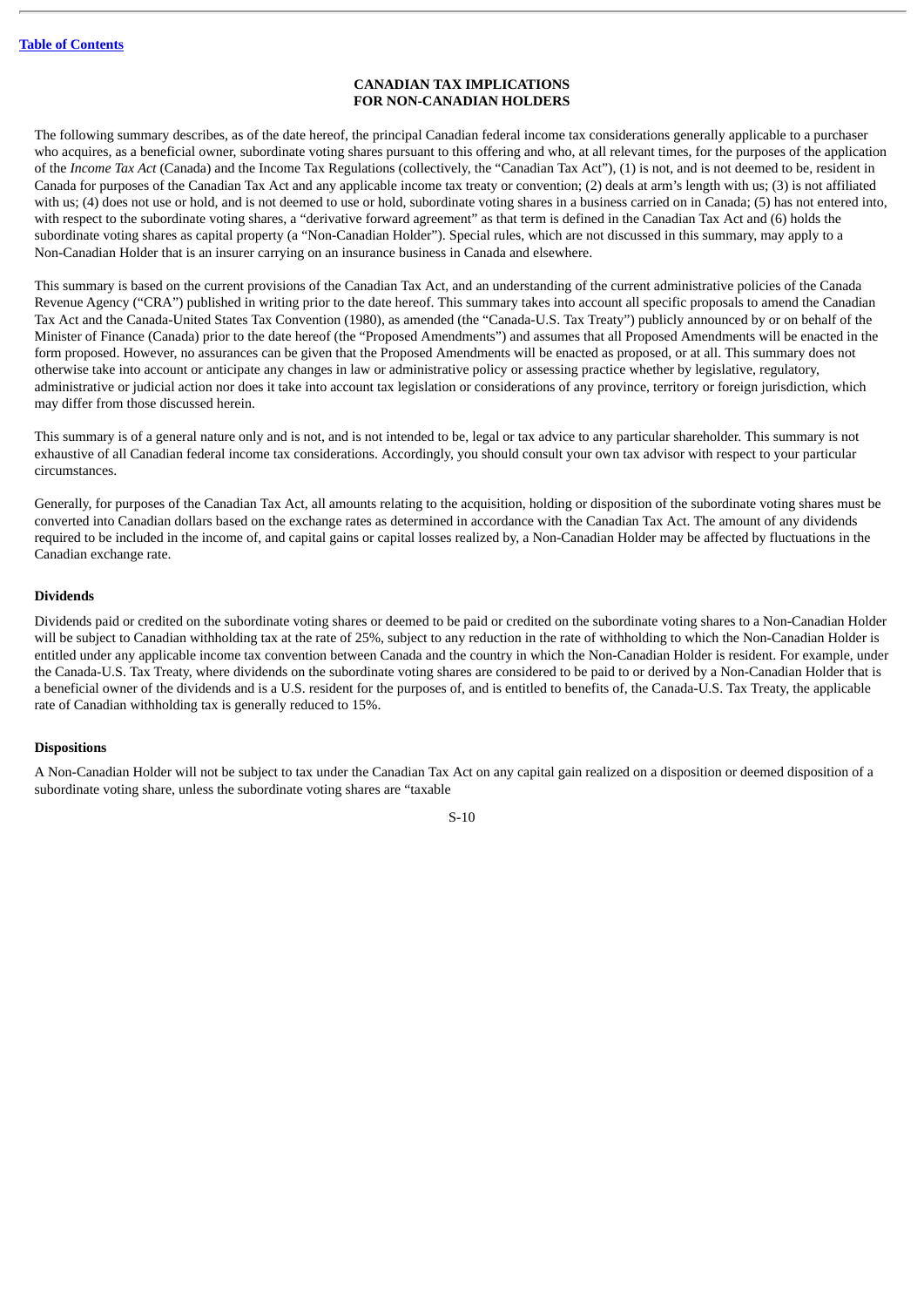Canadian property" to the Non-Canadian Holder for purposes of the Canadian Tax Act and the Non-Canadian Holder is not entitled to relief under an applicable income tax convention between Canada and the country in which the Non-Canadian Holder is resident.

Generally, the subordinate voting shares will not constitute "taxable Canadian property" to a Non-Canadian Holder at a particular time provided that the subordinate voting shares are listed at that time on a "designated stock exchange" (as defined in the Canadian Tax Act), which includes the NYSE and the TSX, unless at any particular time during the 60-month period that ends at that time (i) one or any combination of (a) the Non-Canadian Holder, (b) persons with whom the Non-Canadian Holder does not deal at arm's length, and (c) partnerships in which the Non-Canadian Holder or a person described in (b) holds a membership interest directly or indirectly through one or more partnerships, has owned 25% or more of the issued shares of any class or series of our capital stock, and (ii) more than 50% of the fair market value of the subordinate voting shares was derived, directly or indirectly, from one or any combination of : (i) real or immoveable property situated in Canada, (ii) "Canadian resource properties" (as defined in the Canadian Tax Act), (iii) "timber resource properties" (as defined in the Canadian Tax Act) and (iv) options in respect of, or interests in, or for civil law rights in, property in any of the foregoing whether or not the property exists. Notwithstanding the foregoing, in certain circumstances set out in the Canadian Tax Act, subordinate voting shares could be deemed to be "taxable Canadian property." **Non-Canadian Holders whose subordinate voting shares may constitute "taxable Canadian property" should consult their own tax advisors**.

#### <span id="page-13-0"></span>**MATERIAL U.S. FEDERAL INCOME TAX CONSIDERATIONS FOR U.S. HOLDERS OF SUBORDINATE VOTING SHARES**

Subject to the limitations and qualifications stated herein, this discussion sets forth certain material U.S. federal income tax considerations relating to the ownership and disposition by U.S. Holders (as defined below) of the subordinate voting shares. The discussion is based on the U.S. Internal Revenue Code of 1986, as amended (the "Code"), its legislative history, existing and proposed regulations thereunder, published rulings and court decisions, all as currently in effect and all subject to change at any time, possibly with retroactive effect. This summary applies only to U.S. Holders and does not address tax consequences to a non-U.S. Holder (as defined below) investing in our subordinate voting shares.

This discussion of a U.S. Holder's tax consequences addresses only those persons that acquire their subordinate voting shares in this offering and that hold those subordinate voting shares as capital assets and does not address the tax consequences to any special class of holders, including without limitation, (other than as described below) holders (directly, indirectly or constructively) of 10% or more of our equity (based on voting power or value), dealers in securities or currencies, banks, tax-exempt organizations, insurance companies, financial institutions, broker-dealers, regulated investment companies, real estate investment trusts, traders in securities that elect the mark-to-market method of accounting for their securities holdings, persons that hold securities that are a hedge or that are hedged against currency or interest rate risks or that are part of a straddle, conversion or "integrated" transaction, U.S. expatriates, partnerships or other pass-through entities for U.S. federal income tax purposes and U.S. Holders whose functional currency for U.S. federal income tax purposes is not the U.S. dollar. This discussion does not address the effect of the U.S. federal alternative minimum tax, U.S. federal estate and gift tax, the 3.8% Medicare contribution tax on net investment income or any state, local or non-U.S. tax laws on a holder of subordinate voting shares.

For purposes of this discussion, a "U.S. Holder" is a beneficial owner of subordinate voting shares that is for U.S. federal income tax purposes: (a) an individual who is a citizen or resident of the United States; (b) a corporation (or other entity taxable as a corporation for U.S. federal income tax purposes) created or organized in or under the laws of the United States, any state thereof or the District of Columbia; (c) an estate the income of which is subject to U.S. federal income taxation regardless of its source; or (d) a trust (i) if a court within the United States can exercise primary supervision over its administration, and one or more U.S. persons have the authority to control all of the substantial decisions of that trust, or (ii) that has a valid election in effect under applicable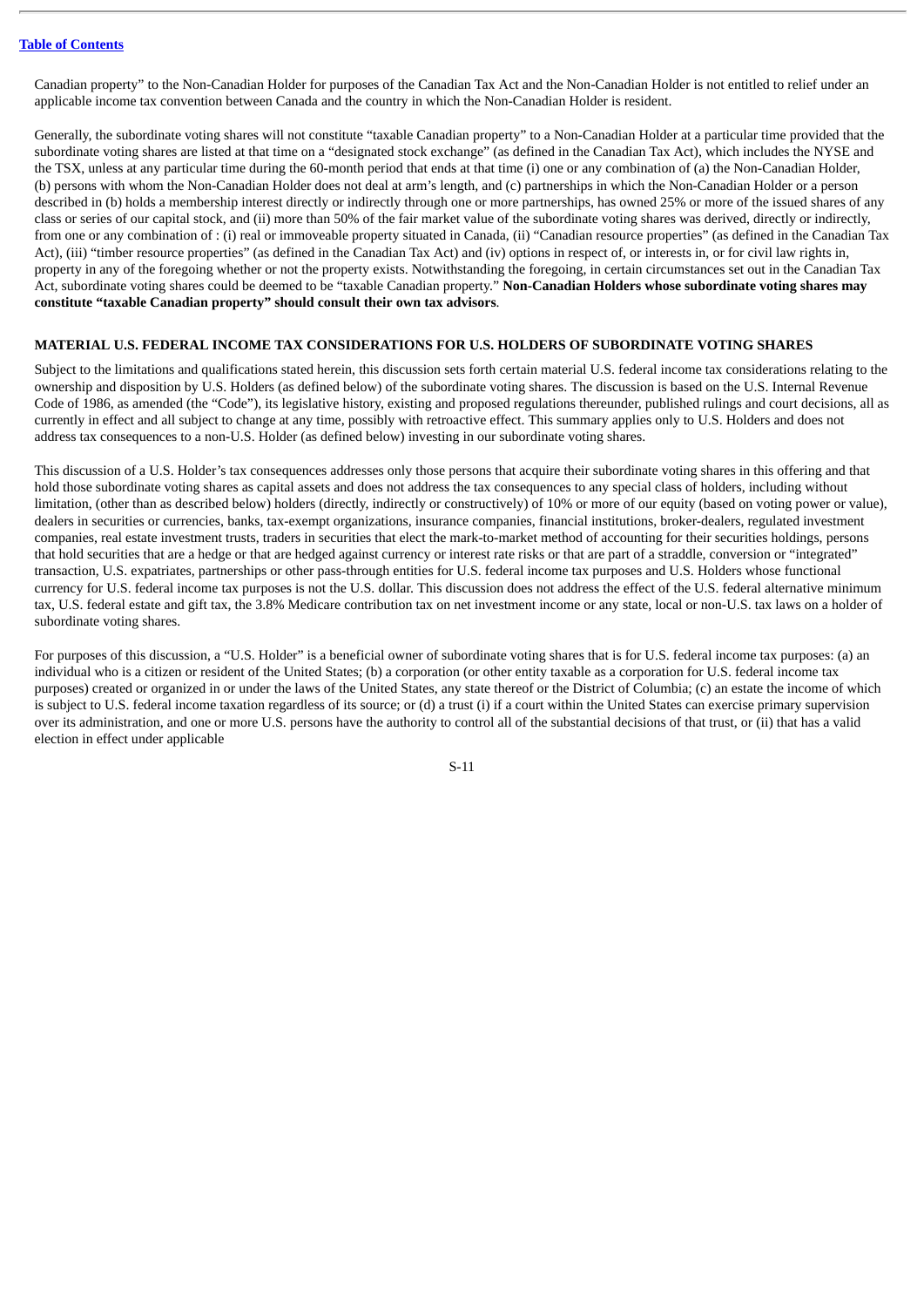Treasury regulations to be treated as a U.S. person. The term "non-U.S. Holder" means any beneficial owner of our subordinate voting shares that is not a U.S. Holder, a partnership (or an entity or arrangement that is treated as a partnership or other pass-through entity for U.S. federal income tax purposes) or a person holding our subordinate voting shares through such an entity or arrangement.

If a partnership or an entity or arrangement that is treated as a partnership for U.S. federal income tax purposes holds our subordinate voting shares, the tax treatment of a partner will generally depend upon the status of the partner and the activities of the partnership. Partners in partnerships that hold our subordinate voting shares should consult their own tax advisors.

The legislation recently enacted in the United States commonly known as the Tax Cuts and Jobs Act comprehensively changes the U.S. federal income tax system. This law and related future legislation, regulations and rulings could adversely affect the U.S. federal income tax treatment of us and the U.S. Holders of our subordinate voting shares (in particular, any holders (directly, indirectly or constructively) of 10% or more of our equity (based on voting power or value)). The interpretation and application of many provisions of this law are unclear. You should consult your tax advisor regarding such changes and their potential impact related to an investment in our subordinate voting shares.

## You are urged to consult your own independent tax advisor regarding the specific U.S. federal, state, local and non-U.S. income and other tax **considerations relating to the ownership and disposition of our subordinate voting shares.**

#### **Cash Dividends and Other Distributions**

We currently intend to retain any future earnings to fund business development and growth, and we do not expect to pay any dividends in the foreseeable future.

However, to the extent there are any distributions made with respect to our subordinate voting shares, subject to the passive foreign investment company, or "PFIC," rules discussed below, a U.S. Holder generally will be required to treat distributions received with respect to its subordinate voting shares (including the amount of Canadian taxes withheld, if any) as dividend income to the extent of our current or accumulated earnings and profits (computed using U.S. federal income tax principles), with the excess treated as a non-taxable return of capital to the extent of the holder's adjusted tax basis in its subordinate voting shares and, thereafter, as capital gain recognized on a sale or exchange on the day actually or constructively received by you. There can be no assurance that we will maintain calculations of our earnings and profits in accordance with U.S. federal income tax accounting principles. U.S. Holders should therefore assume that any distribution with respect to our subordinate voting shares will constitute ordinary dividend income. Dividends paid on the subordinate voting shares will not be eligible for the dividends received deduction allowed to U.S. corporations.

Dividends paid to a non-corporate U.S. Holder by a "qualified foreign corporation" may be subject to reduced rates of taxation if certain holding period and other requirements are met. A qualified foreign corporation generally includes a foreign corporation (other than a PFIC) if (i) its subordinate voting shares are readily tradable on an established securities market in the United States or (ii) it is eligible for benefits under a comprehensive U.S. income tax treaty that includes an exchange of information program and which the U.S. Treasury Department has determined is satisfactory for these purposes. Our subordinate voting shares are expected to be readily tradable on an established securities market, the NYSE. U.S. Holders should consult their own tax advisors regarding the availability of the reduced tax rate on dividends in light of their particular circumstances.

Non-corporate U.S. Holders will not be eligible for reduced rates of taxation on any dividends received from us if we are a PFIC in the taxable year in which such dividends are paid or in the preceding taxable year.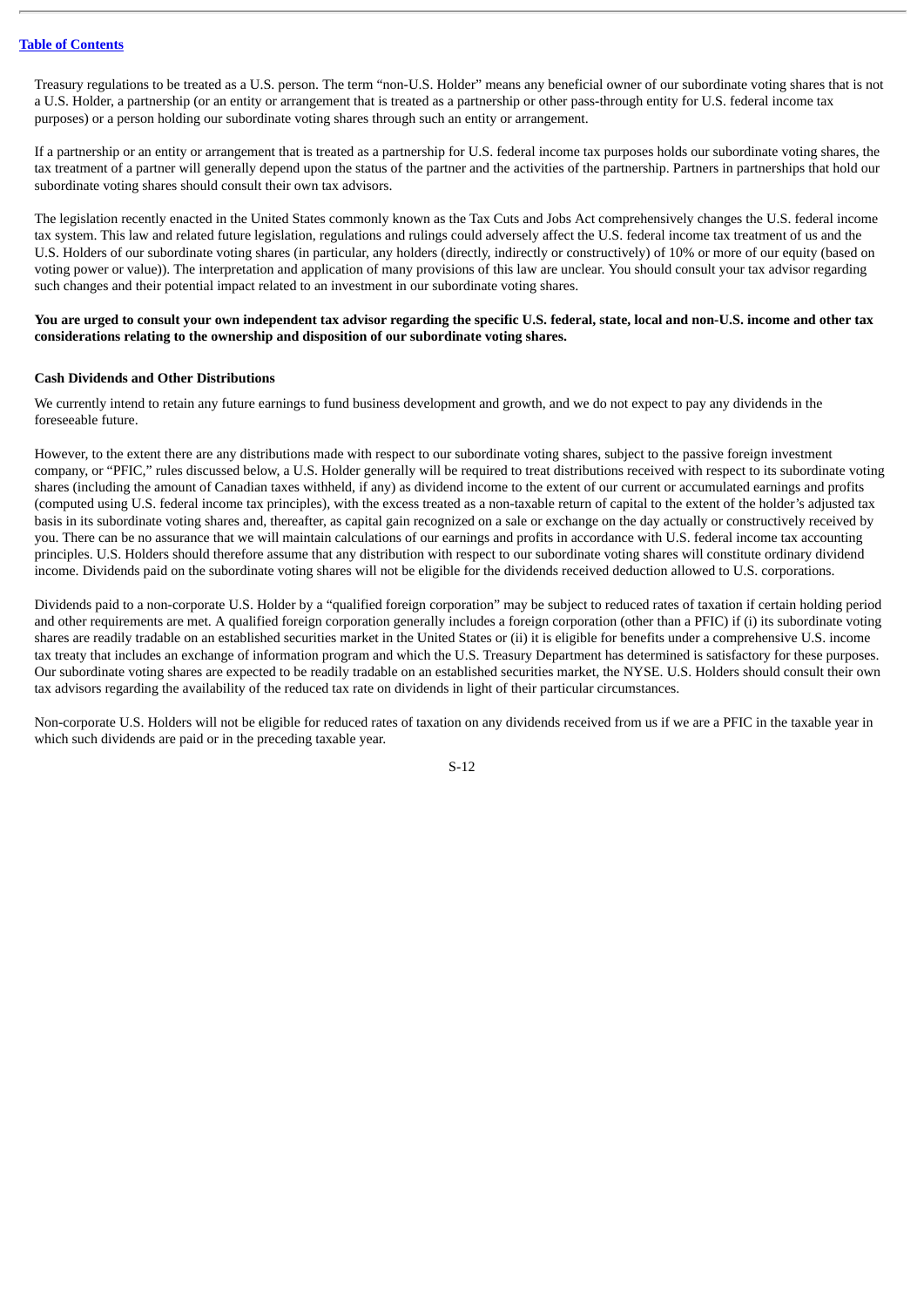Distributions paid in a currency other than U.S. dollars will be included in a U.S. Holder's gross income in a U.S. dollar amount based on the spot exchange rate in effect on the date of actual or constructive receipt, whether or not the payment is converted into U.S. dollars at that time. The U.S. Holder will have a tax basis in such currency equal to such U.S. dollar amount, and any gain or loss recognized upon a subsequent sale or conversion of the foreign currency for a different U.S. dollar amount will be U.S. source ordinary income or loss. If the dividend is converted into U.S. dollars on the date of receipt, a U.S. Holder generally should not be required to recognize foreign currency gain or loss in respect of the dividend income.

A U.S. Holder who pays (whether directly or through withholding) Canadian taxes with respect to dividends paid on our subordinate voting shares may be entitled to receive either a deduction or a foreign tax credit for such Canadian taxes paid. Complex limitations apply to the foreign tax credit, including the general limitation that the credit cannot exceed the proportionate share of a U.S. Holder's U.S. federal income tax liability that such U.S. Holder's "foreign source" taxable income bears to such U.S. Holder's worldwide taxable income. In applying this limitation, a U.S. Holder's various items of income and deduction must be classified, under complex rules, as either "foreign source" or "U.S. source." In addition, this limitation is calculated separately with respect to specific categories of income. Dividends paid by us generally will constitute "foreign source" income and generally will be categorized as "passive category income." However, if 50% or more of our equity (based on voting power or value) is treated as held by U.S. persons, we will be treated as a "United States-owned foreign corporation," in which case dividends may be treated for foreign tax credit limitation purposes as "foreign source" income to the extent attributable to our non-U.S. source earnings and profits and as "U.S. source" income to the extent attributable to our U.S. source earnings and profits. Because the foreign tax credit rules are complex, each U.S. Holder should consult its own tax advisor regarding the foreign tax credit rules.

#### **Sale or Disposition of Subordinate Voting Shares**

A U.S. Holder generally will recognize gain or loss on the taxable sale or exchange of its subordinate voting shares in an amount equal to the difference between the U.S. dollar amount realized on such sale or exchange (determined in the case of subordinate voting shares sold or exchanged for currencies other than U.S. dollars by reference to the spot exchange rate in effect on the date of the sale or exchange or, if the subordinate voting shares sold or exchanged are traded on an established securities market and the U.S. Holder is a cash basis taxpayer or an electing accrual basis taxpayer, the spot exchange rate in effect on the settlement date) and the U.S. Holder's adjusted tax basis in the subordinate voting shares determined in U.S. dollars. The initial tax basis of the subordinate voting shares to a U.S. Holder will be the U.S. Holder's U.S. dollar purchase price for the subordinate voting shares (determined by reference to the spot exchange rate in effect on the date of the purchase, or if the subordinate voting shares purchased are traded on an established securities market and the U.S. Holder is a cash basis taxpayer or an electing accrual basis taxpayer, the spot exchange rate in effect on the settlement date).

Assuming we are not a PFIC and have not been treated as a PFIC during your holding period for our subordinate voting shares, such gain or loss will be capital gain or loss and will be long-term gain or loss if the subordinate voting shares have been held for more than one year. Under current law, longterm capital gains of non-corporate U.S. Holders generally are eligible for reduced rates of taxation. The deductibility of capital losses is subject to limitations. Capital gain or loss, if any, recognized by a U.S. Holder generally will be treated as U.S. source income or loss for U.S. foreign tax credit purposes. U.S. Holders are encouraged to consult their own tax advisors regarding the availability of the U.S. foreign tax credit in their particular circumstances.

#### **Passive Foreign Investment Company Considerations**

#### *Status as a PFIC*

The rules governing PFICs can have adverse tax effects on U.S. Holders. We generally will be classified as a PFIC for U.S. federal income tax purposes if, for any taxable year, either: (1) 75% or more of our gross income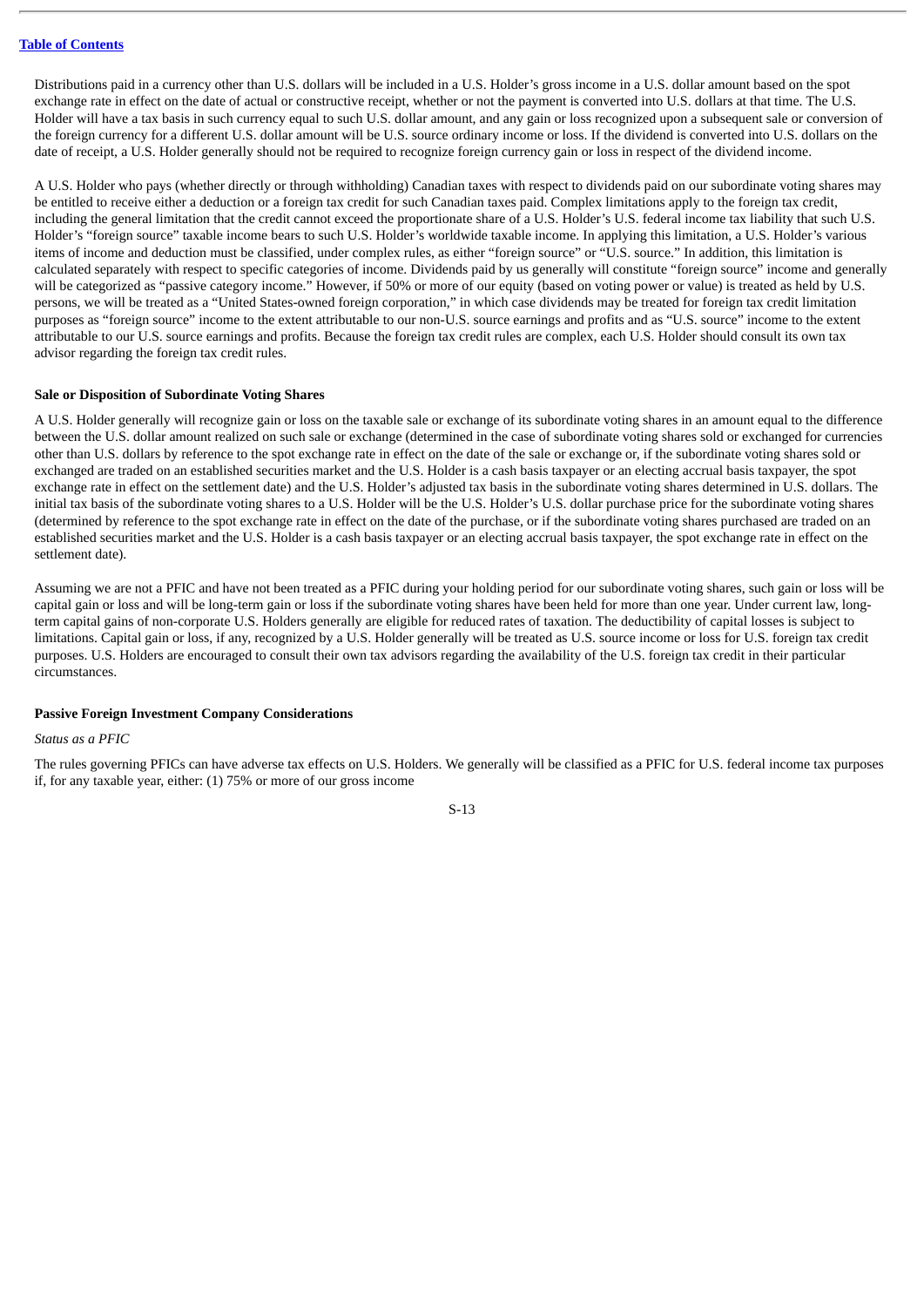consists of certain types of passive income, or (2) the average value (determined on a quarterly basis), of our assets that produce, or are held for the production of, passive income is 50% or more of the value of all of our assets.

Passive income generally includes dividends, interest, rents and royalties (other than certain rents and royalties derived in the active conduct of a trade or business), annuities and gains from assets that produce passive income. If a non-U.S. corporation owns at least 25% by value of the stock of another corporation, the non-U.S. corporation is treated for purposes of the PFIC tests as owning its proportionate share of the assets of the other corporation and as receiving directly its proportionate share of the other corporation's income.

Additionally, if we are classified as a PFIC in any taxable year with respect to which a U.S. Holder owns subordinate voting shares, we generally will continue to be treated as a PFIC with respect to such U.S. Holder in all succeeding taxable years, regardless of whether we continue to meet the tests described above, unless the U.S. Holder makes the "deemed sale election" described below.

We do not believe that we are currently a PFIC, and we do not anticipate becoming a PFIC in the foreseeable future. Notwithstanding the foregoing, the determination of whether we are a PFIC is made annually and depends on the particular facts and circumstances (such as the valuation of our assets, including goodwill and other intangible assets) and also may be affected by the application of the PFIC rules, which are subject to differing interpretations. The fair market value of our assets is expected to depend, in part, upon (a) the market price of our subordinate voting shares, which is likely to fluctuate, and (b) the composition of our income and assets, which will be affected by how, and how quickly, we spend any cash that is raised in any financing transaction, including this offering. In light of the foregoing, no assurance can be provided that we are not currently a PFIC or that we will not become a PFIC in any future taxable year. Prospective investors should consult their own tax advisors regarding our potential PFIC status.

## *U.S. federal income tax treatment of a shareholder of a PFIC*

If we are classified as a PFIC for any taxable year during which a U.S. Holder owns subordinate voting shares, the U.S. Holder, absent certain elections (including the mark-to-market and QEF elections described below), generally will be subject to adverse rules (regardless of whether we continue to be classified as a PFIC) with respect to (i) any "excess distributions" (generally, any distributions received by the U.S. Holder on its subordinate voting shares in a taxable year that are greater than 125% of the average annual distributions received by the U.S. Holder in the three preceding taxable years or, if shorter, the U.S. Holder's holding period for its subordinate voting shares) and (ii) any gain realized on the sale or other disposition, including a pledge, of its subordinate voting shares.

Under these adverse rules (a) the excess distribution or gain will be allocated ratably over the U.S. Holder's holding period, (b) the amount allocated to the current taxable year and any taxable year prior to the first taxable year in which we are classified as a PFIC will be taxed as ordinary income and (c) the amount allocated to each other taxable year during the U.S. Holder's holding period in which we were classified as a PFIC (i) will be subject to tax at the highest rate of tax in effect for the applicable category of taxpayer for that year and (ii) will be subject to an interest charge at a statutory rate with respect to the resulting tax attributable to each such other taxable year.

If we are classified as a PFIC, a U.S. Holder will generally be treated as owning a proportionate amount (by value) of stock or shares owned by us in any direct or indirect subsidiaries that are also PFICs and will be subject to similar adverse rules with respect to any distributions we receive from, and dispositions we make of, the stock or shares of such subsidiaries. You are urged to consult your tax advisors about the application of the PFIC rules to any of our subsidiaries.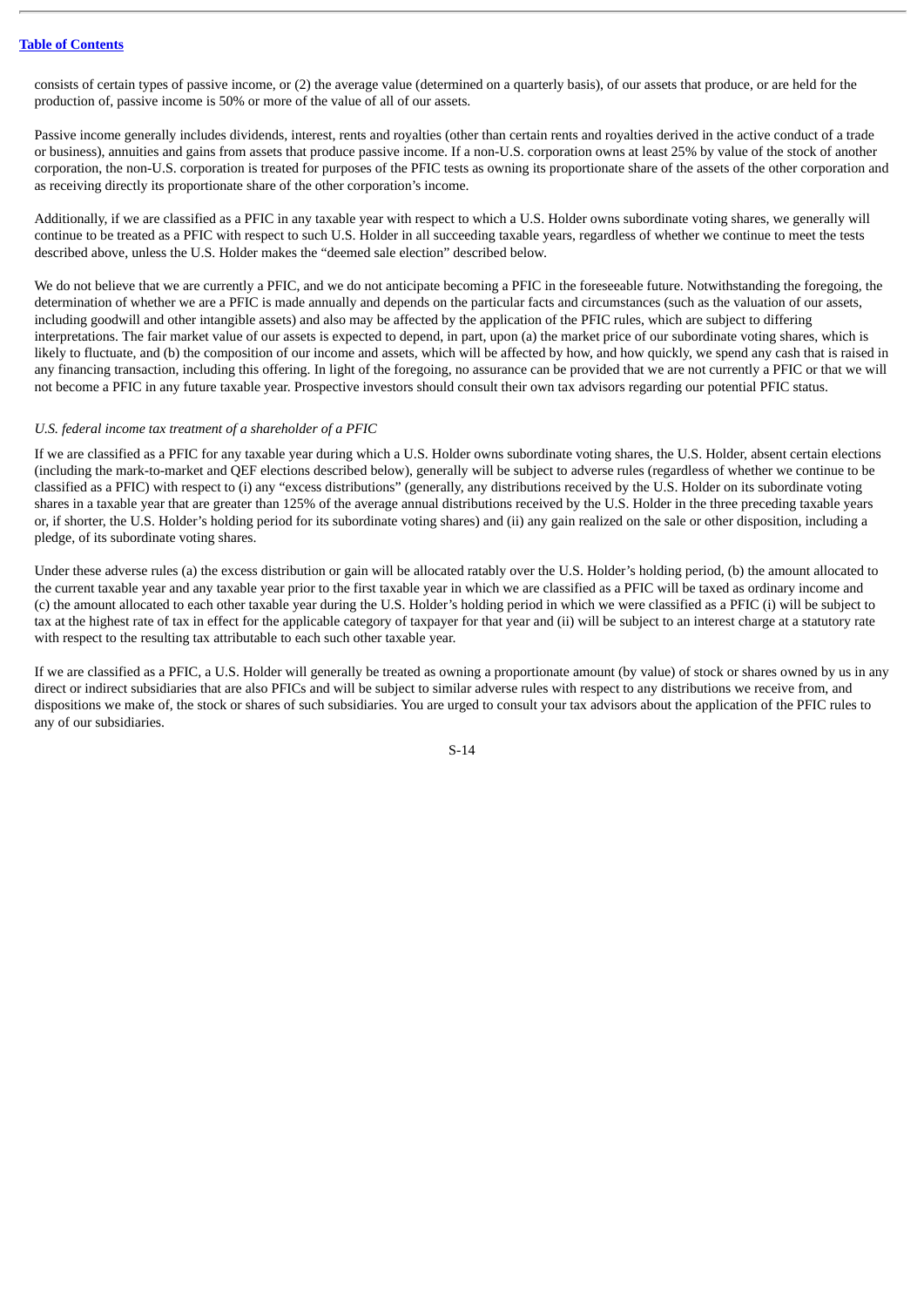If we are classified as a PFIC and then cease to be so classified, a U.S. Holder may make an election (a "deemed sale election") to be treated for U.S. federal income tax purposes as having sold such U.S. Holder's subordinate voting shares on the last day our taxable year during which we were a PFIC. A U.S. Holder that makes a deemed sale election would then cease to be treated as owning stock in a PFIC by reason of ownership of our subordinate voting shares. However, gain recognized as a result of making the deemed sale election would be subject to the adverse rules described above and loss would not be recognized.

## *PFIC "mark-to-market" election*

In certain circumstances, a U.S. Holder can avoid certain of the adverse rules described above by making a mark-to-market election with respect to its subordinate voting shares, provided that the subordinate voting shares are "marketable." Subordinate voting shares will be marketable if they are "regularly traded" on a "qualified exchange" or other market within the meaning of applicable U.S. Treasury Regulations. The NYSE is a "qualified exchange." You should consult your own tax advisor with respect to such rules.

A U.S. Holder that makes a mark-to-market election must include in gross income, as ordinary income, for each taxable year that we are a PFIC an amount equal to the excess, if any, of the fair market value of the U.S. Holder's subordinate voting shares at the close of the taxable year over the U.S. Holder's adjusted tax basis in its subordinate voting shares. An electing U.S. Holder may also claim an ordinary loss deduction for the excess, if any, of the U.S. Holder's adjusted tax basis in its subordinate voting shares over the fair market value of its subordinate voting shares at the close of the taxable year, but this deduction is allowable only to the extent of any net mark-to-market gains previously included in income. A U.S. Holder that makes a mark-to-market election generally will adjust such U.S. Holder's tax basis in its subordinate voting shares to reflect the amount included in gross income or allowed as a deduction because of such mark-to-market election. Gains from an actual sale or other disposition of subordinate voting shares in a year in which we are a PFIC will be treated as ordinary income, and any losses incurred on a sale or other disposition of subordinate voting shares will be treated as ordinary losses to the extent of any net mark-to-market gains previously included in income.

If we are classified as a PFIC for any taxable year in which a U.S. Holder owns subordinate voting shares but before a mark-to-market election is made, the adverse PFIC rules described above will apply to any mark-to-market gain recognized in the year the election is made. Otherwise, a mark-to-market election will be effective for the taxable year for which the election is made and all subsequent taxable years. The election cannot be revoked without the consent of the Internal Revenue Service ("IRS") unless the subordinate voting shares cease to be marketable, in which case the election is automatically terminated.

A mark-to-market election is not permitted for the shares of any of our subsidiaries that are also classified as PFICs. Prospective investors should consult their own tax advisors regarding the availability of, and the procedure for making, a mark-to-market election.

## *PFIC "QEF" election*

In some cases, a shareholder of a PFIC can avoid the interest charge and the other adverse PFIC consequences described above by obtaining certain information from such PFIC and by making a QEF election to be taxed currently on its share of the PFIC's undistributed income. We do not, however, expect to provide the information regarding our income that would be necessary in order for a U.S. Holder to make a QEF election with respect to subordinate voting shares if we are classified as a PFIC.

## *PFIC information reporting requirements*

If we are a PFIC in any year, a U.S. Holder of subordinate voting shares in such year will be required to file an annual information return on IRS Form 8621 regarding distributions received on such subordinate voting shares and any gain realized on disposition of such subordinate voting shares. In addition, if we are a PFIC, a U.S. Holder will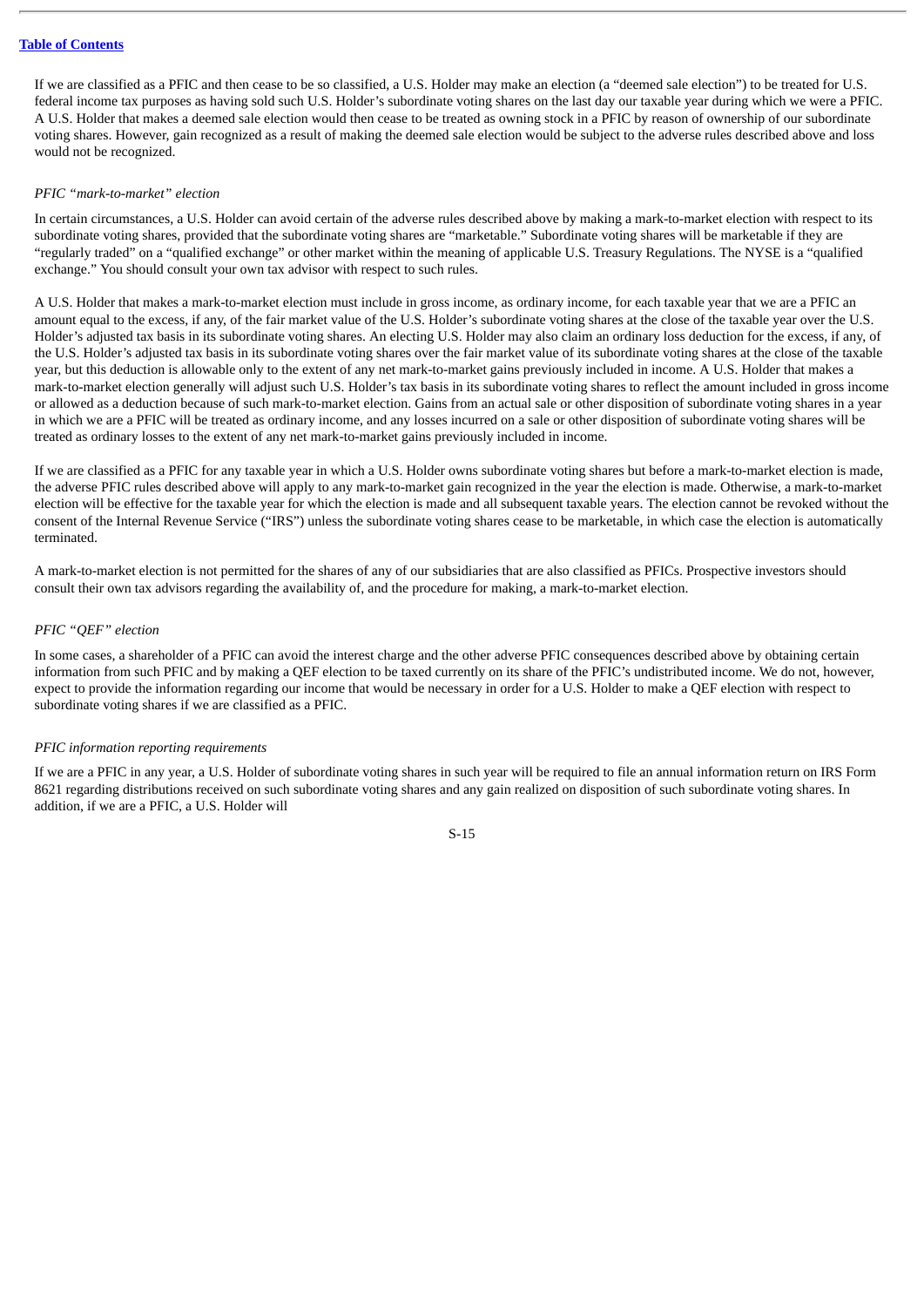generally be required to file an annual information return with the IRS (also on IRS Form 8621, which PFIC shareholders are required to file with their U.S. federal income tax or information return) relating to their ownership of subordinate voting shares. This new filing requirement is in addition to the pre-existing reporting requirements described above that apply to a U.S. Holder's interest in a PFIC (which this requirement does not affect).

NO ASSURANCE CAN BE GIVEN THAT WE ARE NOT CURRENTLY A PFIC OR THAT WE WILL NOT BECOME A PFIC IN THE FUTURE. U.S. HOLDERS SHOULD CONSULT THEIR OWN TAX ADVISORS WITH RESPECT TO THE OPERATION OF THE PFIC RULES AND RELATED REPORTING REQUIREMENTS IN LIGHT OF THEIR PARTICULAR CIRCUMSTANCES, INCLUDING THE ADVISABILITY OF MAKING ANY ELECTION THAT MAY BE AVAILABLE.

## **Reporting Requirements and Backup Withholding**

Information reporting to the U.S. Internal Revenue Service generally will be required with respect to payments on the subordinate voting shares and proceeds of the sale, exchange or redemption of the subordinate voting shares paid within the United States or through certain U.S.-related financial intermediaries to holders that are U.S. taxpayers, other than exempt recipients. A "backup" withholding tax may apply to those payments if such holder fails to provide a taxpayer identification number to the paying agent or fails to certify that no loss of exemption from backup withholding has occurred (or if such holder otherwise fails to establish an exemption). We or the applicable paying agent will withhold on a distribution if required by applicable law. The amounts withheld under the backup withholding rules are not an additional tax and may be refunded, or credited against the holder's U.S. federal income tax liability, if any, provided the required information is timely furnished to the IRS.

U.S. Holders that own certain "foreign financial assets" (which may include the subordinate voting shares) are required to report information relating to such assets, subject to certain exceptions, on IRS Form 8938. In addition to these requirements, U.S. Holders may be required to annually file FinCEN Report 114, Report of Foreign Bank and Financial Accounts ("FBAR") with the U.S. Department of Treasury. U.S. Holders should consult their own tax advisors regarding the applicability of FBAR and other reporting requirements in light of their individual circumstances.

## **THE ABOVE DISCUSSION DOES NOT COVER ALL TAX MATTERS THAT MAY BE OF IMPORTANCE TO A PARTICULAR INVESTOR. YOU ARE STRONGLY URGED TO CONSULT YOUR OWN TAX ADVISOR ABOUT THE TAX CONSEQUENCES TO YOU OF AN INVESTMENT IN THE SUBORDINATE VOTING SHARES.**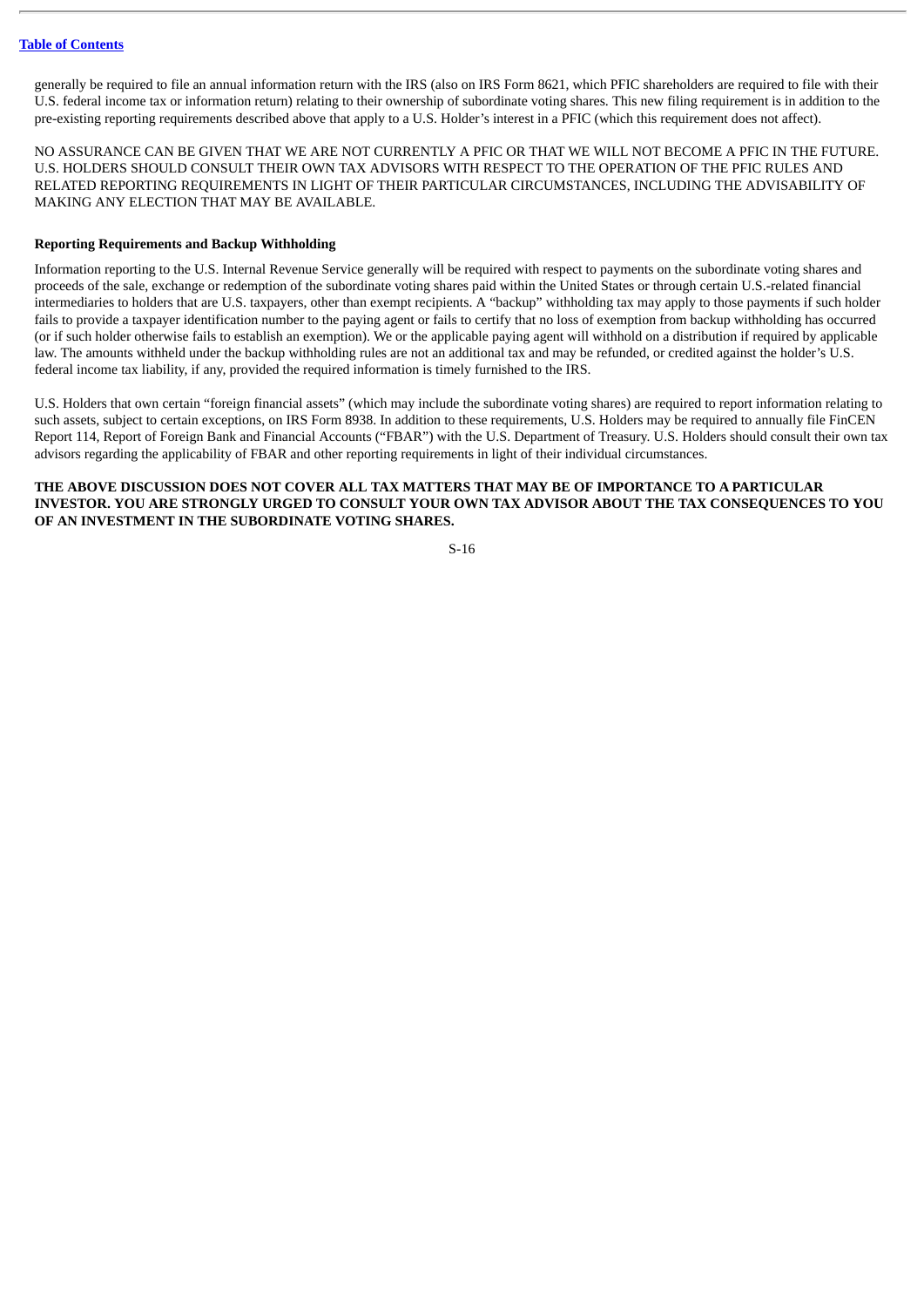## **UNDERWRITING**

<span id="page-19-0"></span>The Company, the selling shareholders and the underwriters named below have entered into an underwriting agreement with respect to the shares being offered. Subject to certain conditions, the underwriters have agreed to purchase the number of shares indicated in the following table.

| Underwriter                        | Number of Shares |
|------------------------------------|------------------|
| Barclays Capital Inc.              | 4.500,000        |
| Credit Suisse Securities (USA) LLC | 4.500.000        |
| CIBC World Markets Inc.            | 1.000.000        |
| Total                              | 10.000.000       |

The offering is being made concurrently in the United States and in each of the provinces and territories of Canada. The subordinate voting shares will be offered in the United States through those underwriters who are registered to offer the subordinate voting shares for the sale in the United States, and such other registered dealers as may be designated by the underwriters. The subordinate voting shares will be offered in each of the provinces and territories of Canada through those underwriters or their Canadian affiliates who are registered to offer the subordinate voting shares for sale in such provinces and territories and such other registered dealers as may be designated by the underwriters. Subject to applicable law, the underwriters, or such other registered dealers as may be designated by the underwriters, may offer the subordinate voting shares outside of the United States and Canada.

The obligations of the underwriters under the underwriting agreement are subject to customary conditions, including the delivery of certain documents and legal opinions and the condition that there shall not have occurred any of the following: (i) a suspension or material limitation in trading in securities generally on the NYSE and on the TSX; (ii) a suspension or material limitation in trading in our securities on the NYSE and on the TSX; (iii) a general moratorium on commercial banking activities in the United States or Canada declared by the relevant authorities, or a material disruption in commercial banking or securities settlement or clearance services in the United States or Canada; (iv) the outbreak or escalation of hostilities involving the United States or Canada or the declaration by the United States or Canada of a national emergency or war; or (v) the occurrence of any other calamity or crisis or any change in financial, political or economic conditions in the United States or Canada or elsewhere, if the effect of any such event specified in clause (iv) or (v) in the underwriters' judgment makes it impracticable or inadvisable to proceed with our offering or the delivery of our subordinate voting shares. The underwriters, however, are obligated to take and pay for all of the subordinate voting shares being offered.

We expect that delivery of the subordinate voting shares will be made against payment therefor on or about the date specified on the cover page of this prospectus, which will be the third business day following the date of pricing of the subordinate voting shares (such settlement code being herein referred to as "T+3"). Pursuant to SEC Rule 15c6-1 under the Exchange Act, trades in the secondary market generally are required to settle in two business days, unless the parties to any such trade expressly agree otherwise. Accordingly, purchasers who wish to trade the subordinate voting shares on the date of pricing will be required, by virtue of the fact that the subordinate voting shares initially will settle T+3, to specify an alternate settlement cycle at the time of any such trade to prevent a failed settlement and should consult their own advisor.

## **Paid by the Selling Shareholders**

The underwriters have agreed to purchase the subordinate voting shares from the selling shareholders at a price of \$ per share, which will result in \$ of proceeds to the selling shareholders before expenses. The underwriters propose to offer the subordinate voting shares from time to time for sale in one or more transactions on the New York Stock Exchange, in the over-the-counter market, through negotiated transactions or otherwise at market prices prevailing at the time of sale, at prices related to prevailing market prices or at negotiated prices. The fees and expenses of the offering, excluding underwriting commissions, are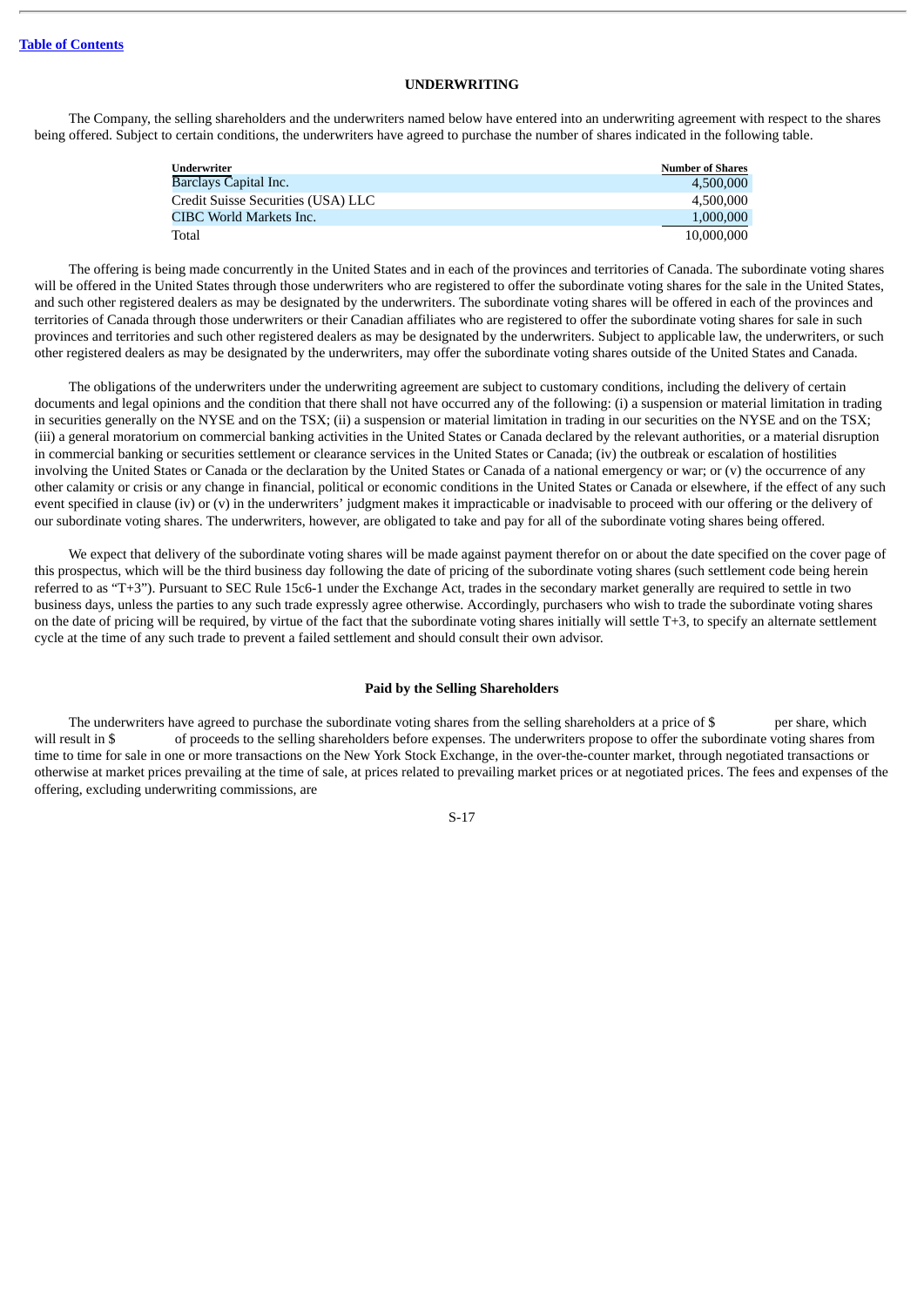estimated at approximately \$1,500,000 and are payable by us. We have also agreed to reimburse the underwriters for expenses relating to the clearance of this offering with the Financial Industry Regulatory Authority up to \$15,000.

After the underwriters have made a reasonable effort to sell all of the shares offered by this prospectus at the offering price stated on the cover page of this prospectus, the underwriters may decrease the offering price from time to time, and the compensation realized by the underwriters will be decreased by the amount that the aggregate price paid by the purchasers for the shares is less than the gross proceeds paid by the underwriters to the selling shareholders. The offering of the shares by the underwriters is subject to receipt and acceptance and subject to the underwriters' right to reject any order in whole or in part, and the right is reserved to close the subscription books at any time without notice.

The company, its officers, directors, and the selling shareholders have agreed with the underwriters, subject to certain exceptions, not to dispose of or hedge any of their subordinate voting shares or multiple voting shares or securities convertible into or exchangeable for subordinate voting shares or multiple voting shares during the period from the date of this prospectus continuing through the date 45 days after the date of this prospectus, except with the prior written consent of the representatives. This agreement does not apply to any existing employee benefit plans.

Our subordinate voting shares are listed on the NYSE in the United States and on the TSX in Canada under the symbol "GOOS."

In connection with the offering, the underwriters may purchase and sell subordinate voting shares in the open market. These transactions may include short sales, stabilizing transactions and purchases to cover positions created by short sales.

The underwriters may also impose a penalty bid. This occurs when a particular underwriter repays to the underwriters a portion of the underwriting commissions received by it because the representatives have repurchased subordinate voting shares sold by or for the account of such underwriter in stabilizing or short covering transactions.

In accordance with rules and policy statements of certain Canadian securities regulatory authorities and the Universal Market Integrity Rules for Canadian Marketplaces ("UMIR"), the underwriters may not, at any time during the period of distribution, bid for or purchase subordinate voting shares. The foregoing restriction is, however, subject to exceptions as permitted by such rules and policy statements and UMIR. These exceptions include a bid or purchase permitted under such rules and policy statements and UMIR, relating to market stabilization and market balancing activities and a bid or purchase on behalf of a customer where the order was not solicited.

Purchases to cover a short position and stabilizing transactions, as well as other purchases by the underwriters for their own accounts, may have the effect of preventing or retarding a decline in the market price of the company's subordinate voting shares, and together with the imposition of the penalty bid, may stabilize, maintain or otherwise affect the market price of the subordinate voting shares. As a result, the price of the subordinate voting shares may be higher than the price that otherwise might exist in the open market. The underwriters are not required to engage in these activities and may end any of these activities at any time. These transactions may be effected on the NYSE, TSX, in the over-the-counter market or otherwise.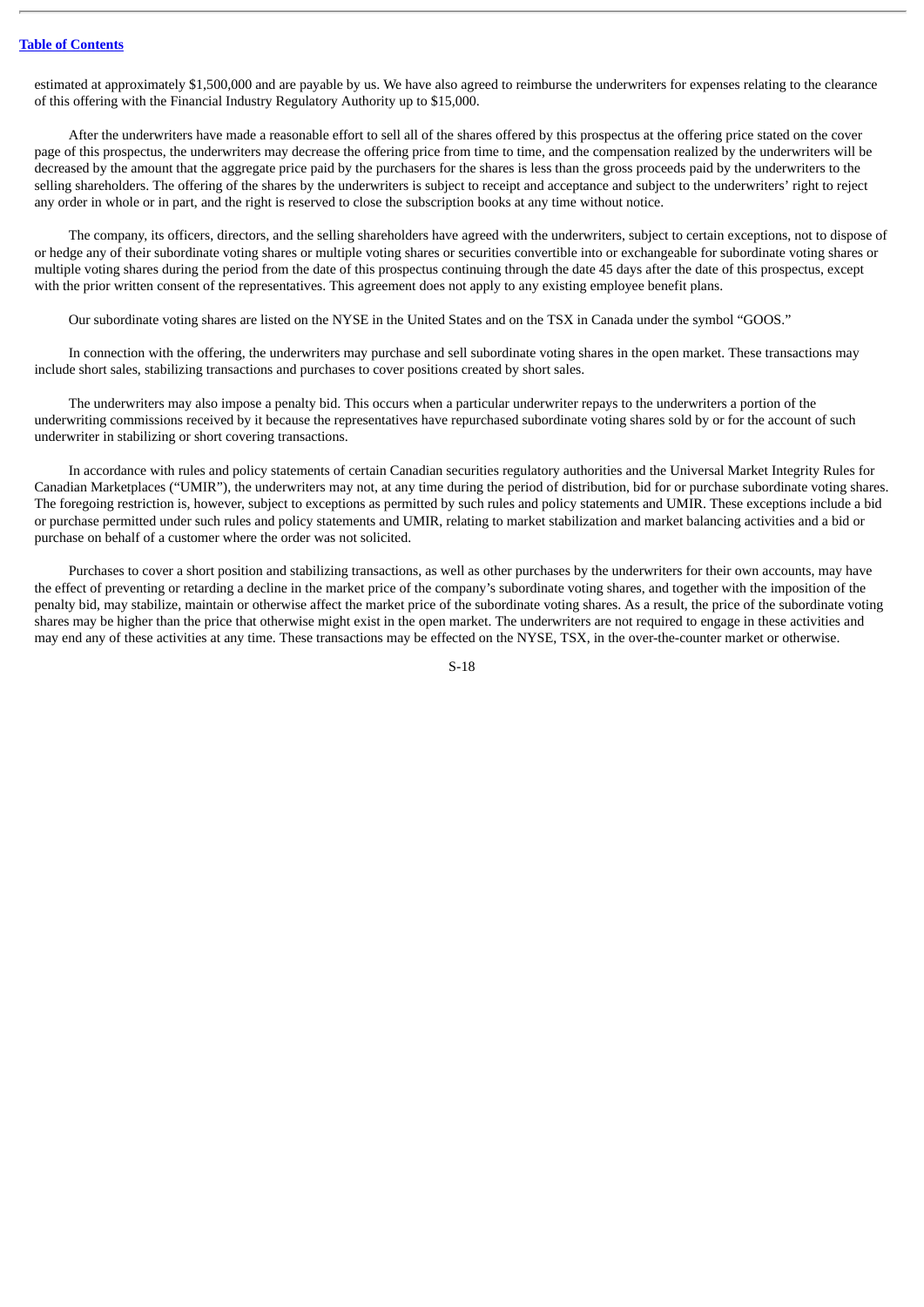#### **Selling Restrictions**

Other than in the United States and each of the Canadian provinces and territories, no action has been taken by us or the underwriters that would permit a public offering of the subordinate voting shares offered by this prospectus in any jurisdiction where action for that purpose is required. The subordinate voting shares offered by this prospectus may not be offered or sold, directly or indirectly, nor may this prospectus or any other offering material or advertisements in connection with the offer and sale of any such subordinate voting shares be distributed or published in any jurisdiction, except under circumstances that will result in compliance with the applicable rules and regulations of that jurisdiction. Persons into whose possession this prospectus comes are advised to inform themselves about and to observe any restrictions relating to the offering and the distribution of this prospectus. This prospectus does not constitute an offer to sell or a solicitation of an offer to buy any subordinate voting shares offered by this prospectus in any jurisdiction in which such an offer or a solicitation is unlawful.

#### *European Economic Area*

In relation to each Member State of the European Economic Area which has implemented the Prospectus Directive (each, a "Relevant Member State") an offer to the public of our subordinate voting shares may not be made in that Relevant Member State, except that an offer to the public in that Relevant Member State of our subordinate voting shares may be made at any time under the following exemptions under the Prospectus Directive:

(a) to any legal entity which is a qualified investor as defined in the Prospectus Directive;

(b) to fewer than 150 natural or legal persons (other than qualified investors as defined in the Prospectus Directive), subject to obtaining the prior consent of the representatives for any such offer; or

(c) in any other circumstances falling within Article 3(2) of the Prospectus Directive, provided that no such offer of our subordinate voting shares shall result in a requirement for the publication by us or any underwriter of a prospectus pursuant to Article 3 of the Prospectus Directive.

For the purposes of this provision, the expression an "offer to the public" in relation to our subordinate voting shares in any Relevant Member State means the communication in any form and by any means of sufficient information on the terms of the offer and our subordinate voting shares to be offered so as to enable an investor to decide to purchase our subordinate voting shares, as the same may be varied in that Member State by any measure implementing the Prospectus Directive in that Member State, the expression "Prospectus Directive" means Directive 2003/71/EC (as amended), including by Directive 2010/73/EU, and includes any relevant implementing measure in the Relevant Member State.

This European Economic Area selling restriction is in addition to any other selling restrictions set out below.

#### *United Kingdom*

Each underwriter has represented and agreed that:

- (a) it has only communicated or caused to be communicated and will only communicate or cause to be communicated an invitation or inducement to engage in investment activity (within the meaning of Section 21 of the Financial Services and Markets Act 2000 ("FSMA") received by it in connection with the issue or sale of our subordinate voting shares in circumstances in which Section 21(1) of the FSMA does not apply to us; and
- (b) it has complied and will comply with all applicable provisions of the FSMA with respect to anything done by it in relation to our subordinate voting shares in, from or otherwise involving the United Kingdom.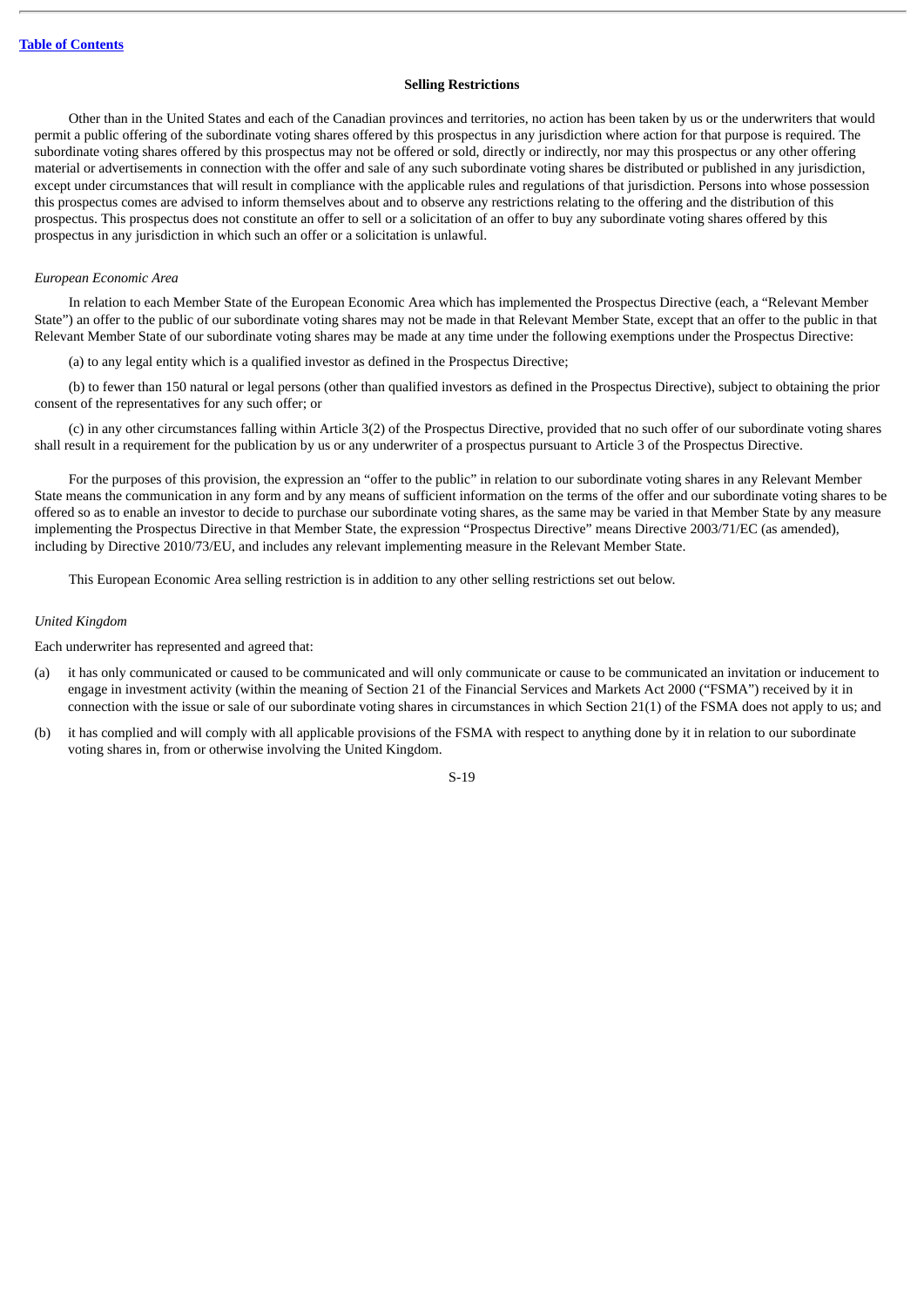#### *Switzerland*

The subordinate voting shares may not be publicly offered in Switzerland and will not be listed on the SIX Swiss Exchange ("SIX"), or on any other stock exchange or regulated trading facility in Switzerland. This document does not constitute a prospectus within the meaning of, and has been prepared without regard to the disclosure standards for issuance prospectuses under art. 652a or art. 1156 of the Swiss Code of Obligations or the disclosure standards for listing prospectuses under art. 27 ff. of the SIX Listing Rules or the listing rules of any other stock exchange or regulated trading facility in Switzerland. Neither this document nor any other offering or marketing material relating to the shares or the offering may be publicly distributed or otherwise made publicly available in Switzerland.

Neither this document nor any other offering or marketing material relating to the offering, us or the shares have been or will be filed with or approved by any Swiss regulatory authority. In particular, this document will not be filed with, and the offer of shares will not be supervised by, the Swiss Financial Market Supervisory Authority FINMA ("FINMA"), and the offer of the shares has not been and will not be authorized under the Swiss Federal Act on Collective Investment Schemes ("CISA"). The investor protection afforded to acquirers of interests in collective investment schemes under the CISA does not extend to acquirers of the shares.

### *Australia*

No placement document, prospectus, product disclosure statement or other disclosure document has been lodged with the Australian Securities and Investments Commission ("ASIC"), in relation to the offering. This prospectus does not constitute a prospectus, product disclosure statement or other disclosure document under the Corporations Act 2001 (the "Corporations Act"), and does not purport to include the information required for a prospectus, product disclosure statement or other disclosure document under the Corporations Act.

Any offer in Australia of the shares may only be made to persons (the "Exempt Investors") who are "sophisticated investors" (within the meaning of section 708(8) of the Corporations Act), "professional investors" (within the meaning of section 708(11) of the Corporations Act) or otherwise pursuant to one or more exemptions contained in section 708 of the Corporations Act so that it is lawful to offer the shares without disclosure to investors under Chapter 6D of the Corporations Act.

The shares applied for by Exempt Investors in Australia must not be offered for sale in Australia in the period of 12 months after the date of allotment under the offering, except in circumstances where disclosure to investors under Chapter 6D of the Corporations Act would not be required pursuant to an exemption under section 708 of the Corporations Act or otherwise or where the offer is pursuant to a disclosure document which complies with Chapter 6D of the Corporations Act. Any person acquiring shares must observe such Australian on-sale restrictions.

This prospectus contains general information only and does not take account of the investment objectives, financial situation or particular needs of any particular person. It does not contain any securities recommendations or financial product advice. Before making an investment decision, investors need to consider whether the information in this prospectus is appropriate to their needs, objectives and circumstances, and, if necessary, seek expert advice on those matters.

## *Hong Kong*

The subordinate voting shares have not been offered or sold and will not be offered or sold in Hong Kong, by means of any document, other than (a) to "professional investors" as defined in the Securities and Futures Ordinance (Cap. 571) of Hong Kong and any rules made under that Ordinance; or (b) in other circumstances which do not result in the document being a "prospectus" as defined in the Companies Ordinance (Cap. 32) of Hong Kong or which do not constitute an offer to the public within the meaning of that Ordinance. No advertisement, invitation or document relating to the shares has been or may be issued or has been or may be in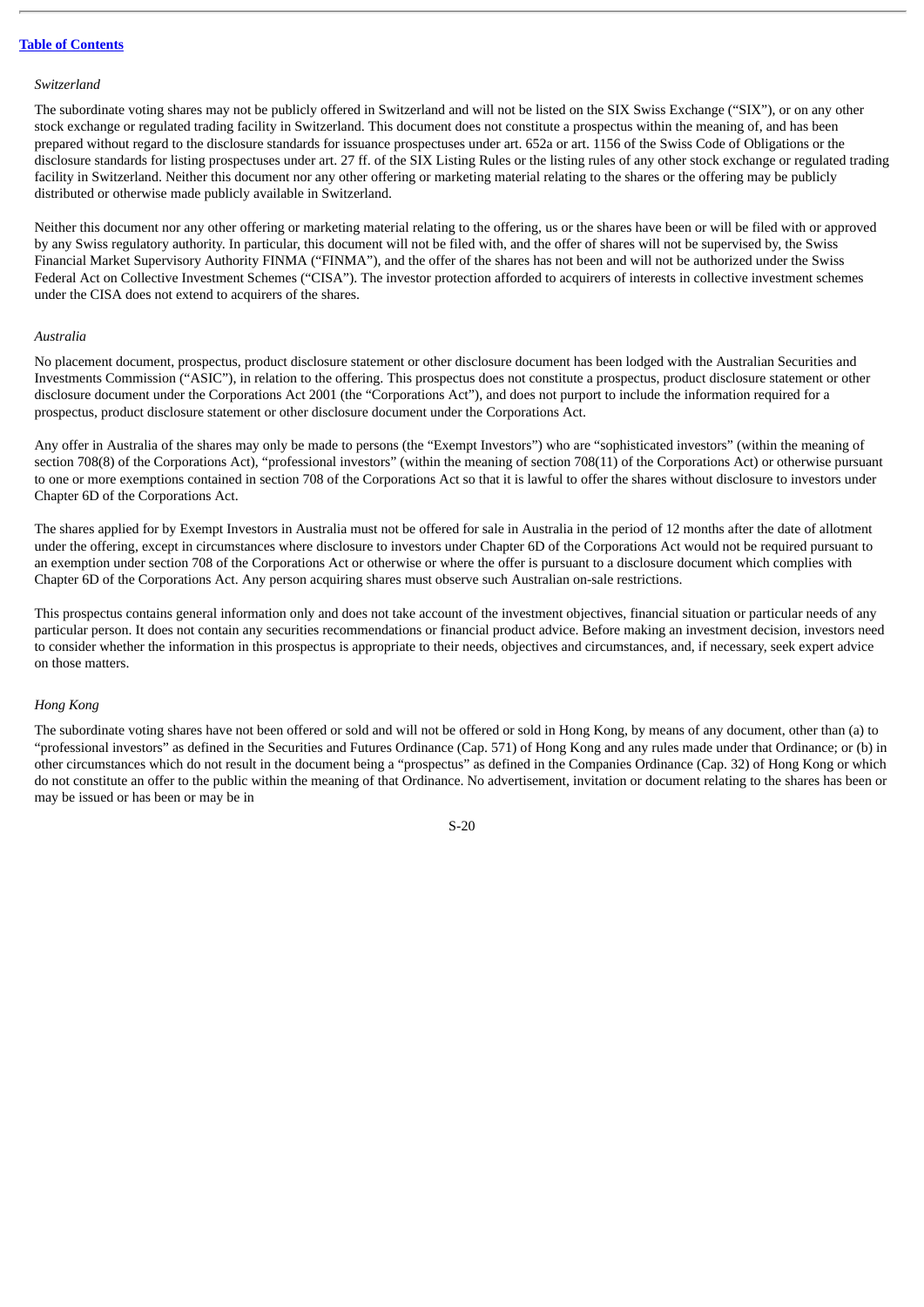the possession of any person for the purposes of issue, whether in Hong Kong or elsewhere, which is directed at, or the contents of which are likely to be accessed or read by, the public of Hong Kong (except if permitted to do so under the securities laws of Hong Kong) other than with respect to shares which are or are intended to be disposed of only to persons outside Hong Kong or only to "professional investors" as defined in the Securities and Futures Ordinance (Cap. 571) and any rules made under that Ordinance.

## *Japan*

The subordinate voting shares have not been and will not be registered under the Financial Instruments and Exchange Law of Japan (Law No. 25 of 1948, as amended) (the "FIEL") and, accordingly, the subordinate voting shares have not been and will not be offered or sold, directly or indirectly, in Japan or to, or for the benefit of, any resident of Japan (which term as used herein means any person resident in Japan, including any corporation or other entity organized under the laws of Japan) or to others for re-offering or resale, directly or indirectly, in Japan or to, or for the benefit of, any resident of Japan except pursuant to an exemption from the registration requirements of, and otherwise in compliance with, the FIEL and any other applicable laws, regulations and ministerial guidelines promulgated by relevant Japanese governmental or regulatory authorities in effect at the relevant time.

## *People's Republic of China*

This prospectus may not be circulated or distributed in the PRC and the subordinate voting shares may not be offered or sold, and will not offer or sell to any person for re-offering or resale directly or indirectly to any resident of the PRC except pursuant to applicable laws and regulations of the PRC.

## *Singapore*

This prospectus has not been registered as a prospectus with the Monetary Authority of Singapore. Accordingly, this prospectus and any other document or material in connection with the offer or sale, or invitation for subscription or purchase, of the shares may not be circulated or distributed, nor may the shares be offered or sold, or be made the subject of an invitation for subscription or purchase, whether directly or indirectly, to persons in Singapore other than (i) to an institutional investor under Section 274 of the Securities and Futures Act, Chapter 289 of Singapore (the "SFA"), (ii) to a relevant person pursuant to Section 275(1), or any person pursuant to Section 275(1A), and in accordance with the conditions specified in Section 275, of the SFA, or (iii) otherwise pursuant to, and in accordance with the conditions of, any other applicable provision of the SFA.

Where the subordinate voting shares are subscribed or purchased under Section 275 of the SFA by a relevant person which is:

- a corporation (which is not an accredited investor (as defined in Section 4A of the SFA)) the sole business of which is to hold investments and the entire share capital of which is owned by one or more individuals, each of whom is an accredited investor; or
- a trust (where the trustee is not an accredited investor) whose sole purpose is to hold investments and each beneficiary of the trust is an individual who is an accredited investor,

securities (as defined in Section 239(1) of the SFA) of that corporation or the beneficiaries' rights and interest (howsoever described) in that trust shall not be transferred within six months after that corporation or that trust has acquired the subordinate voting shares pursuant to an offer made under Section 275 of the SFA except:

- to an institutional investor or to a relevant person defined in Section 275(2) of the SFA, or to any person arising from an offer referred to in Section 275(1A) or Section 276(4)(i)(B) of the SFA;
- where no consideration is or will be given for the transfer;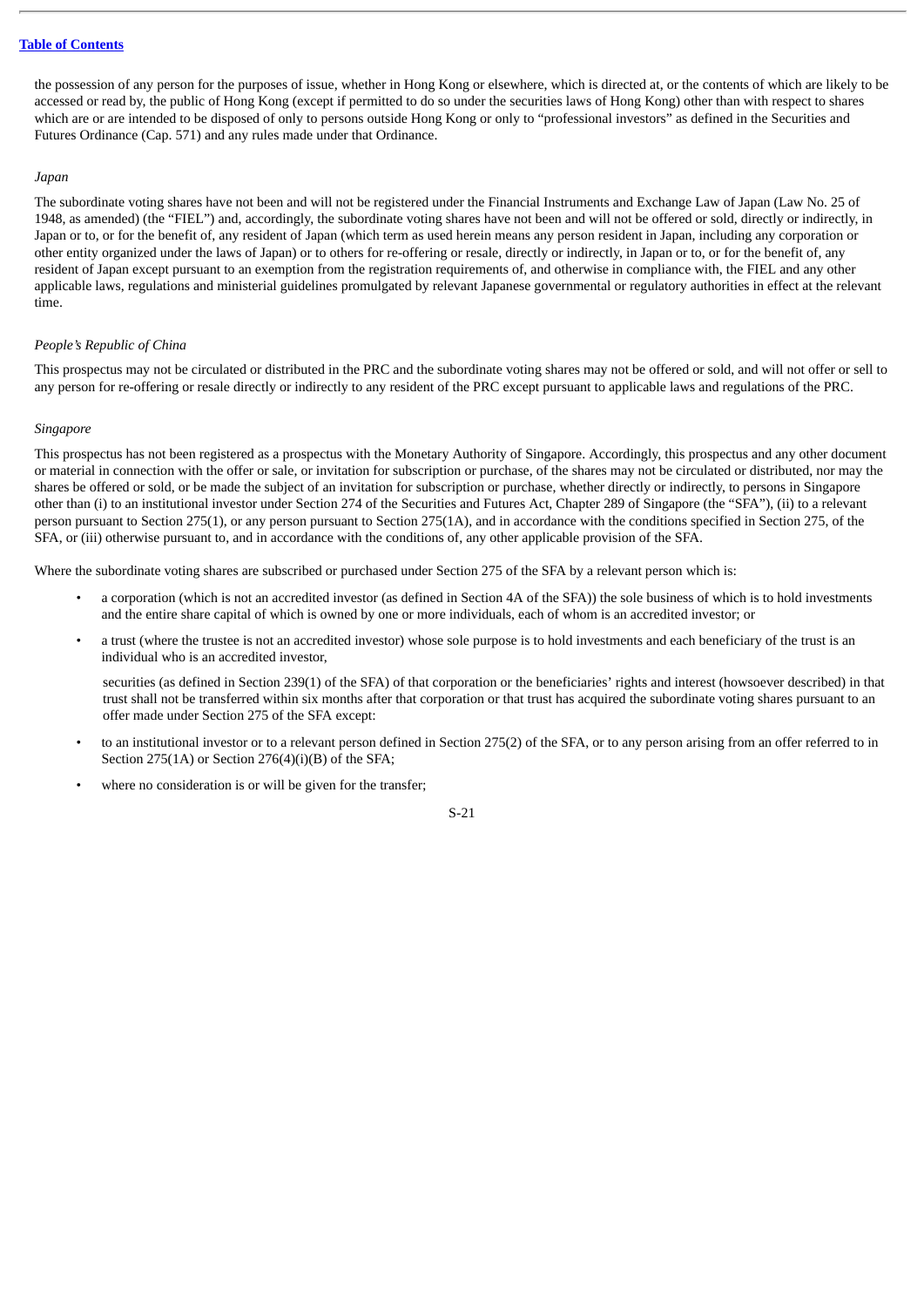- where the transfer is by operation of law;
- as specified in Section 276(7) of the SFA; or
- as specified in Regulation 32 of the Securities and Futures (Offers of Investments) (Shares and Debentures) Regulations 2005 of Singapore.

The underwriters do not expect sales to discretionary accounts to exceed five percent of the total number of subordinate voting shares offered.

The company and the selling shareholders have agreed to indemnify the several underwriters against certain liabilities, including liabilities under the Securities Act and applicable Canadian securities laws.

The underwriters and their respective affiliates are full service financial institutions engaged in various activities, which may include sales and trading, commercial and investment banking, advisory, investment management, investment research, principal investment, hedging, market making, brokerage and other financial and non-financial activities and services. Certain of the underwriters and their respective affiliates may have provided, and may in the future provide, a variety of these services to the issuer and to persons and entities with relationships with the issuer, for which they received or will receive customary fees and expenses.

In the ordinary course of their various business activities, the underwriters and their respective affiliates, officers, directors and employees may purchase, sell or hold a broad array of investments and actively trade securities, derivatives, loans, commodities, currencies, credit default swaps and other financial instruments for their own account and for the accounts of their customers, and such investment and trading activities may involve or relate to assets, securities and/or instruments of the issuer (directly, as collateral securing other obligations or otherwise) and/or persons and entities with relationships with the issuer. The underwriters and their respective affiliates may also communicate independent investment recommendations, market color or trading ideas and/or publish or express independent research views in respect of such assets, securities or instruments and may at any time hold, or recommend to clients that they should acquire, long and/or short positions in such assets, securities and instruments.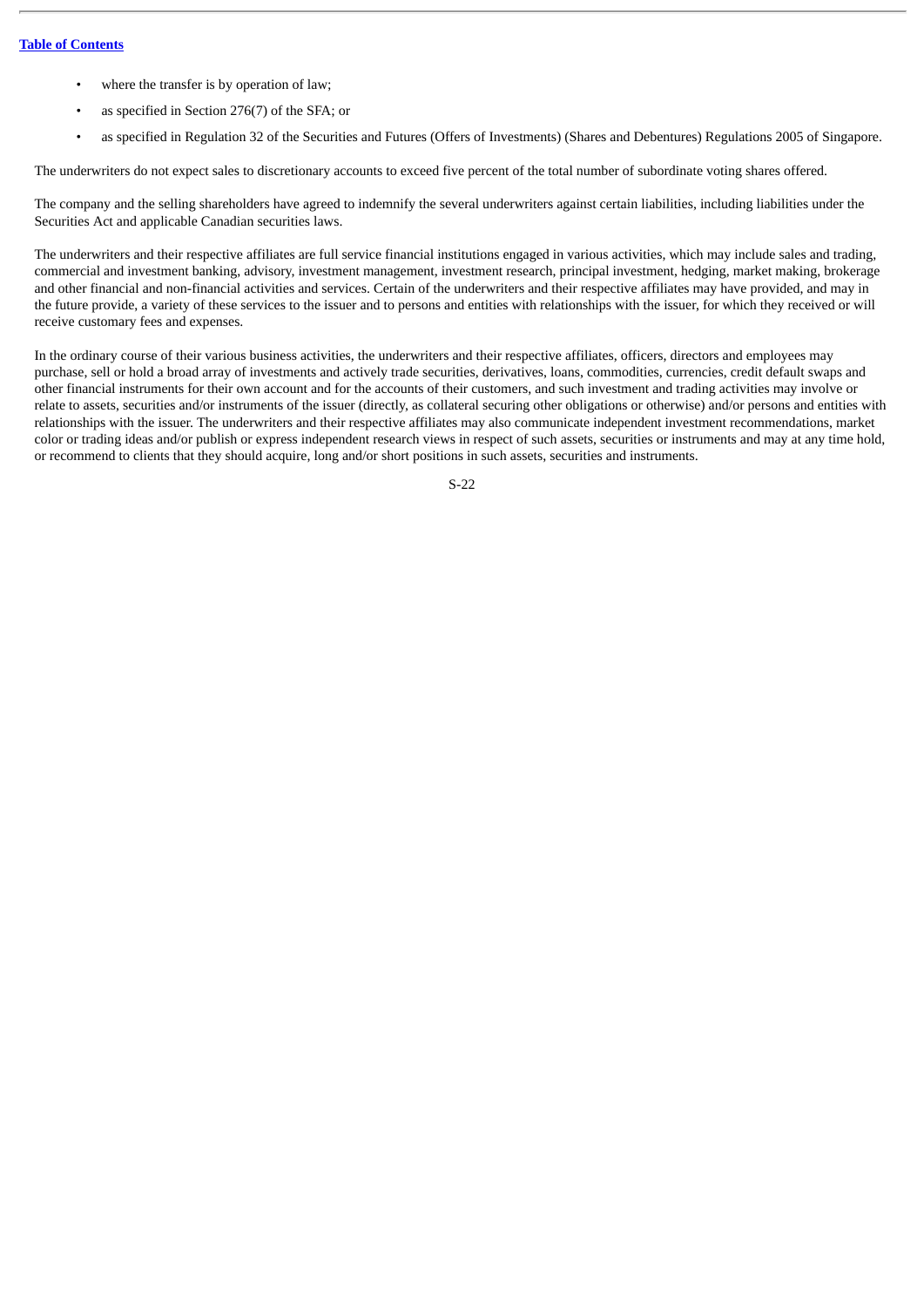## **LEGAL MATTERS**

<span id="page-25-0"></span>Certain legal matters in connection with this offering will be passed upon for us by Ropes & Gray LLP, San Francisco, CA. Ropes & Gray LLP and some of its attorneys are limited partners of RGIP, LP, which is an investor in certain investment funds advised by Bain Capital Partners LLC and often a co-investor with such funds. Upon the consummation of the offering, RGIP, LP will directly or indirectly own less than 1% of the voting power of our outstanding voting shares. The validity of the issuance of our subordinate voting shares offered in this prospectus and certain other legal matters as to Canadian law will be passed upon for us by Stikeman Elliott LLP, Canada. Certain legal matters as to Canadian law will be passed upon for the underwriters by Osler, Hoskin & Harcourt LLP, Toronto, Canada. The partners, counsel and associates of each of Stikeman Elliott LLP and Osler, Hoskin & Harcourt LLP, respectively as a group, beneficially own directly and indirectly, less than 1% of our outstanding securities of any class. The underwriters are being represented by Latham & Watkins LLP, New York, NY.

#### **EXPERTS**

<span id="page-25-1"></span>The financial statements incorporated in this prospectus supplement by reference from Amendment No. 1 to the Company's Annual Report on Form 20-F/A for the year ended March 31, 2018, and the effectiveness of the Company's internal control over financial reporting have been audited by Deloitte LLP, an independent registered public accounting firm, as stated in their reports (which report on the internal control over financial reporting expresses an adverse opinion on the effectiveness of the Company's internal control over financial reporting because of material weaknesses), which are incorporated herein by reference. Such financial statements have been so incorporated in reliance upon the reports of such firm given upon their authority as experts in accounting and auditing.

## **WHERE YOU CAN FIND MORE INFORMATION**

<span id="page-25-2"></span>We have filed with the SEC a registration statement on Form F-3 under the Securities Act with respect to our subordinate voting shares being offered by this prospectus supplement and the accompanying prospectus. This prospectus supplement and the accompanying prospectus do not contain all of the information set forth in the registration statement. For further information with respect to us and our subordinate voting shares, reference is made to the registration statement and its exhibits. Statements contained in this prospectus supplement or the accompanying prospectus as to the contents of any contract or other document are not necessarily complete. We are required to file annual reports and other information with the SEC. The registration statement, such reports and other information can be inspected and copied at the Public Reference Room of the SEC located at 100 F Street, N.E., Washington, D.C. 20549. Copies of such materials, including copies of all or any portion of the registration statement, can be obtained from the Public Reference Room of the SEC at prescribed rates. You can call the SEC at 1-800-SEC-0330 to obtain information on the operation of the Public Reference Room. Such materials may also be accessed electronically by means of the SEC's website at *www.sec.gov*.

We are also subject to the full informational requirements of the securities commissions in all provinces and territories of Canada. You are invited to read and copy any reports, statements or other information, other than confidential filings, that we intend to file with the Canadian provincial and territorial securities commissions. These filings are also electronically available from the Canadian System for Electronic Document Analysis and Retrieval (SEDAR) (http://www.sedar.com), the Canadian equivalent of the SEC's Electronic Document Gathering and Retrieval System. Documents filed on SEDAR are not, and should not be considered, part of this prospectus.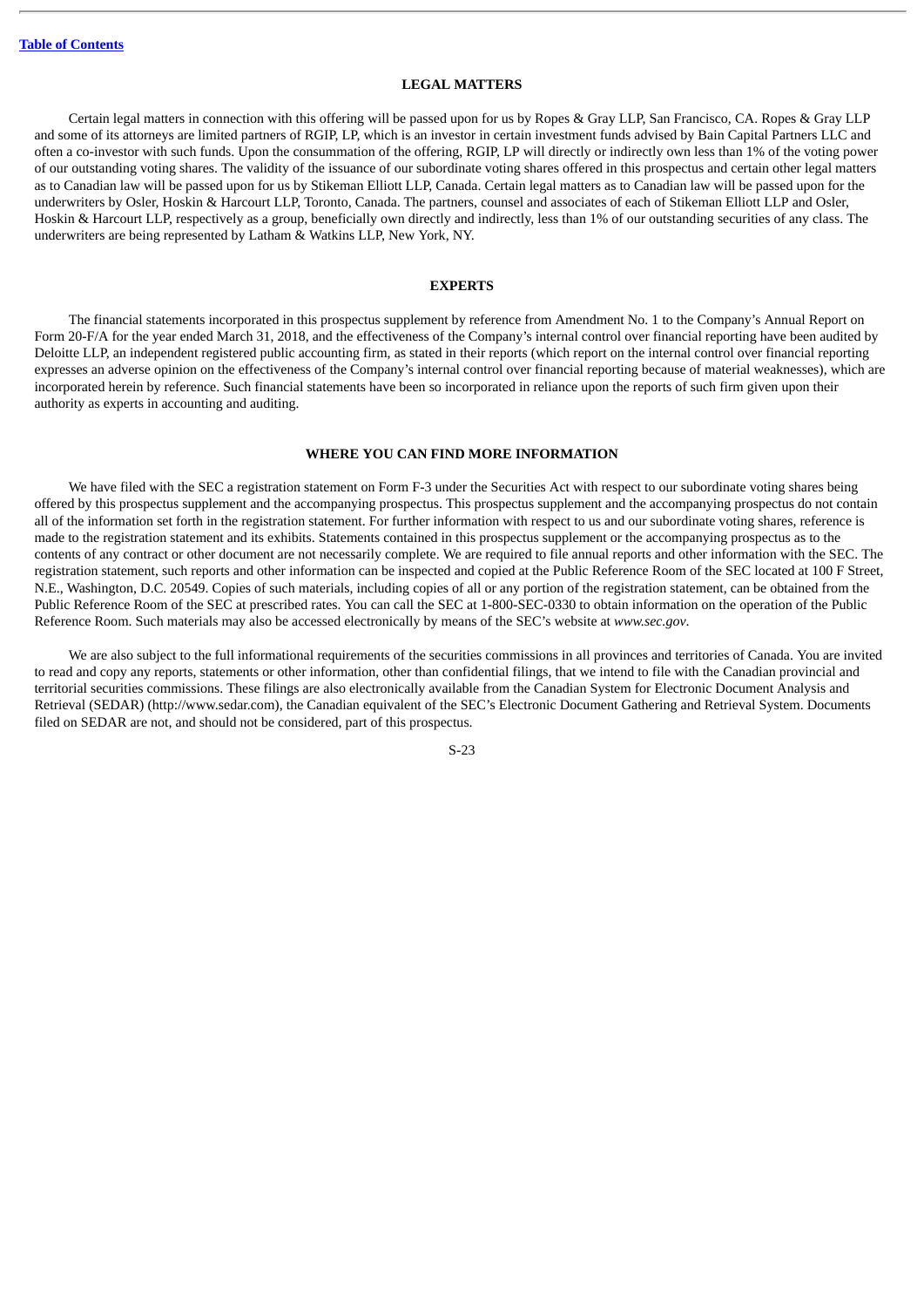## **INCORPORATION OF CERTAIN INFORMATION BY REFERENCE**

<span id="page-26-0"></span>The SEC allows us to "incorporate by reference" into this prospectus supplement information we file with it, which means that we can disclose important information to you by referring you to those documents. The information incorporated by reference is considered to be part of this prospectus supplement, and information in documents that we file later with the SEC will automatically update and supersede information in this prospectus supplement. We incorporate by reference into this prospectus supplement the documents listed below and any future filings made by us with the SEC under Section 13(a), 13(c) 15(d) of the Exchange Act, except for information "furnished" to the SEC which is not deemed filed and not incorporated in this prospectus supplement, until the termination of the offering of securities described in the applicable prospectus supplement. We hereby incorporate by reference Amendment No. 1 to our Annual Report on Form 20-F/A for the year ended March 31, 2018, filed with the SEC on June 19, 2018 (File No. 001-38027) and the description of share capital contained in the our Registration Statement on Form 8-A, as filed with the SEC on March 7, 2017 (File No. 001-38027). We also incorporate by reference any future annual reports on Form 20-F we file with the SEC under the Securities Exchange Act of 1934, as amended, or the Exchange Act, after the date of this prospectus supplement and prior to the termination of any offering contemplated in this prospectus supplement, and any future reports on Form 6-K we furnish to the SEC during such period that are identified in such reports as being incorporated by reference in this prospectus supplement.

You may request a copy of these filings, at no cost, by writing or telephoning us at the following address:

Secretary 250 Bowie Ave Toronto, Ontario, Canada M6E 4Y2 (416) 780-9850

Copies of these filings are also available, without charge, on the SEC's website at www.sec.gov and on our website at https://investor.canadagoose.com/corporate-governance/default.aspx?section=documents as soon as reasonably practicable after they are filed electronically with the SEC. The information contained on our website is not a part of this prospectus.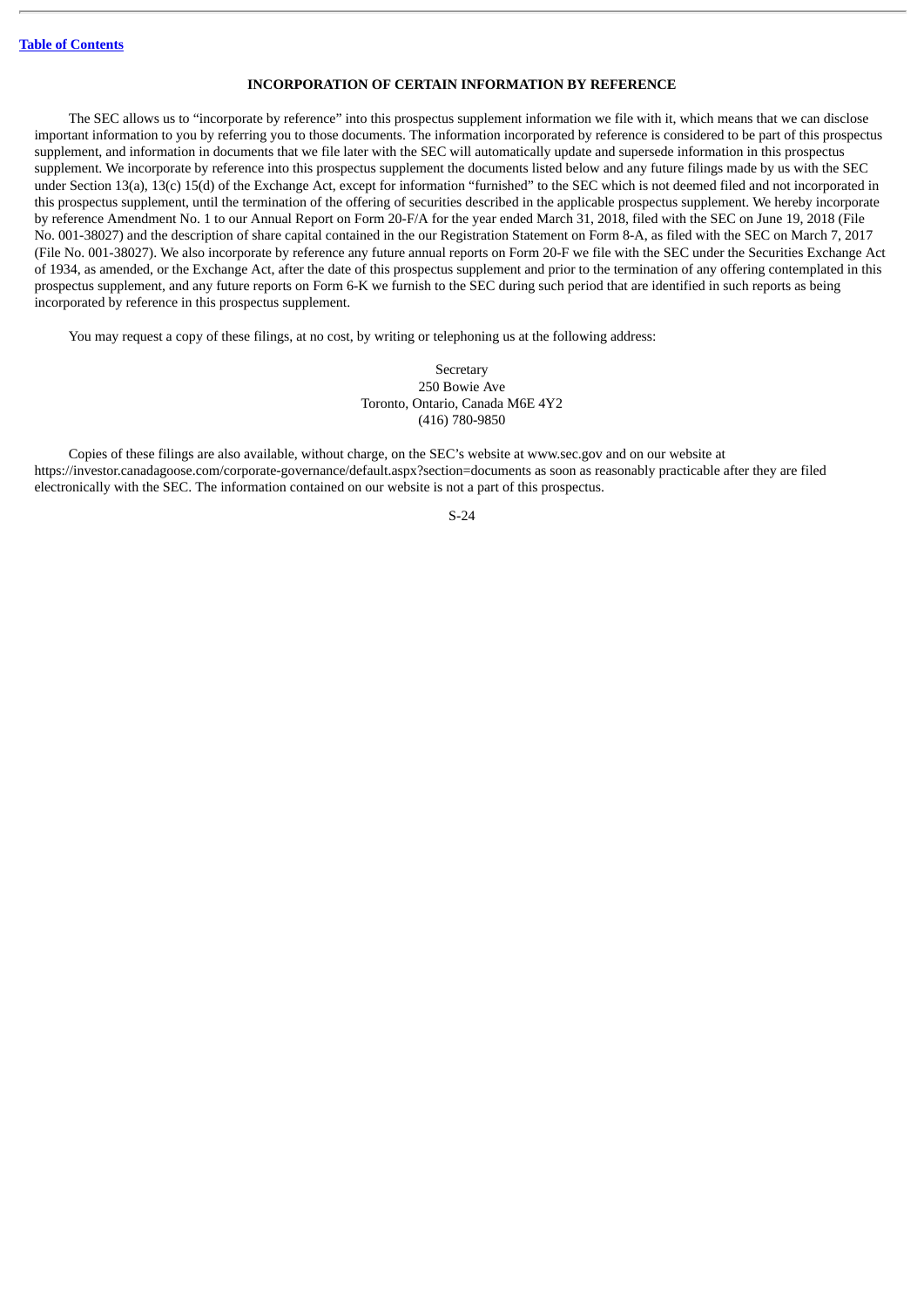**Prospectus**



## **Canada Goose Holdings Inc.**

## **Subordinate voting shares**

The selling shareholders to be named in a prospectus supplement may offer and sell our subordinate voting shares from time to time in amounts, at prices and on terms that will be determined at the time of the offering.

This prospectus describes the general manner in which our subordinate voting shares may be offered and sold by the selling shareholders. The specific manner in which subordinate voting shares may be offered and sold will be described in a supplement to this prospectus. The prospectus supplement may also add, update or change information contained in this prospectus. This prospectus may not be used to offer or sell securities without a prospectus supplement describing the method and terms of the offering.

You should carefully read this prospectus and any accompanying prospectus supplement, together with the documents we incorporate by reference, before you invest in our subordinate voting shares.

Our subordinate voting shares are listed on the New York Stock Exchange in the United States and on the Toronto Stock Exchange in Canada under the symbol "GOOS." On June 19, 2018, the last reported sale prices of our subordinate voting shares on the New York Stock Exchange in the United States and the Toronto Stock Exchange in Canada were US\$67.42 and C\$89.73, respectively.

**Investing in our subordinate voting shares involves substantial risk. Please read ["Risk Factors"](#page-30-0) beginning on page 1 of this prospectus and any risk factors described in any applicable prospectus supplement and in the documents we incorporate by reference.**

Neither the Securities and Exchange Commission nor any other regulatory body has approved or disapproved of these securities or passed upon the accuracy or adequacy of this prospectus. Any representation to the contrary is a criminal offense.

**Prospectus dated June 20, 2018.**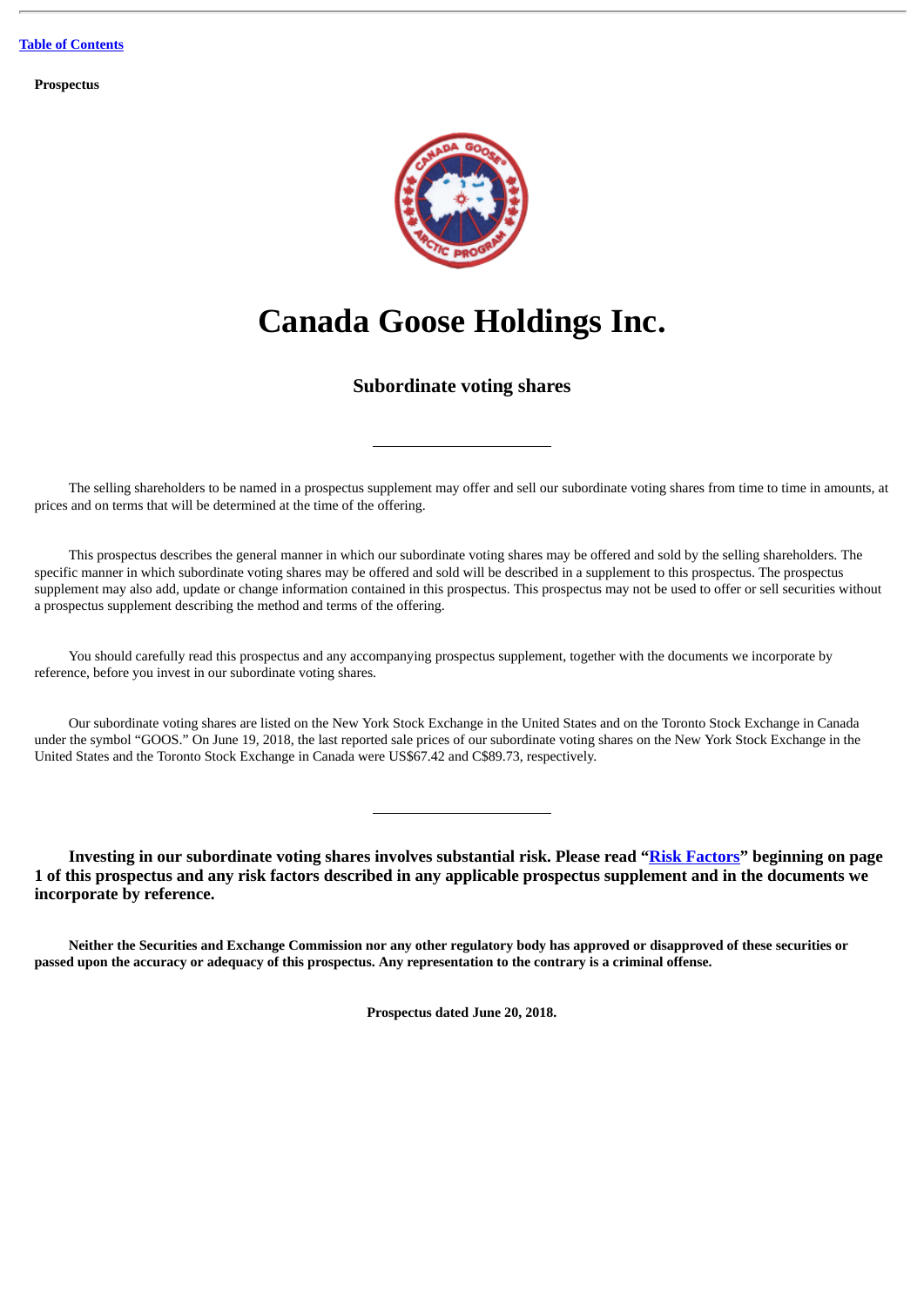## **TABLE OF CONTENTS**

|                                                             | <b>Page</b> |
|-------------------------------------------------------------|-------------|
| <b>About This Prospectus</b>                                | Ĥ           |
| <b>Our Company</b>                                          |             |
| <b>Risk Factors</b>                                         |             |
| <b>Cautionary Note Regarding Forward-Looking Statements</b> |             |
| <b>Use of Proceeds</b>                                      | 3           |
| <b>Description of Share Capital</b>                         | 3           |
| <b>Plan of Distribution</b>                                 | 12          |
| <b>Legal Matters</b>                                        | 14          |
| <b>Experts</b>                                              | 14          |
| Where You Can Find More Information                         | 15          |
| <b>Incorporation of Certain Information by Reference</b>    | 15          |
|                                                             |             |

We have not authorized anyone to provide any information or to make any representations other than those contained in or incorporated by reference into this prospectus, any accompanying prospectus supplement or in any free writing prospectuses we have prepared. We take no responsibility for, and can provide no assurance as to the reliability of, any other information that others may give you. This prospectus and any accompanying prospectus supplement are an offer to sell only the shares offered hereby, but only under circumstances and in jurisdictions where it is lawful to do so. The information incorporated by reference or contained in this prospectus and any accompanying prospectus supplement is current only as of the date of the applicable document. Our business, financial condition, results of operations and prospects may **have changed since that date.**

i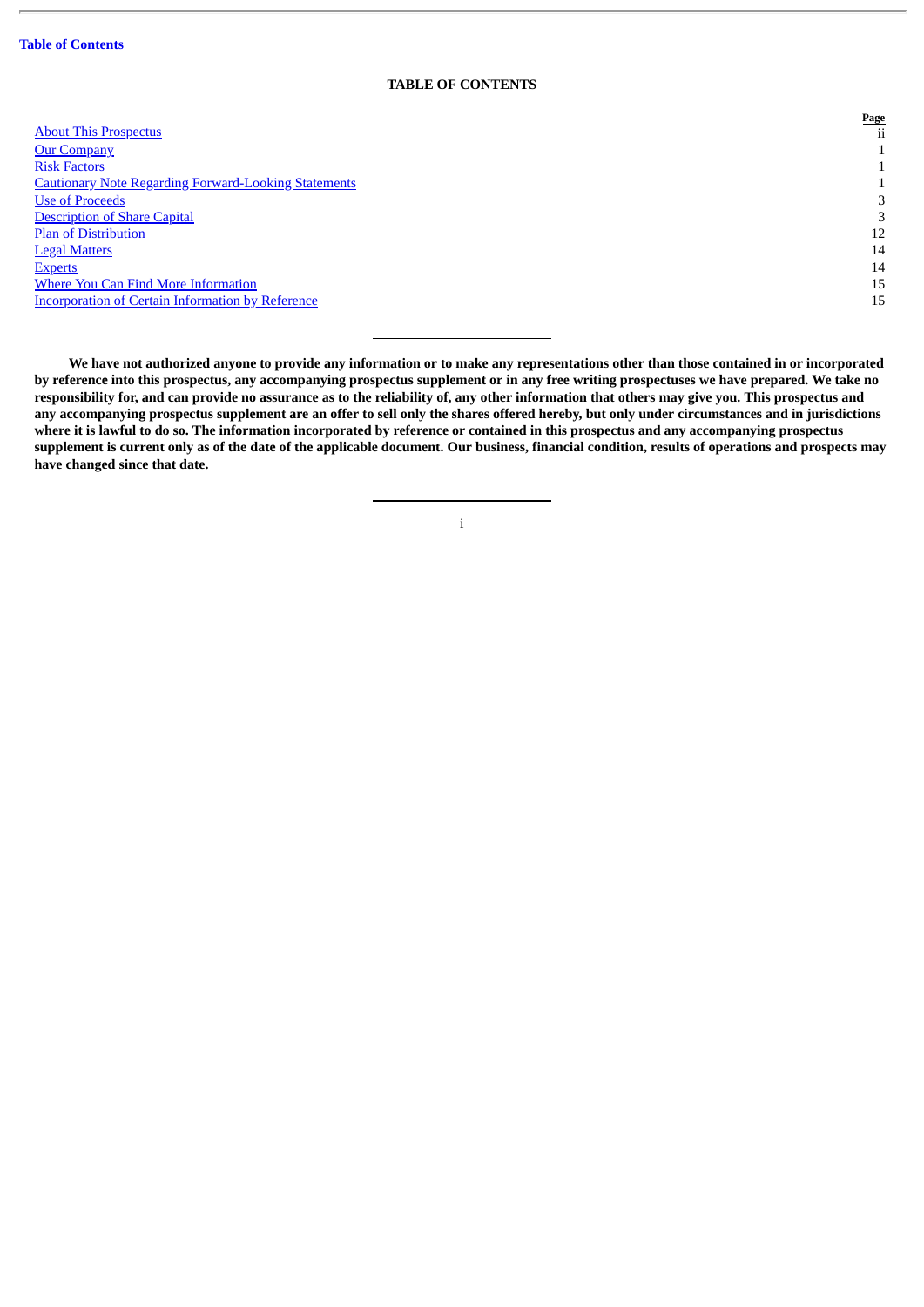## **ABOUT THIS PROSPECTUS**

<span id="page-29-0"></span>Unless otherwise indicated, all references in this prospectus to "Canada Goose," "we," "our," "us," "the company" or similar terms refer to Canada Goose Holdings Inc. and its consolidated subsidiaries. We publish our consolidated financial statements in Canadian dollars. Unless otherwise specified, all monetary amounts are in Canadian dollars, all references to "\$," "CS," "CDN\$," "CAD\$," and "dollars" mean Canadian dollars and *all references to "US\$" and "USD" mean U.S. dollars.*

This prospectus is a part of a registration statement that we filed with the Securities and Exchange Commission ("SEC"), as a "well-known seasoned issuer" as defined under Rule 405 under the Securities Act of 1933, as amended (the "Securities Act"), using a "shelf" registration process. Under this shelf registration process, the selling shareholders may from time to time sell our subordinate voting shares in one or more offerings. This prospectus provides you with a general description of our subordinate voting shares. Each time the selling shareholders sell subordinate voting shares under this shelf registration, we will provide a prospectus supplement that will contain specific information about the terms of that offering, including information about the selling shareholders. The prospectus supplement may also add, update or change information contained in this prospectus. Any statement that we make in this prospectus will be modified or superseded by any inconsistent statement made by us in a prospectus supplement. The rules of the SEC allow us to incorporate information by reference into this prospectus. This information incorporated by reference is considered to be part of this prospectus, and information that we file later with the SEC will automatically update and supersede this information. Before making your investment decision, you should read both this prospectus and any prospectus supplement, including all documents incorporated herein or therein by reference, together with additional information described under "Where You Can Find More Information" and "Incorporation of Certain Information by Reference."

ii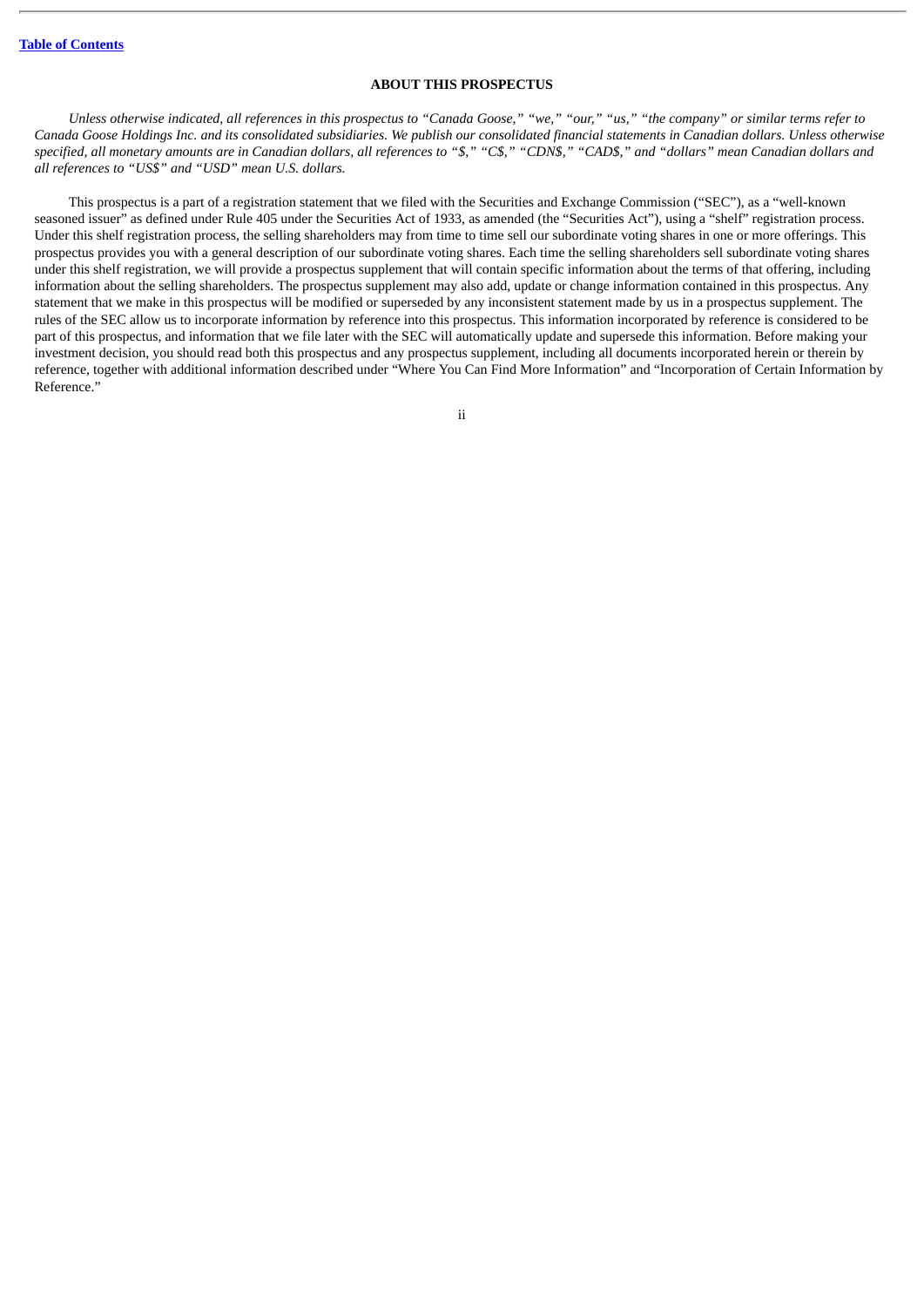## **OUR COMPANY**

<span id="page-30-2"></span>Founded in a small warehouse in Toronto, Canada in 1957, Canada Goose has grown into one of the world's leading makers of performance luxury apparel. Every Canada Goose product is informed by the rugged demands of the Arctic and inspired by relentless innovation and uncompromised craftsmanship. From Antarctic research facilities and the Canadian High Arctic, to the streets of New York, London, Milan, Paris, Tokyo and beyond, people have fallen in love with our brand and made it a part of their everyday lives.

#### **RISK FACTORS**

<span id="page-30-0"></span>Investing in our subordinate voting shares involves a high dearee of risk. See "Item 3D—Risk Factors" in our most recent Annual Report on Form 20-F, as amended and in subsequent reports, each of which are incorporated by reference in this prospectus, and the "Risk Factors" section in the applicable prospectus supplement for a discussion of the factors you should carefully consider before deciding to purchase our subordinate voting *shares.*

## **CAUTIONARY NOTE REGARDING FORWARD-LOOKING STATEMENTS**

<span id="page-30-1"></span>This prospectus contains forward-looking statements. These statements are neither historical facts nor assurances of future performance. Instead, they are based on our current beliefs, expectations and assumptions regarding the future of our business, future plans and strategies, and other future conditions. Forward-looking statements can be identified by words such as "anticipate," "believe," "envision," "estimate," "expect," "intend," "may," "plan," "predict," "project," "target," "potential," "will," "would," "could," "should," "continue," "contemplate" and other similar expressions, although not all forward-looking statements contain these identifying words.

Certain assumptions made in preparing the forward-looking statements contained in this prospectus and certain documents incorporated herein include:

- our ability to implement our growth strategies;
- our ability to maintain good business relationships with our suppliers, wholesalers and distributors;
- our ability to keep pace with changing consumer preferences;
- our ability to protect our intellectual property; and
- the absence of material adverse changes in our industry or the global economy.

By their nature, forward-looking statements involve risks and uncertainties because they relate to events and depend on circumstances that may or may not occur in the future. We believe that these risks and uncertainties include, but are not limited to, those described in the "Risk Factors" section of Amendment No. 1 to our Annual Report on Form 20-F/A, which include, but are not limited to, the following risks:

- we may be unable to maintain the strength of our brand or to expand our brand to new products and geographies;
- we may be unable to protect or preserve our brand image and proprietary rights;
- we may not be able to satisfy changing consumer preferences;
- an economic downturn may affect discretionary consumer spending;
- we may not be able to compete in our markets effectively;
- we may not be able to manage our growth effectively;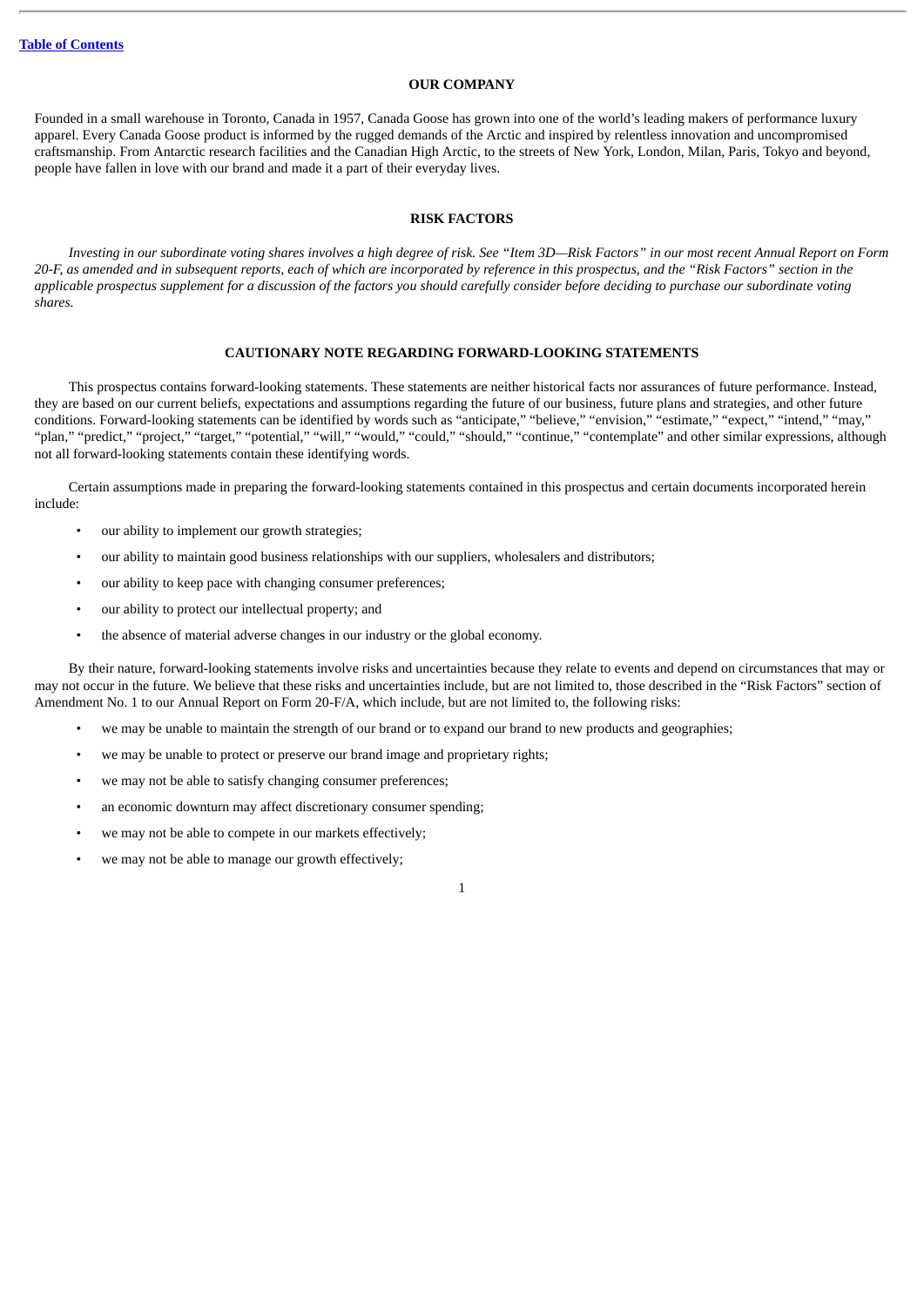- poor performance during our peak season may affect our operating results for the full year;
- our indebtedness may adversely affect our financial condition;
- we may be unable to remediate weaknesses in our internal controls over financial reporting;
- our ability to maintain relationships with our select number of suppliers;
- our ability to manage our product distribution through our retail partners and international distributors;
- the success of our expansion into China and other new store openings;
- the success of our marketing programs;
- our ability to forecast our inventory needs;
- the risk our business is interrupted because of a disruption at our headquarters; and
- fluctuations in raw materials costs or currency exchange rates.

Although we base the forward-looking statements contained in this prospectus on assumptions that we believe are reasonable, we caution you that actual results and developments (including our results of operations, financial condition and liquidity, and the development of the industry in which we operate) may differ materially from those made in or suggested by the forward-looking statements contained in this prospectus. In addition, even if results and developments are consistent with the forward-looking statements contained in this prospectus, those results and developments may not be indicative of results or developments in subsequent periods.

No forward-looking statement is a guarantee of future results. Moreover, we operate in a highly competitive and rapidly changing environment in which new risks often emerge. It is not possible for our management to predict all risks, nor can we assess the impact of all factors on our business or the extent to which any factor, or combination of factors, may cause actual results to differ materially from those contained in any forward-looking statements we may make.

You should read this prospectus and the documents incorporated herein and have filed as exhibits hereto completely and with the understanding that our actual future results may be materially different from what we expect. The forward-looking statements contained herein are made as of the date of this prospectus, and we do not assume any obligation to update any forward-looking statements except as required by applicable law.

 $\overline{2}$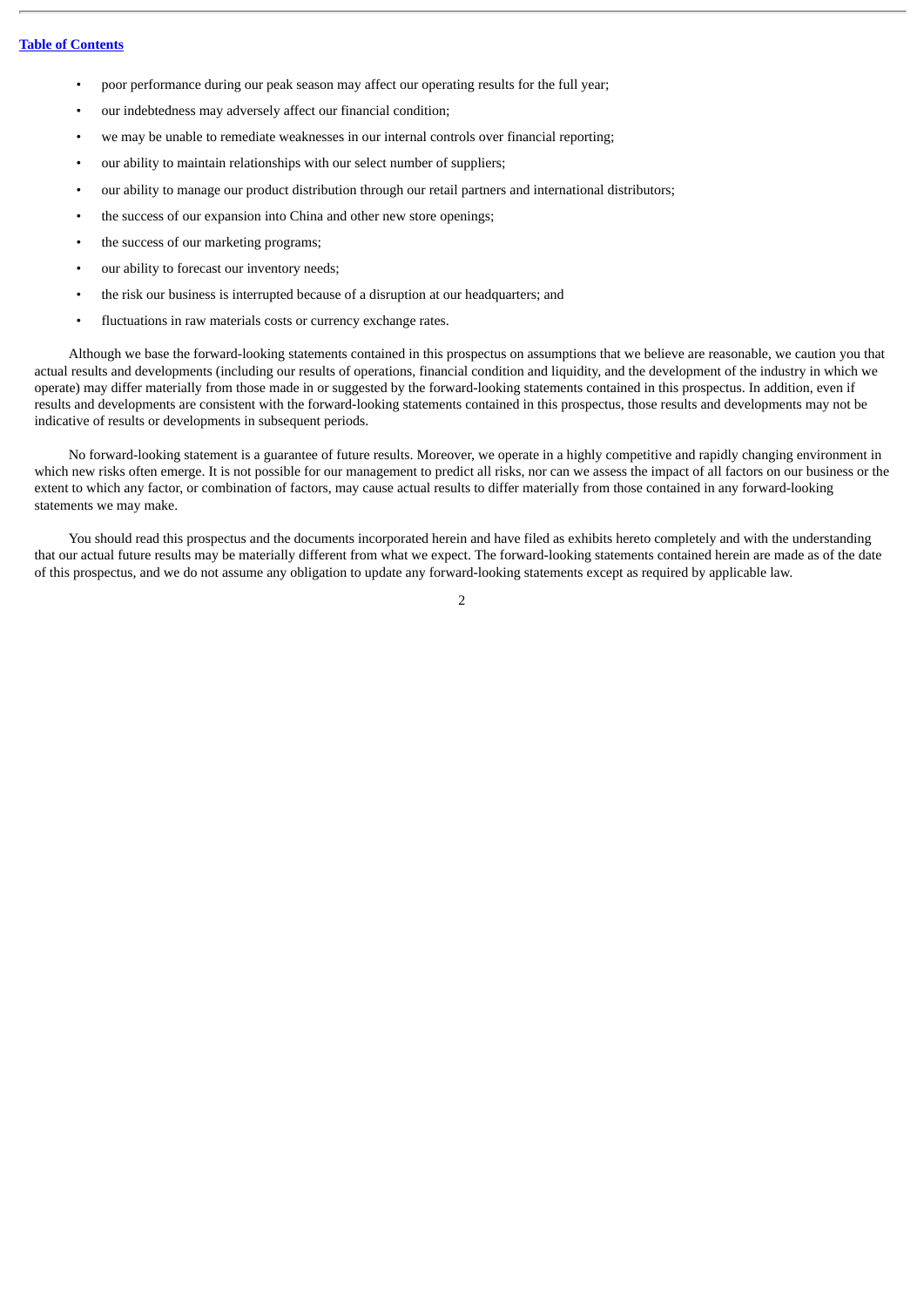## **USE OF PROCEEDS**

<span id="page-32-0"></span>We will not receive any proceeds from the sale of our subordinate voting shares by the selling shareholders. The selling shareholders will bear any underwriting commissions and discounts attributable to the sale by them of subordinate voting shares.

## **DESCRIPTION OF SHARE CAPITAL**

<span id="page-32-1"></span>Our articles also provide for an unlimited number of preferred shares, issuable in series. The following is a summary of the terms of our subordinate voting shares, multiple voting shares and preferred shares, as set forth in our articles, and certain related sections of the BCBCA. The following summary is subject to, and is qualified in its entirety by reference to, the provisions of our articles and the applicable provisions of the BCBCA. You may obtain copies of our articles as described under "Where You Can Find More Information" in this prospectus.

#### **Authorized Share Capital**

Our share capital consists of an unlimited number of subordinate voting shares, an unlimited number of multiple voting shares and an unlimited number of preferred shares, issuable in series. All of the issued and outstanding multiple voting shares are, directly or indirectly, held by Bain Capital, Dani Reiss and their respective Permitted Holders (as defined below).

The subordinate voting shares are "restricted securities" within the meaning of such term under applicable securities laws in Canada. We are exempt from the requirements of Part 12 of National Instrument 41-101—*General Prospectus Requirements* on the basis that the securities being offered hereunder are the same class of securities distributed under the prospectus filed in connection with our initial public offering ("IPO") and we were a private issuer within the meaning of such term under applicable securities laws in Canada immediately before our IPO.

In connection with the IPO, we filed an undertaking with the Ontario Securities Commission pursuant to which we have agreed to provide reasonable prior notice to the Ontario Securities Commission in the event that we intend to issue a series of preferred shares that would restrict the rights of the subordinate voting shares, regardless of any existing restrictions on the subordinate voting shares due to the existence of the multiple voting shares.

#### *Subordinate Voting Shares and Multiple Voting Shares*

Holders of our multiple voting shares are entitled to 10 votes per multiple voting share and holders of subordinate voting shares are entitled to one vote per subordinate voting share on all matters upon which holders of shares are entitled to vote. Subject to the prior rights of the holders of our preferred shares, the holders of our multiple voting shares and subordinate voting shares are entitled to receive dividends as and when declared by our board of directors, without preference or distinction among or between the subordinate voting shares and the multiple voting shares. Subject to the prior payment to the holders of our preferred shares, in the event of our liquidation, dissolution or winding-up or other distribution of our assets among our shareholders, the holders of our multiple voting shares and subordinate voting shares are entitled to share pro rata in the distribution of the balance of our assets, without preference or distinction among or between the subordinate voting shares and the multiple voting shares. Holders of multiple voting shares and subordinate voting shares have no pre-emptive or conversion or exchange rights or other subscription rights, except that each outstanding multiple voting share may at any time, at the option of the holder, be converted into one subordinate voting share and our multiple voting shares will automatically convert into our subordinate voting shares upon certain transfers and other events, as described below under "—Conversion." There are no redemption, retraction, purchase for cancellation or surrender provisions or sinking or purchase fund provisions applicable to our subordinate voting shares or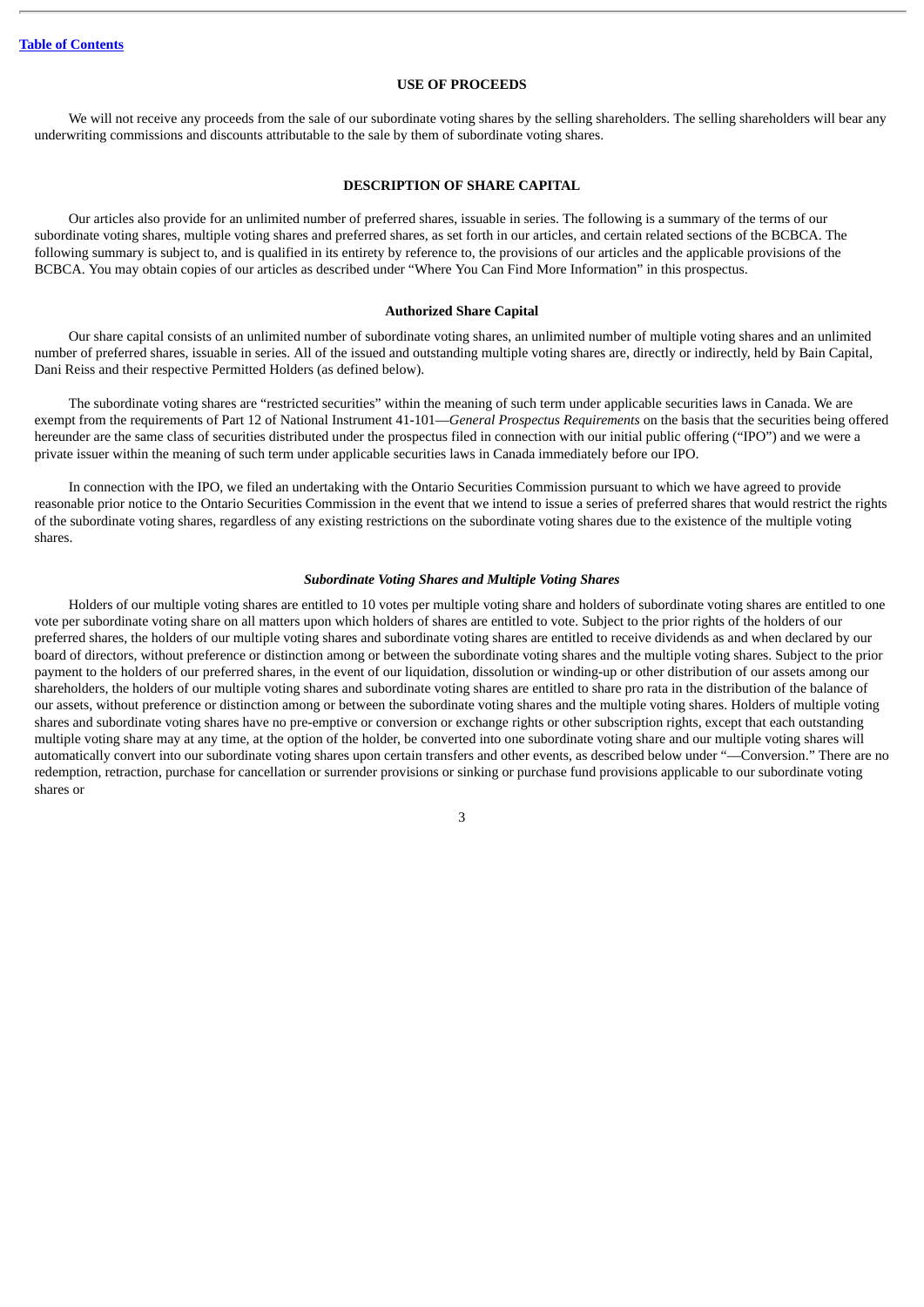multiple voting shares. There is no provision in our articles requiring holders of subordinate voting shares or multiple voting shares to contribute additional capital, or permitting or restricting the issuance of additional securities or any other material restrictions. The special rights or restrictions attached to the subordinate voting shares and multiple voting shares are subject to and may be adversely affected by, the rights attached to any series of preferred shares that we may designate in the future.

## *Conversion*

The subordinate voting shares are not convertible into any other class of shares. Each outstanding multiple voting share may at any time, at the option of the holder, be converted into one subordinate voting share. Upon the first date that any multiple voting share shall be held by a person other than by a Permitted Holder (as defined below), the Permitted Holder which held such multiple voting share until such date, without any further action, shall automatically be deemed to have exercised his, her or its rights to convert such multiple voting share into a fully paid and non-assessable subordinate voting share.

## In addition:

- all multiple voting shares held by the Bain Group Permitted Holders will convert automatically into subordinate voting shares at such time as the Bain Group Permitted Holders that hold multiple voting shares no longer as a group beneficially own, directly or indirectly and in the aggregate, at least 15% of the issued and outstanding subordinate voting shares and multiple voting shares; and
- all multiple voting shares held by the Reiss Group Permitted Holders will convert automatically into subordinate voting shares at such time that is the earlier to occur of the following: (i) the Reiss Group Permitted Holders that hold multiple voting shares no longer as a group beneficially own, directly or indirectly and in the aggregate, at least 15% of the issued and outstanding subordinate voting shares and multiple voting shares, and (ii) Dani Reiss is no longer serving as a director or in a senior management position at our company.

#### For the purposes of the foregoing:

"Affiliate" means, with respect to any specified Person, any other Person which directly or indirectly through one or more intermediaries controls, is controlled by, or is under common control with such specified Person;

"Bain Group Permitted Holders" means Brent (B.C.) Participation S.à r.l. and any of its Affiliates, and entities controlled, directly or indirectly, or managed by Bain Capital or an Affiliate of Bain Capital;

"Members of the Immediate Family" means with respect to any individual, each parent (whether by birth or adoption), spouse, or child (including any step-child) or other descendants (whether by birth or adoption) of such individual, each spouse of any of the aforementioned Persons, each trust created solely for the benefit of such individual and/or one or more of the aforementioned Persons and each legal representative of such individual or of any aforementioned Persons (including without limitation a tutor, curator, mandatory due to incapacity, custodian, guardian or testamentary executor), acting in such capacity under the authority of the law, an order from a competent tribunal, a will or a mandate in case of incapacity or similar instrument. For the purposes of this definition, a Person shall be considered the spouse of an individual if such Person is legally married to such individual, lives in a civil union with such individual or is the common law partner (as defined in the *Income Tax Act* (Canada) as amended from time to time) of such individual. A Person who was the spouse of an individual within the meaning of this paragraph immediately before the death of such individual shall continue to be considered a spouse of such individual after the death of such individual;

 $\overline{A}$ 

"Permitted Holders" means any of (i) the Bain Group Permitted Holders, and (ii) the Reiss Group Permitted Holders;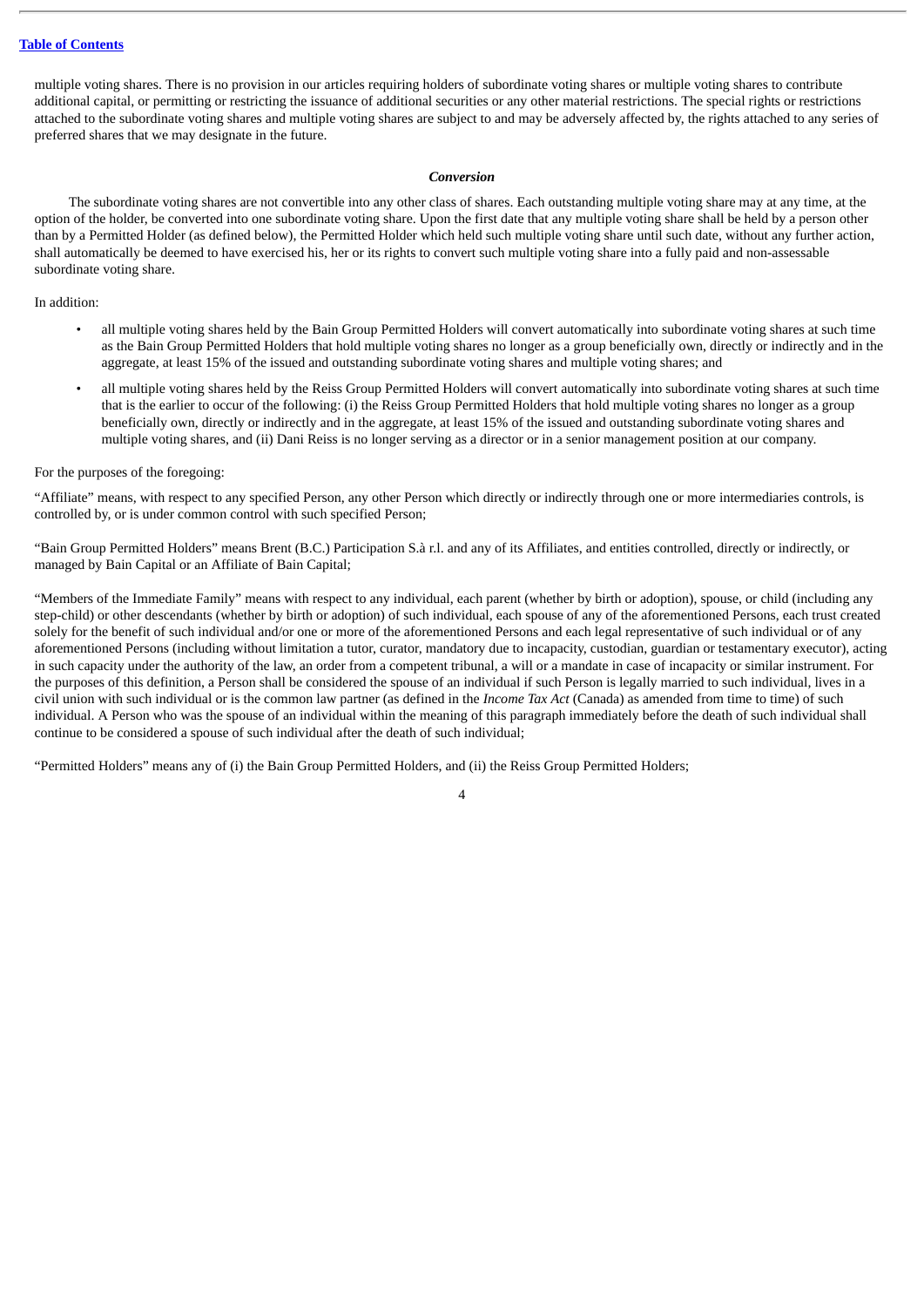"Person" means any individual, partnership, corporation, company, association, trust, joint venture or limited liability company;

"Reiss Group Permitted Holders" means (i) Dani Reiss and any Members of the Immediate Family of Dani Reiss, and (ii) any Person controlled, directly or indirectly by one or more of the Persons referred to in clause (i) above; and

A Person is "controlled" by another Person or other Persons if: (i) in the case of a company or other body corporate wherever or however incorporated: (A) securities entitled to vote in the election of directors carrying in the aggregate at least a majority of the votes for the election of directors and representing in the aggregate at least a majority of the participating (equity) securities are held, other than by way of security only, directly or indirectly, by or solely for the benefit of the other Person or Persons; and (B) the votes carried in the aggregate by such securities are entitled, if exercised, to elect a majority of the board of directors of such company or other body corporate; or (ii) in the case of a Person that is not a company or other body corporate, at least a majority of the participating (equity) and voting interests of such Person are held, directly or indirectly, by or solely for the benefit of the other Person or Persons; and "controls", "controlling" and "under common control with" shall be interpreted accordingly.

#### *Preferred Shares*

Under our articles, the preferred shares may be issued in one or more series. Accordingly, our board of directors is authorized, without shareholder approval but subject to the provisions of the BCBCA, to determine the maximum number of shares of each series, create an identifying name for each series and attach such special rights or restrictions, including dividend, liquidation and voting rights, as our board of directors may determine, and such special rights or restrictions, including dividend, liquidation and voting rights, may be superior to those of each of the subordinate voting shares and the multiple voting shares. The issuance of preferred shares, while providing flexibility in connection with possible acquisitions and other corporate purposes, could, among other things, have the effect of delaying, deferring or preventing a change of control of our company and might adversely affect the market price of our subordinate voting shares and multiple voting shares and the voting and other rights of the holders of subordinate voting shares and multiple voting shares.

#### **Certain Important Provisions of our Articles and the BCBCA**

The following is a summary of certain important provisions of our articles and certain related sections of the BCBCA. Please note that this is only a summary and is not intended to be exhaustive. This summary is subject to, and is qualified in its entirety by reference to, the provisions of our articles and the BCBCA.

#### *Stated Objects or Purposes*

Our articles do not contain stated objects or purposes and do not place any limitations on the business that we may carry on.

#### *Directors*

Power to vote on matters in which a director is materially interested. Under the BCBCA a director who has a material interest in a contract or transaction, whether made or proposed, that is material to us, must disclose such interest to us, subject to certain exceptions such as if the contract or transaction: (i) is an arrangement by way of security granted by us for money loaned to, or obligations undertaken by, the director for our benefit or for one of our affiliates' benefit; (ii) relates to an indemnity or insurance permitted under the BCBCA; (iii) relates to the remuneration of the director in his or her capacity as director, officer, employee or agent of our company or of one of our affiliates; (iv) relates to a loan to our company while the director is the guarantor of some or all of the loan; or (v) is with a corporation that is affiliated to us while the director is also a director or senior officer of that corporation or an affiliate of that corporation.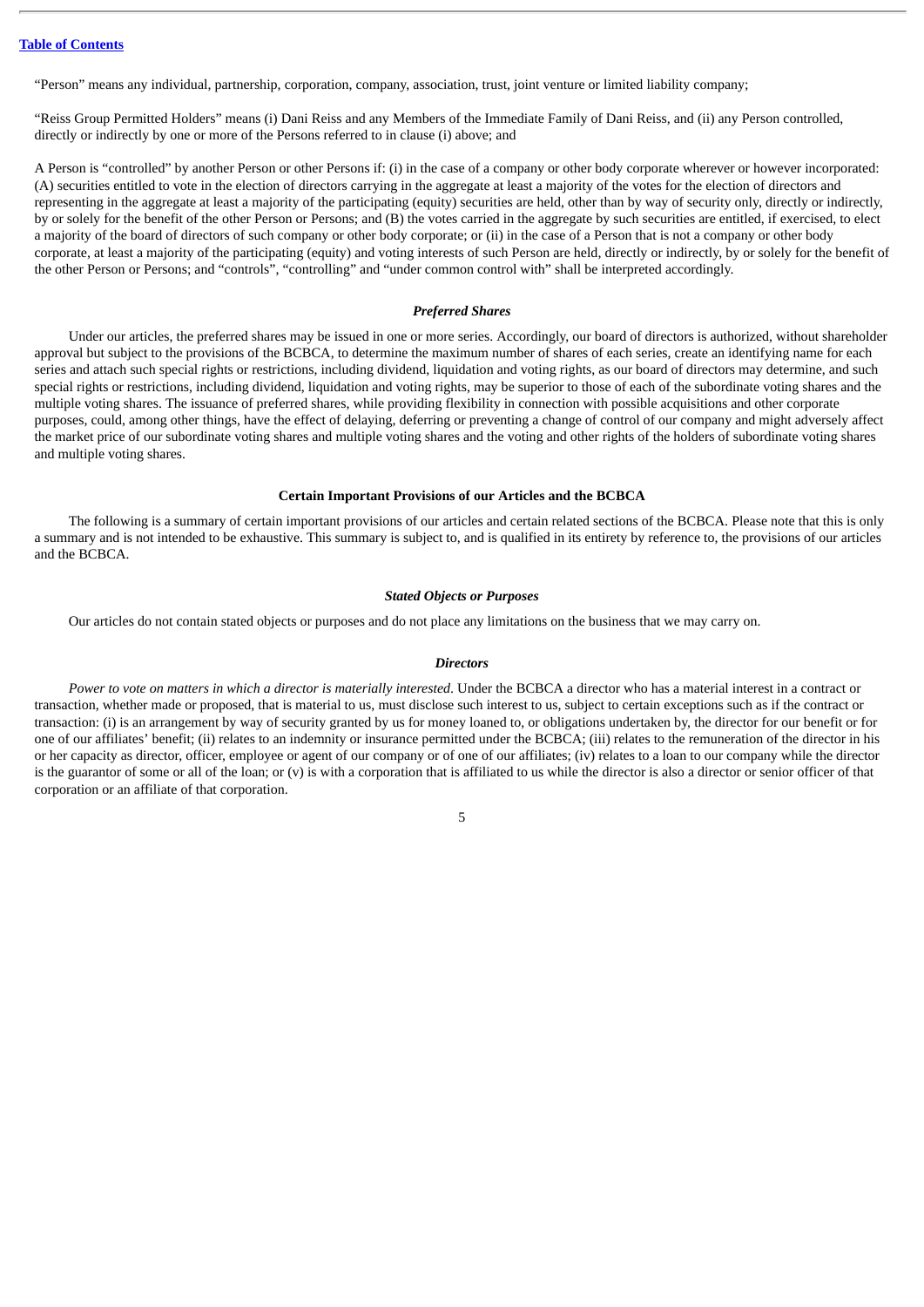A director who holds such disclosable interest in respect of any material contract or transaction into which we have entered or propose to enter may be required to absent himself or herself from the meeting while discussions and voting with respect to the matter are taking place. Directors are also required to comply with certain other relevant provisions of the BCBCA regarding conflicts of interest.

*Directors' power to determine the remuneration of directors.* The remuneration of our directors is determined by our directors subject to our articles. The remuneration may be in addition to any salary or other remuneration paid to any of our employees (including executive officers) who are also directors.

*Number of shares required to be owned by a director.* Neither our articles nor the BCBCA provide that a director is required to hold any of our shares as a qualification for holding his or her office. Our board of directors has discretion to prescribe minimum share ownership requirements for directors.

#### *Issuance of Additional Multiple Voting Shares*

We may not issue multiple voting shares without the approval of at least two-thirds of the votes cast at a meeting of the holders of subordinate voting shares duly held for that purpose. However, approval is not required in connection with a subdivision or consolidation on a pro rata basis as between the subordinate voting shares and the multiple voting shares.

#### *Subdivision or Consolidation*

No subdivision or consolidation of the subordinate voting shares or the multiple voting shares may be carried out unless, at the same time, the multiple voting shares or the subordinate voting shares, as the case may be, are subdivided or consolidated in the same manner and on the same basis.

## *Certain Amendments and Change of Control*

In addition to any other voting right or power to which the holders of subordinate voting shares shall be entitled by law or regulation or other provisions of our articles from time to time in effect, but subject to the provisions of our articles, holders of subordinate voting shares shall be entitled to vote separately as a class, in addition to any other vote of our shareholders that may be required, in respect of any alteration, repeal or amendment of our articles which would adversely affect the rights or special rights of the holders of subordinate voting shares or affect the holders of subordinate voting shares and multiple voting shares differently, on a per share basis, including an amendment to our articles that provide that any multiple voting shares sold or transferred to a Person that is not a Permitted Holder shall be automatically converted into subordinate voting shares.

Pursuant to our articles, holders of subordinate voting shares and multiple voting shares will be treated equally and identically, on a per share basis, in certain change of control transactions that require approval of our shareholders under the BCBCA, unless different treatment of the shares of each such class is approved by a majority of the votes cast by the holders of our subordinate voting shares and multiple voting shares, each voting separately as a class.

Our articles do not otherwise contain any change of control limitations with respect to a merger, acquisition or corporate restructuring that involves us.

#### *Shareholder Meetings*

Subject to applicable stock exchange requirements, we must hold a general meeting of our shareholders at least once every year at a time and place determined by our board of directors, provided that the meeting must not be held later than 15 months after the preceding annual general meeting. A meeting of our shareholders may be held anywhere in or outside British Columbia.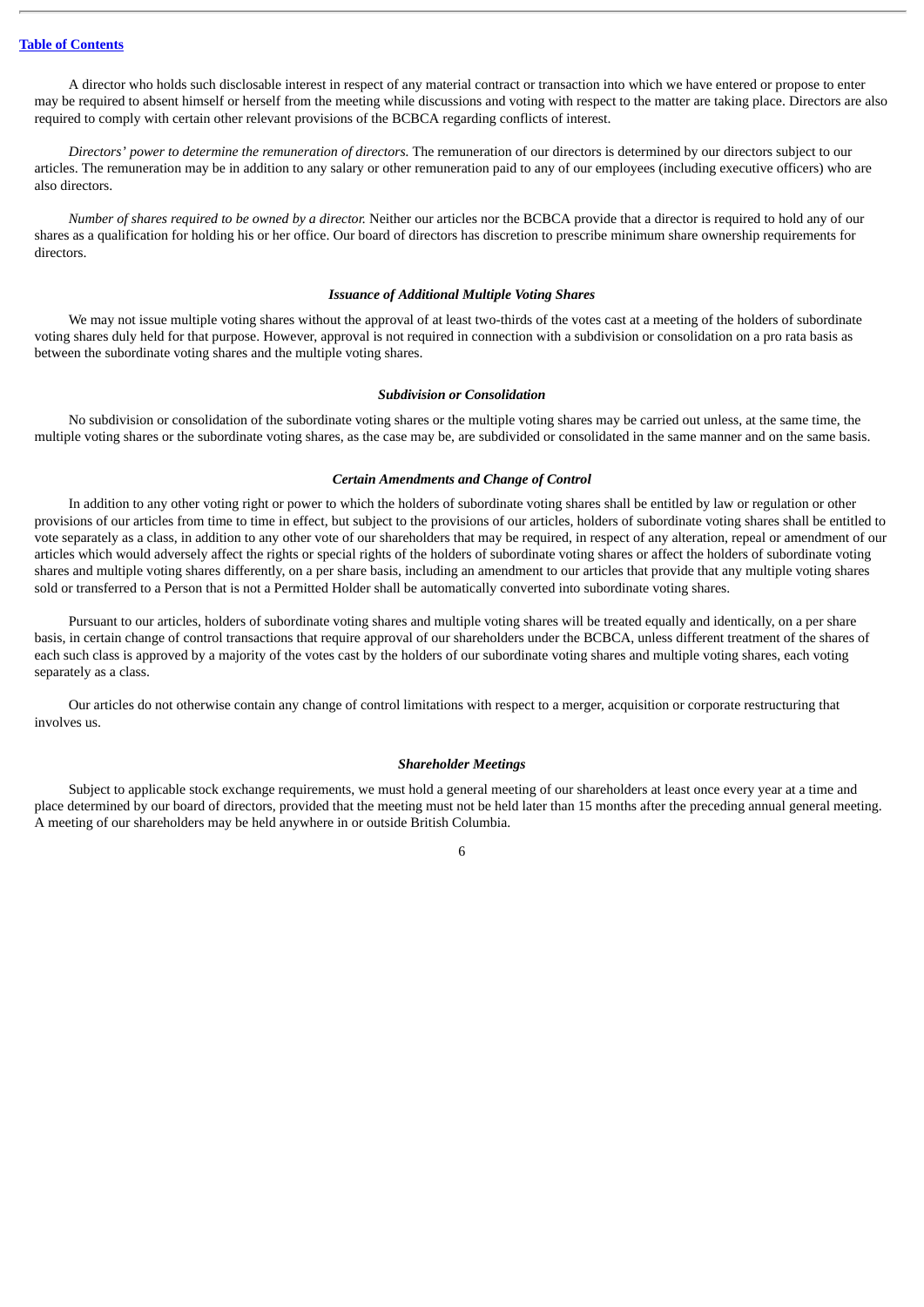A notice to convene a meeting, specifying the date, time and location of the meeting, and, where a meeting is to consider special business, the general nature of the special business must be sent to each shareholder entitled to attend the meeting and to each director not less than 21 days and no more than 60 days prior to the meeting, although, as a result of applicable securities laws, the minimum time for notice is effectively longer in most circumstances. Under the BCBCA, shareholders entitled to notice of a meeting may waive or reduce the period of notice for that meeting, provided applicable securities laws are met. The accidental omission to send notice of any meeting of shareholders to, or the non-receipt of any notice by, any person entitled to notice does not invalidate any proceedings at that meeting.

A quorum for meetings of shareholders is present if shareholders who, in the aggregate, hold at least 25% of the issued shares plus at least a majority of multiple voting shares entitled to be voted at the meeting are present in person or represented by proxy. If a quorum is not present at the opening of any meeting of shareholders, the meeting stands adjourned to the same day in the next week at the same time and place, unless the meeting was requisitioned by shareholders, in which case the meeting is dissolved.

Holders of our subordinate voting shares and multiple voting shares are entitled to attend and vote at meetings of our shareholders except meetings at which only holders of a particular class are entitled to vote. Except as otherwise provided with respect to any particular series of preferred shares, and except as otherwise required by law, the holders of our preferred shares are not entitled as a class to receive notice of, or to attend or vote at any meetings of our shareholders. Our directors, our secretary (if any), our auditor and any other persons invited by our Chairman or directors or with the consent of those at the meeting are entitled to attend any meeting of our shareholders but will not be counted in the quorum or be entitled to vote at the meeting unless he or she is a shareholder or proxyholder entitled to vote at the meeting.

## *Shareholder Proposals and Advance Notice Procedures*

Under the BCBCA, qualified shareholders holding at least one percent (1%) of our issued voting shares or where shares have a fair market value in excess of \$2000 in the aggregate may make proposals for matters to be considered at the annual general meeting of shareholders. Such proposals must be sent to us in advance of any proposed meeting by delivering a timely written notice in proper form to our registered office in accordance with the requirements of the BCBCA. The notice must include information on the business the shareholder intends to bring before the meeting. To be a qualified shareholder, a shareholder must currently be and have been a registered or beneficial owner of at least one share of the company for at least two years before the date of signing the proposal.

We have included certain advance notice provisions with respect to the election of our directors in our articles (the "Advance Notice Provisions"). The Advance Notice Provisions are intended to: (i) facilitate orderly and efficient annual general meetings or, where the need arises, special meetings; (ii) ensure that all shareholders receive adequate notice of board nominations and sufficient information with respect to all nominees; and (iii) allow shareholders to register an informed vote. Only persons who are nominated in accordance with the Advance Notice Provisions will be eligible for election as directors at any annual meeting of shareholders, or at any special meeting of shareholders if one of the purposes for which the special meeting was called was the election of directors.

Under the Advance Notice Provisions, a shareholder wishing to nominate a director would be required to provide us notice, in the prescribed form, within the prescribed time periods. These time periods include, (i) in the case of an annual meeting of shareholders (including annual and special meetings), not less than 30 days prior to the date of the annual meeting of shareholders; provided, that if the first public announcement of the date of the annual meeting of shareholders (the "Notice Date") is less than 50 days before the meeting date, not later than the close of business on the 10<sup>th</sup> day following the Notice Date; and (ii) in the case of a special meeting (which is not also an annual meeting) of shareholders called for any purpose which includes electing directors, not later than the close of business on the 15th day following the Notice Date, provided that, in either instance, if notice-and-access (as defined in National Instrument 54-101—*Communication with Beneficial Owners of*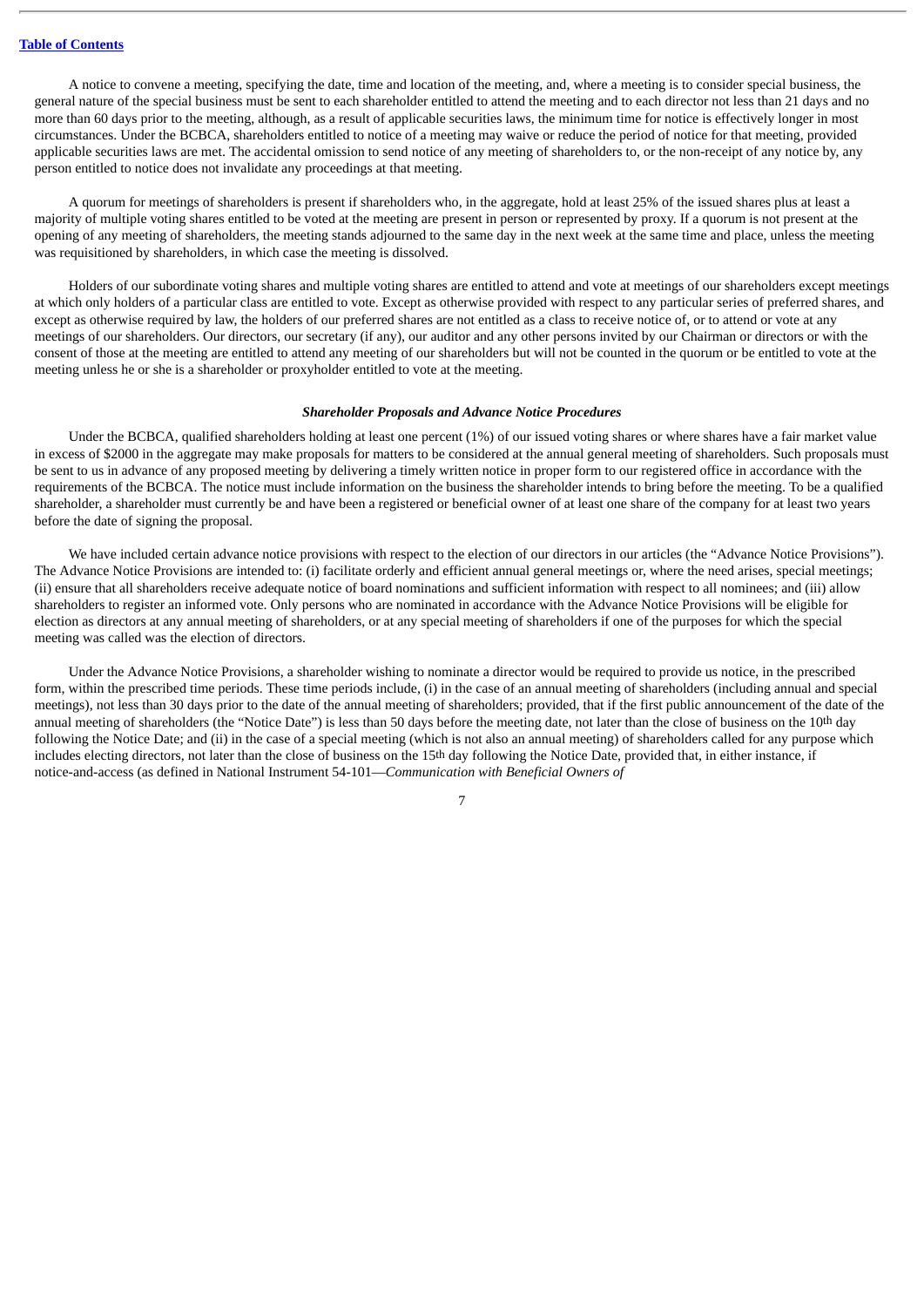*Securities of a Reporting Issuer*) is used for delivery of proxy related materials in respect of a meeting described above, and the Notice Date in respect of the meeting is not less than 50 days prior to the date of the applicable meeting, the notice must be received not later than the close of business on the 40th day before the applicable meeting.

These provisions could have the effect of delaying until the next shareholder meeting the nomination of certain persons for director that are favored by the holders of a majority of our outstanding voting securities.

#### *Take-Over Bid Protection*

Under applicable securities laws in Canada, an offer to purchase multiple voting shares would not necessarily require that an offer be made to purchase subordinate voting shares. In accordance with the rules of the TSX designed to ensure that, in the event of a take-over bid, the holders of subordinate voting shares will be entitled to participate on an equal footing with holders of multiple voting shares, the holders of multiple voting shares have entered into a customary coattail agreement with us and a trustee (the "Coattail Agreement"). The Coattail Agreement contains provisions customary for dual-class, TSX-listed corporations designed to prevent transactions that otherwise would deprive the holders of subordinate voting shares of rights under applicable securities laws in Canada to which they would have been entitled if the multiple voting shares had been subordinate voting shares.

The undertakings in the Coattail Agreement do not apply to prevent a sale by the holders of multiple voting shares or their Permitted Holders of multiple voting shares if concurrently an offer is made to purchase subordinate voting shares that:

- offers a price per subordinate voting share at least as high as the highest price per share to be paid pursuant to the take-over bid for the multiple voting shares;
- (b) provides that the percentage of outstanding subordinate voting shares to be taken up (exclusive of shares owned immediately prior to the offer by the offeror or persons acting jointly or in concert with the offeror) is at least as high as the percentage of multiple voting shares to be sold (exclusive of multiple voting shares owned immediately prior to the offer by the offeror and persons acting jointly or in concert with the offeror);
- (c) has no condition attached other than the right not to take up and pay for subordinate voting shares tendered if no shares are purchased pursuant to the offer for multiple voting shares; and
- (d) is in all other material respects identical to the offer for multiple voting shares.

In addition, the Coattail Agreement does not prevent the transfer of multiple voting shares to Permitted Holders, provided such transfer is not or would not have been subject to the requirements to make a take-over bid (if the vendor or transferee were in Canada) or constitutes or would be exempt from certain requirements applicable to take-over bids under applicable securities laws in Canada. The conversion of multiple voting shares into subordinate voting shares, whether or not such subordinate voting shares are subsequently sold, would not constitute a disposition of multiple voting shares for the purposes of the Coattail Agreement.

Under the Coattail Agreement, any sale of multiple voting shares by a holder of multiple voting shares party to the Coattail Agreement is conditional upon the transferee becoming a party to the Coattail Agreement, to the extent such transferred multiple voting shares are not automatically converted into subordinate voting shares in accordance with our articles.

The Coattail Agreement contains provisions for authorizing action by the trustee to enforce the rights under the Coattail Agreement on behalf of the holders of the subordinate voting shares. The obligation of the trustee to take such action is conditional on us or holders of the subordinate voting shares providing such funds and indemnity as the trustee may reasonably require. No holder of subordinate voting shares will have the right, other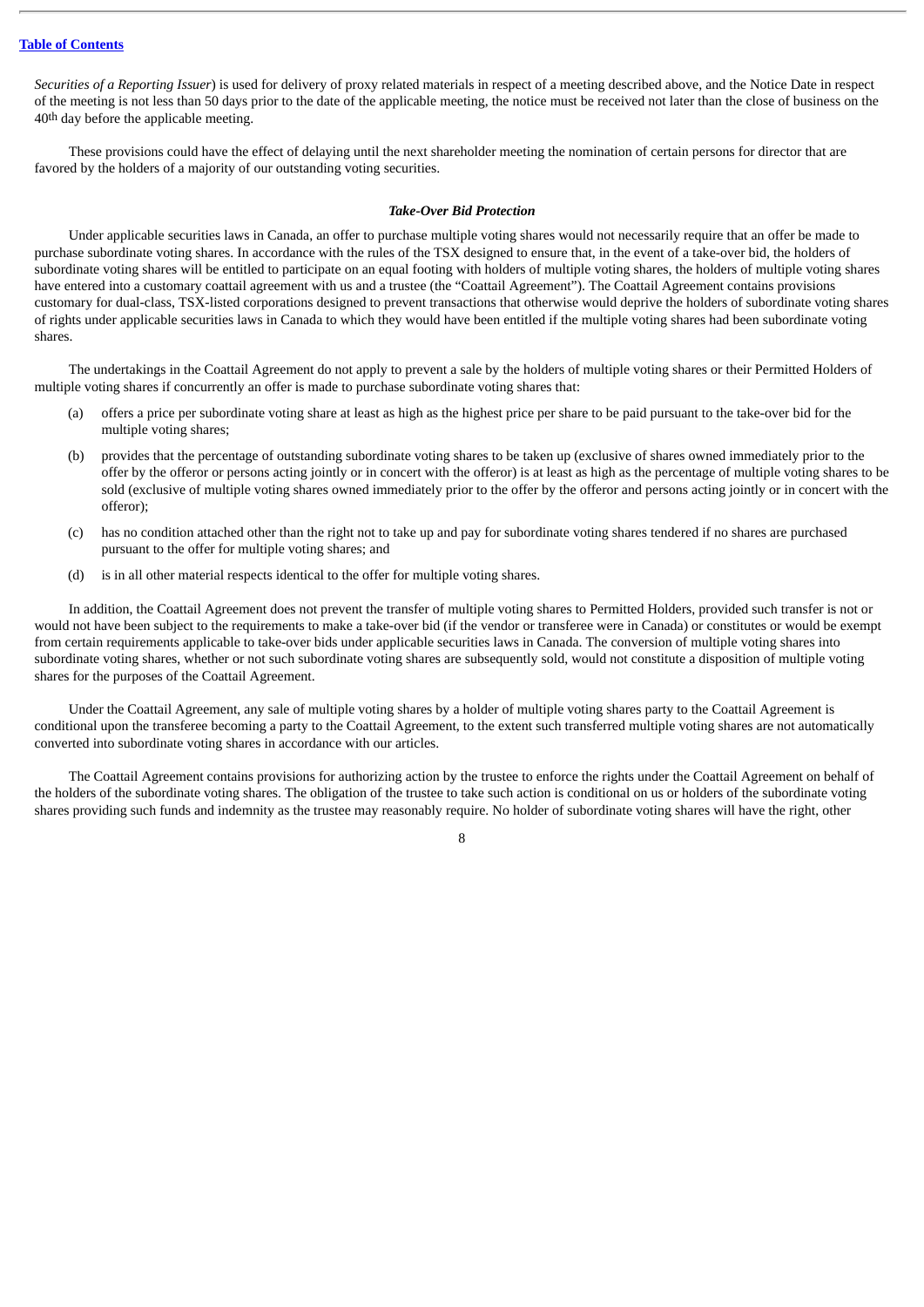than through the trustee, to institute any action or proceeding or to exercise any other remedy to enforce any rights arising under the Coattail Agreement unless the trustee fails to act on a request authorized by holders of not less than 10% of the outstanding subordinate voting shares and reasonable funds and indemnity have been provided to the trustee.

Other than in respect of non-material amendments and waivers that do not adversely affect the interests of holders of subordinate voting shares, the Coattail Agreement provides that, among other things, it may not be amended, and no provision thereof may be waived, unless, prior to giving effect to such amendment or waiver, the following have been obtained: (a) the consent of the TSX and any other applicable securities regulatory authority in Canada; and (b) the approval of at least two-thirds of the votes cast by holders of subordinate voting shares represented at a meeting duly called for the purpose of considering such amendment or waiver, excluding votes attached to subordinate voting shares held by the holders of multiple voting shares or their affiliates and related parties and any persons who have an agreement to purchase multiple voting shares on terms which would constitute a sale or disposition for purposes of the Coattail Agreement, other than as permitted thereby.

No provision of the Coattail Agreement limits the rights of any holders of subordinate voting shares under applicable law.

## *Forum Selection*

We have included a forum selection provision in our articles that provides that, unless we consent in writing to the selection of an alternative forum, the Superior Court of Justice of the Province of Ontario, Canada and the appellate courts therefrom, will be the sole and exclusive forum for (i) any derivative action or proceeding brought on our behalf; (ii) any action or proceeding asserting a claim of breach of a fiduciary duty owed by any of our directors, officers, or other employees to us; (iii) any action or proceeding asserting a claim arising pursuant to any provision of the BCBCA or our articles; or (iv) any action or proceeding asserting a claim otherwise related to the relationships among us, our affiliates and their respective shareholders, directors and/or officers, but excluding claims related to our business or such affiliates. The forum selection provision also provides that our security holders are deemed to have consented to personal jurisdiction in the Province of Ontario and to service of process on their counsel in any foreign action initiated in violation of the foregoing provisions.

#### *Limitation of Liability and Indemnification*

Under the BCBCA, a company may indemnify: (i) a current or former director or officer of that company; (ii) a current or former director or officer of another corporation if, at the time such individual held such office, the corporation was an affiliate of the company, or if such individual held such office at the company's request; or (iii) an individual who, at the request of the company, held, or holds, an equivalent position in another entity (an "indemnifiable person") against all costs, charges and expenses, including an amount paid to settle an action or satisfy a judgment, reasonably incurred by him or her in respect of any civil, criminal, administrative or other legal proceeding or investigative action (whether current, threatened, pending or completed) in which he or she is involved because of that person's position as an indemnifiable person, unless: (i) the individual did not act honestly and in good faith with a view to the best interests of such company or the other entity, as the case may be; or (ii) in the case of a proceeding other than a civil proceeding, the individual did not have reasonable grounds for believing that the individual's conduct was lawful. A company cannot indemnify an indemnifiable person if it is prohibited from doing so under its articles or by applicable law. A company may pay, as they are incurred in advance of the final disposition of an eligible proceeding, the expenses actually and reasonably incurred by an indemnifiable person in respect of that proceeding only if the indemnifiable person has provided an undertaking that, if it is ultimately determined that the payment of expenses was prohibited, the indemnifiable person will repay any amounts advanced. Subject to the aforementioned prohibitions on indemnification, a company must, after the final disposition of an eligible proceeding, pay the expenses actually and reasonably incurred by an indemnifiable person in respect of such eligible proceeding if such indemnifiable person has not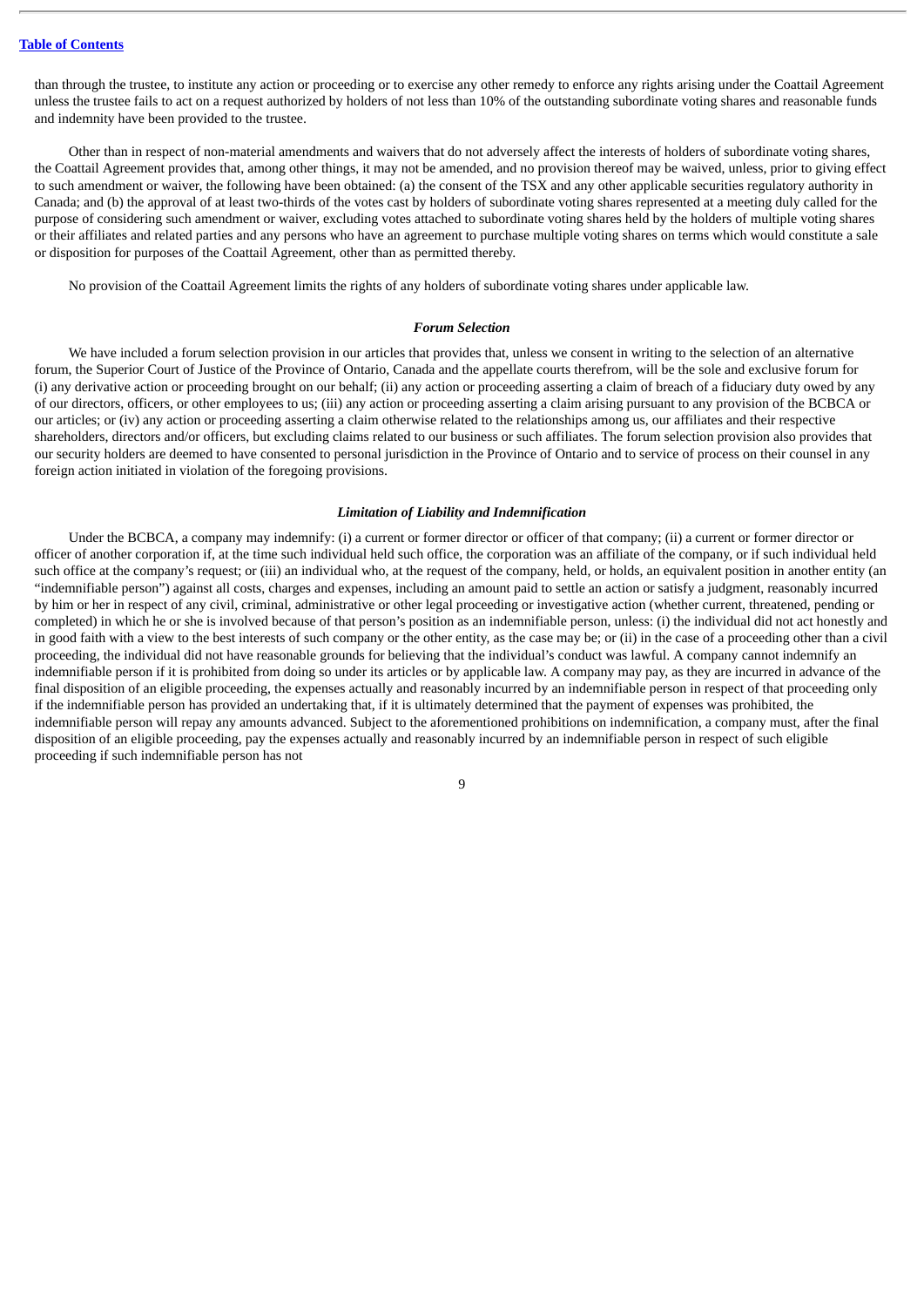been reimbursed for such expenses, and was wholly successful, on the merits or otherwise, in the outcome of such eligible proceeding or was substantially successful on the merits in the outcome of such eligible proceeding. On application from an indemnifiable person, a court may make any order the court considers appropriate in respect of an eligible proceeding, including the indemnification of penalties imposed or expenses incurred in any such proceedings and the enforcement of an indemnification agreement. As permitted by the BCBCA, our articles require us to indemnify our directors, officers, former directors or officers (and such individual's respective heirs and legal representatives) and permit us to indemnify any person to the extent permitted by the BCBCA.

## **Transfer Agent and Registrar**

The transfer agent and registrar for our subordinate voting shares in the United States is Computershare Trust Company, N.A. at its principal office in Canton, Massachusetts, and in Canada is Computershare Investor Services Inc. at its principal office in Toronto, Ontario.

## **Ownership and Exchange Controls**

There is no limitation imposed by Canadian law or by our articles on the right of a non-resident to hold or vote our subordinate voting shares or multiple voting shares, other than discussed below.

#### *Competition Act*

Limitations on the ability to acquire and hold our subordinate voting shares and multiple voting shares may be imposed by the *Competition Act* (Canada). This legislation permits the Commissioner of Competition, or Commissioner, to review any acquisition or establishment, directly or indirectly, including through the acquisition of shares, of control over or of a significant interest in us. This legislation grants the Commissioner jurisdiction, for up to one year after the acquisition has been substantially completed, to challenge this type of acquisition by seeking a remedial order, including an order to prohibit the acquisition or require divestitures, from the Canadian Competition Tribunal, which may be granted where the Competition Tribunal finds that the acquisition substantially prevents or lessens, or is likely to substantially prevent or lessen, competition.

This legislation also requires any person or persons who intend to acquire more than 20% of our voting shares or, if such person or persons already own more than 20% of our voting shares prior to the acquisition, more than 50% of our voting shares, to file a notification with the Canadian Competition Bureau if certain financial thresholds are exceeded. Where a notification is required, unless an exemption is available, the legislation prohibits completion of the acquisition until the expiration of the applicable statutory waiting period, unless the Commissioner either waives or terminates such waiting period or issues an advance ruling certificate. The Commissioner's review of a notifiable transaction for substantive competition law considerations may take longer than the statutory waiting period.

#### *Investment Canada Act*

The *Investment Canada Act* requires each "non Canadian" (as defined in the *Investment Canada Act*) who acquires "control" of an existing "Canadian business," to file a notification in prescribed form with the responsible federal government department or departments not later than 30 days after closing, provided the acquisition of control is not a reviewable transaction under the *Investment Canada Act*. Subject to certain exemptions, a transaction that is reviewable under the *Investment Canada Act* may not be implemented until an application for review has been filed and the responsible Minister of the federal cabinet has determined that the investment is likely to be of "net benefit to Canada" taking into account certain factors set out in the *Investment Canada Act*. Under the *Investment Canada Act*, an investment in our subordinate voting shares or multiple voting shares by a non-Canadian who is a World Trade Organization member country investor that is not a state-owned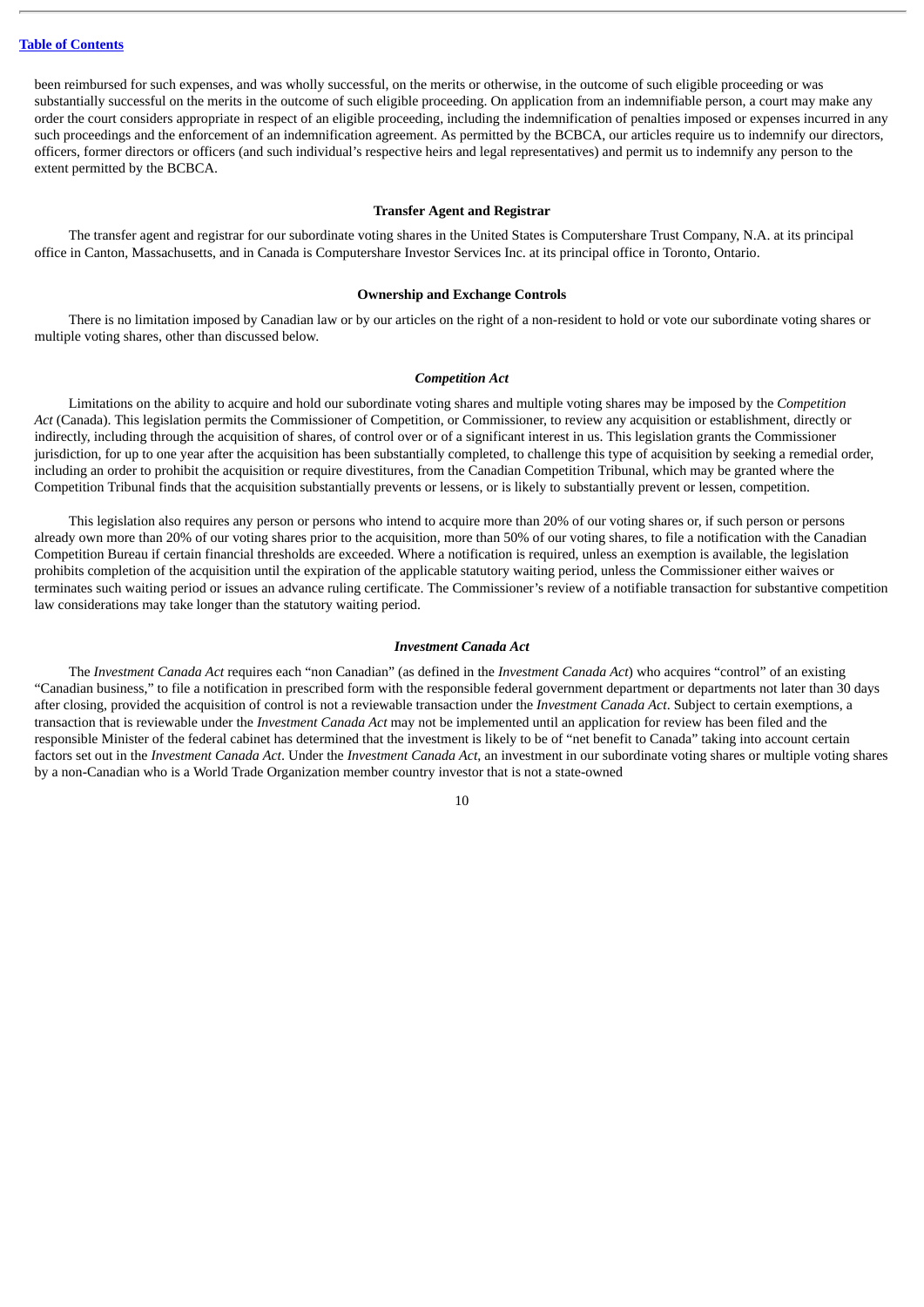enterprise, would be reviewable only if it were an investment to acquire control of us pursuant to the *Investment Canada Act* and our enterprise value (as determined pursuant to the *Investment Canada Act* and its regulations) was equal to or greater than \$1 billion, or \$1.5 billion in the case of "trade agreement investors."

The *Investment Canada Act* contains various rules to determine if there has been an acquisition of control. Generally, for purposes of determining whether an investor has acquired control of a corporation by acquiring shares, the following general rules apply, subject to certain exceptions: the acquisition of a majority of the undivided ownership interests in the voting shares of the corporation is deemed to be acquisition of control of that corporation; the acquisition of less than a majority, but one-third or more, of the voting shares of a corporation or of an equivalent undivided ownership interest in the voting shares of the corporation is presumed to be acquisition of control of that corporation unless it can be established that, on the acquisition, the corporation is not controlled in fact by the acquirer through the ownership of voting shares; and the acquisition of less than one third of the voting shares of a corporation or of an equivalent undivided ownership interest in the voting shares of the corporation is deemed not to be acquisition of control of that corporation.

Under the national security review regime in the *Investment Canada Act*, review on a discretionary basis may also be undertaken by the federal government with respect to a much broader range of investments by a non-Canadian to "acquire, in whole or part, or to establish an entity carrying on all or any part of its operations in Canada." No financial threshold applies to a national security review. The relevant test is whether such investment by a non-Canadian could be "injurious to national security." The responsible ministers have broad discretion to determine whether an investor is a non-Canadian and therefore subject to national security review. Review on national security grounds is at the discretion of the responsible ministers, and may occur on a pre- or post-closing basis.

Certain transactions relating to our subordinate voting shares and multiple voting shares will generally be exempt from the *Investment Canada Act*, subject to the federal government's prerogative to conduct a national security review, including:

- the acquisition of our subordinate voting shares and multiple voting shares by a person in the ordinary course of that person's business as a trader or dealer in securities;
- the acquisition of control of us in connection with the realization of security granted for a loan or other financial assistance and not for any purpose related to the provisions of the *Investment Canada Act*; and
- the acquisition of control of us by reason of an amalgamation, merger, consolidation or corporate reorganization following which the ultimate direct or indirect control in fact of us, through ownership of our subordinate voting shares and multiple voting shares, remains unchanged.

## *Other*

There is no law, governmental decree or regulation in Canada that restricts the export or import of capital, or that would affect the remittance of dividends (if any) or other payments by us to non-resident holders of our subordinate voting shares and multiple voting shares, other than withholding tax requirements.

## **Listing**

Our subordinate voting shares are listed on the NYSE in the United States and on the TSX in Canada under the symbol "GOOS."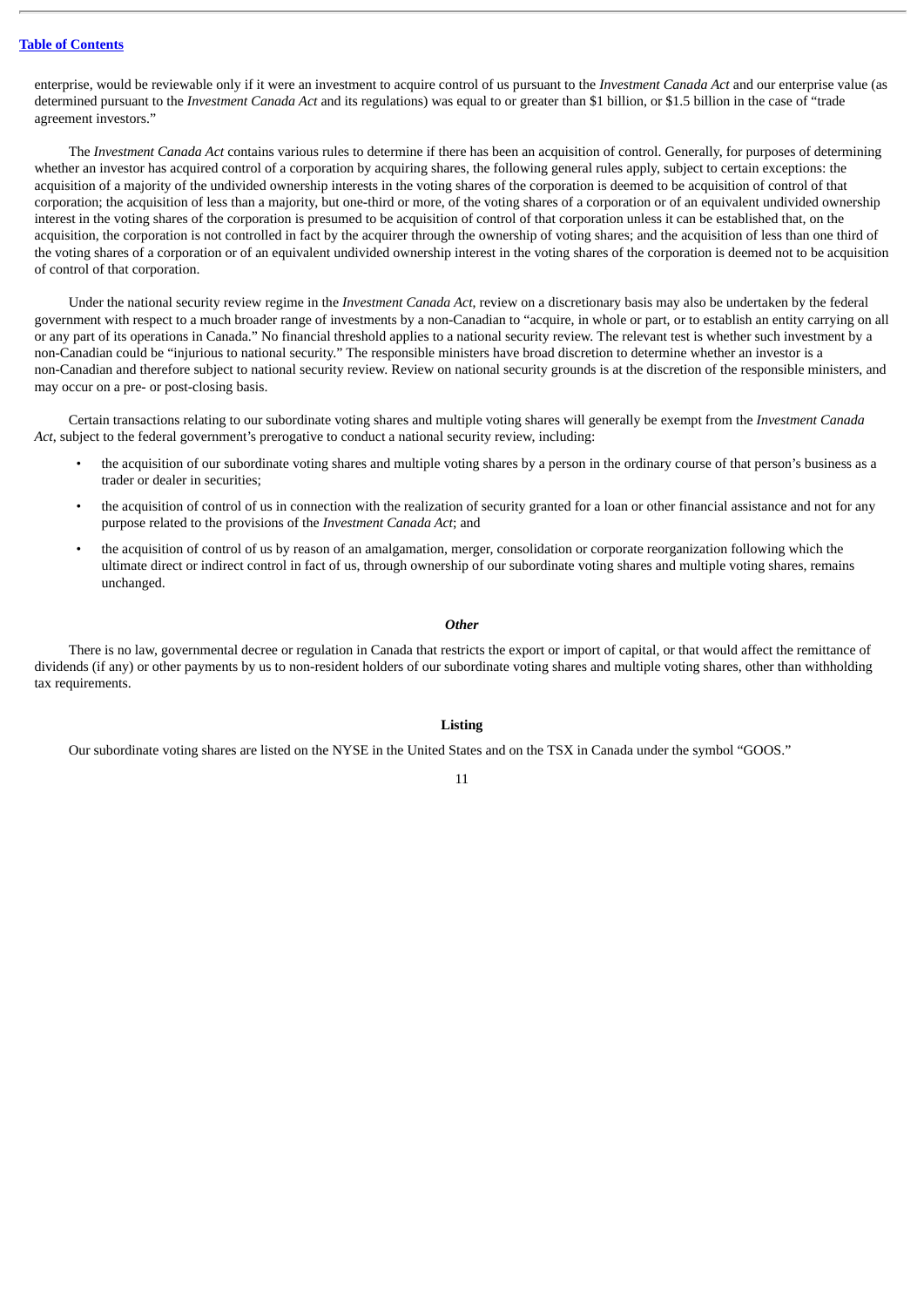## **PLAN OF DISTRIBUTION**

<span id="page-41-0"></span>The selling shareholders may sell our subordinate voting shares in any of the ways described below or in any combination thereof:

- to or through underwriters or dealers;
- through one or more agents; or
- directly to purchasers or to a single purchaser.

The distribution of our subordinate voting shares by the selling shareholders may be effected from time to time in one or more transactions:

- at a fixed price, or prices, which may be changed from time to time;
- at market prices prevailing at the time of sale;
- at prices related to such prevailing market prices; or
- at negotiated prices.

Each prospectus supplement will describe the method of distribution of our subordinate voting shares and any applicable restrictions.

Each prospectus supplement will describe the terms of the offering of our subordinate voting shares including the following:

- the name or names of any underwriters, dealers or agents and the amounts of our subordinate voting shares underwritten or purchased by each of them;
- the public offering price of our subordinate voting shares, the proceeds to the selling shareholders, and any discounts, commissions or concessions allowed or reallowed or paid to dealers; and
- information about the selling shareholders, including the relationship between the selling shareholders and us.

Only the agents or underwriters named in each prospectus supplement will be agents or underwriters in connection with our subordinate voting shares being offered thereby.

The selling shareholders may authorize underwriters, dealers or other persons acting as our agents to solicit offers by certain institutions to purchase our subordinate voting shares from the selling shareholders pursuant to delayed delivery contracts providing for payment and delivery on the date stated in each applicable prospectus supplement. Each contract will be for an amount not less than, and the aggregate amount of our subordinate voting shares sold pursuant to such contracts shall not be less nor more than, the respective amounts stated in each applicable prospectus supplement. Institutions with whom the contracts, when authorized, may be made include commercial and savings banks, insurance companies, pension funds, investment companies, educational and charitable institutions and other institutions, but shall in all cases be subject to our approval. Delayed delivery contracts will be subject only to those conditions set forth in each applicable prospectus supplement, and each prospectus supplement will set forth any commissions we pay for solicitation of these contracts.

Agents, underwriters and other third parties described above may be entitled to indemnification by us and the selling shareholders against certain civil liabilities, including liabilities under the Securities Act, or to contribution from us and the selling shareholders with respect to payments which the agents, underwriters or third parties may be required to make in respect thereof. Agents, underwriters and such other third parties may be customers of, engage in transactions with, or perform services for us or the selling shareholders in the ordinary course of business. We and the selling shareholders may also use underwriters or such other third parties with whom we or such selling shareholders have a material relationship. We and the selling shareholders will describe the nature of any such relationship in the applicable prospectus supplement.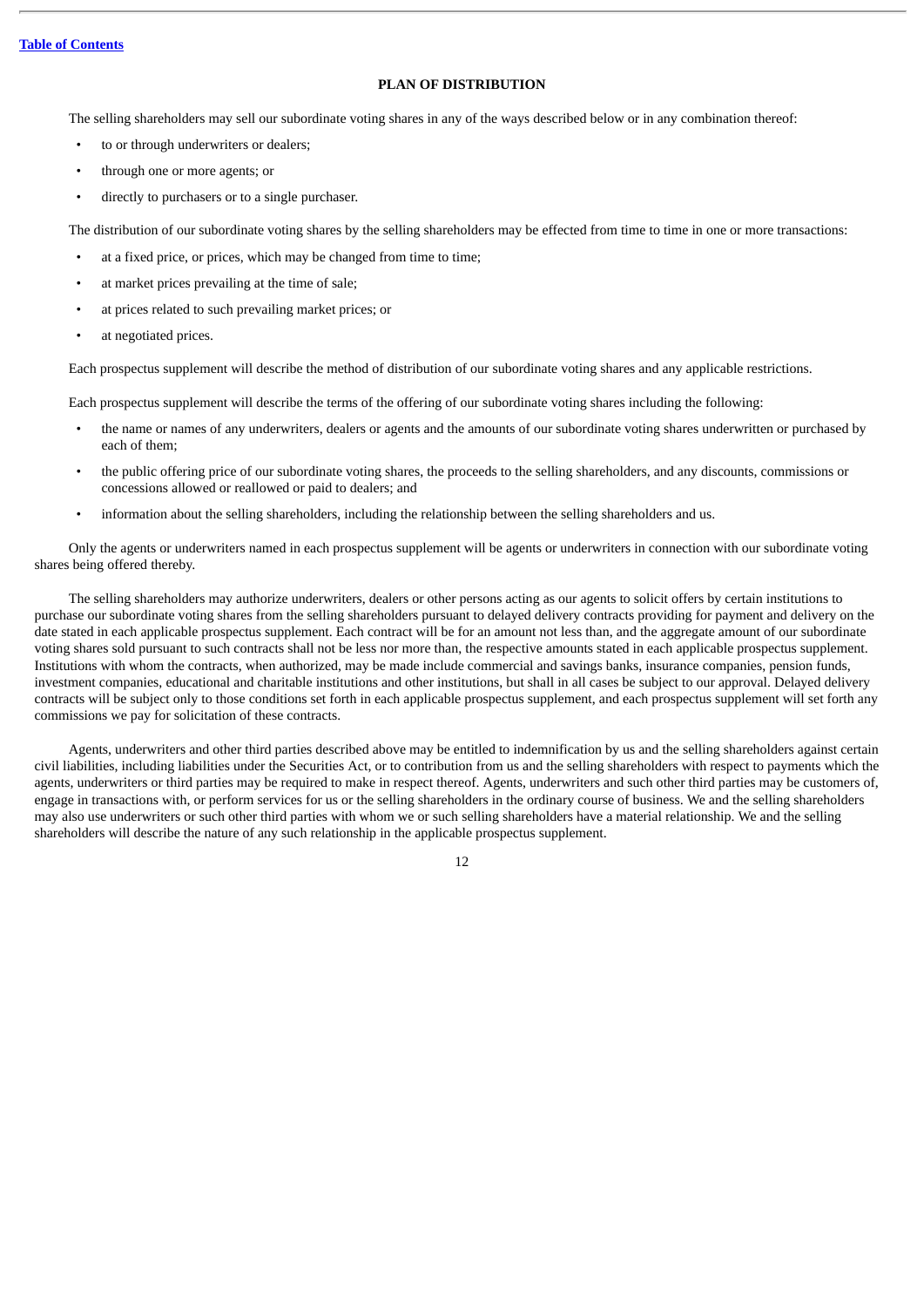Certain underwriters may use this prospectus and any accompanying prospectus supplement for offers and sales related to market-making transactions in our subordinate voting shares. These underwriters may act as principal or agent in these transactions, and the sales will be made at prices related to prevailing market prices at the time of sale. Any underwriters involved in the sale of our subordinate voting shares may qualify as "underwriters" within the meaning of Section 2(a)(11) of the Securities Act. In addition, the underwriters' commissions, discounts or concessions may qualify as underwriters' compensation under the Securities Act and the rules of the Financial Industry Regulatory Authority.

Our subordinate voting shares are listed on the New York Stock Exchange and the Toronto Stock Exchange. Underwriters may make a market in our subordinate voting shares, but will not be obligated to do so and may discontinue any market making at any time without notice. We can make no assurance as to the development, maintenance or liquidity of any trading market for the securities.

Certain persons participating in an offering may engage in overallotment, stabilizing transactions, short covering transactions and penalty bids in accordance with rules and regulations under the Securities Exchange Act of 1934, as amended (the "Exchange Act"). Overallotment involves sales in excess of the offering size, which create a short position. Stabilizing transactions permit bids to purchase the underlying security so long as the stabilizing bids do not exceed a specified maximum. Short covering transactions involve purchases of the securities in the open market after the distribution is completed to cover short positions. Penalty bids permit the underwriters to reclaim a selling concession from a dealer when the securities originally sold by the dealer are purchased in a covering transaction to cover short positions. Those activities may cause the price of the securities to be higher than it would otherwise be. If commenced, the underwriters may discontinue any of the activities at any time.

There can be no assurance that the selling shareholders will sell any of our subordinate voting shares registered pursuant to the registration statement of which this prospectus or any applicable prospectus supplement forms a part.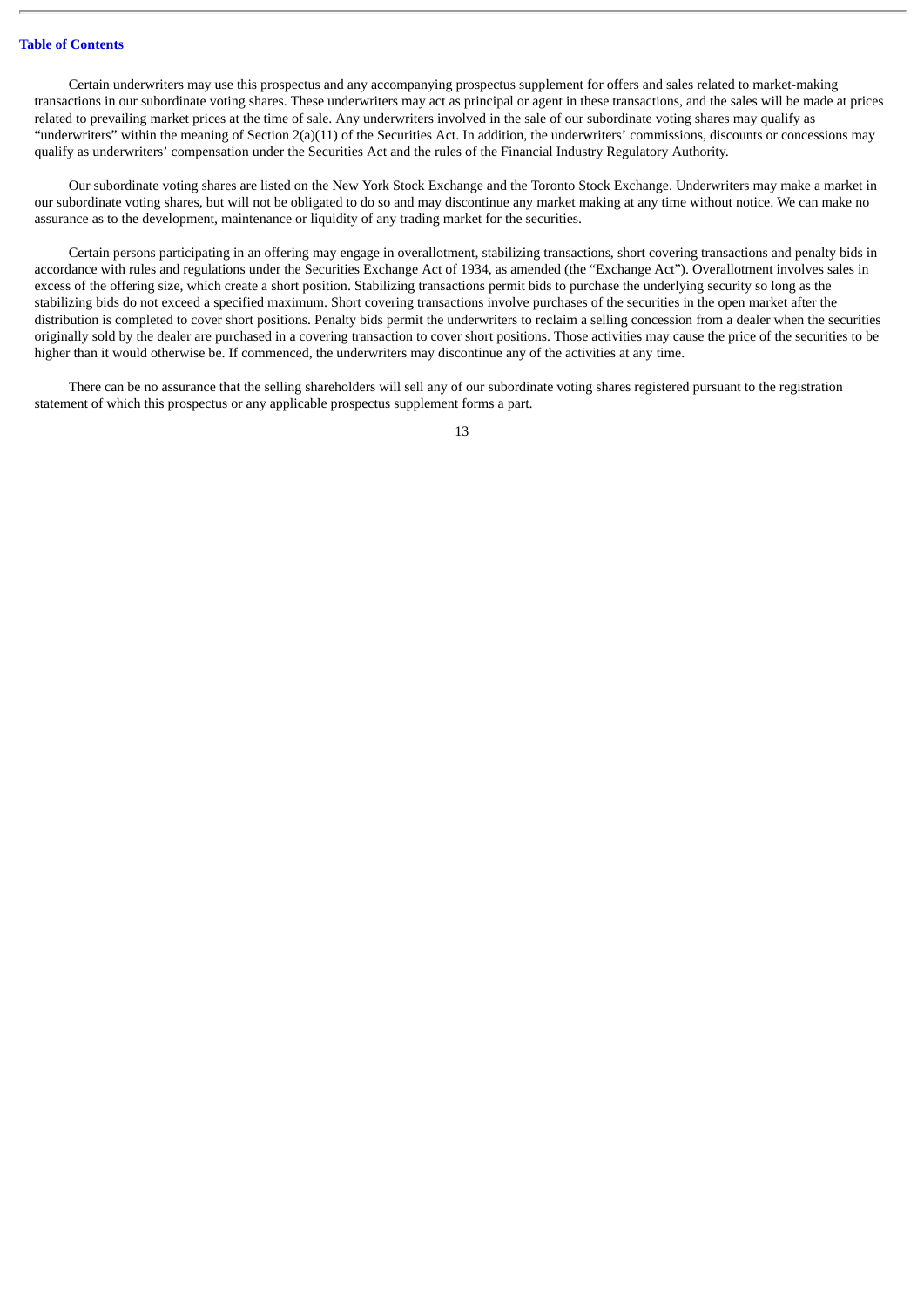## **LEGAL MATTERS**

<span id="page-43-0"></span>The validity of the issuance of the subordinate voting shares to be offered hereby will be passed upon for us by Ropes & Gray LLP, Boston, Massachusetts. Ropes & Gray LLP and certain of its attorneys are limited partners in RGIP, LP, which is an investor in certain investment funds advised by Bain Capital Private Equity, LP. RGIP, LP indirectly owns less than 1% of our subordinate voting shares. The validity of the issuance of our subordinate voting shares offered in this prospectus and certain other legal matters as to Canadian law will be passed upon for us by Stikeman Elliott LLP, Canada. The partners, counsel and associates of Stikeman Elliott LLP, as a group, beneficially own directly and indirectly, less than 1% of our outstanding securities of any class. The validity of the subordinate voting shares offered hereby will be passed upon on behalf of the underwriter(s) by counsel that we will name in the applicable prospectus supplement.

## **EXPERTS**

<span id="page-43-1"></span>The financial statements incorporated in this prospectus by reference from Amendment No. 1 to the Company's Annual Report on Form 20-F/A for the year ended March 31, 2018, and the effectiveness of the Company's internal control over financial reporting have been audited by Deloitte LLP, an independent registered public accounting firm, as stated in their reports (which report on the internal control over financial reporting expresses an adverse opinion on the effectiveness of the Company's internal control over financial reporting because of material weaknesses), which are incorporated herein by reference. Such financial statements have been so incorporated in reliance upon the reports of such firm given upon their authority as experts in accounting and auditing.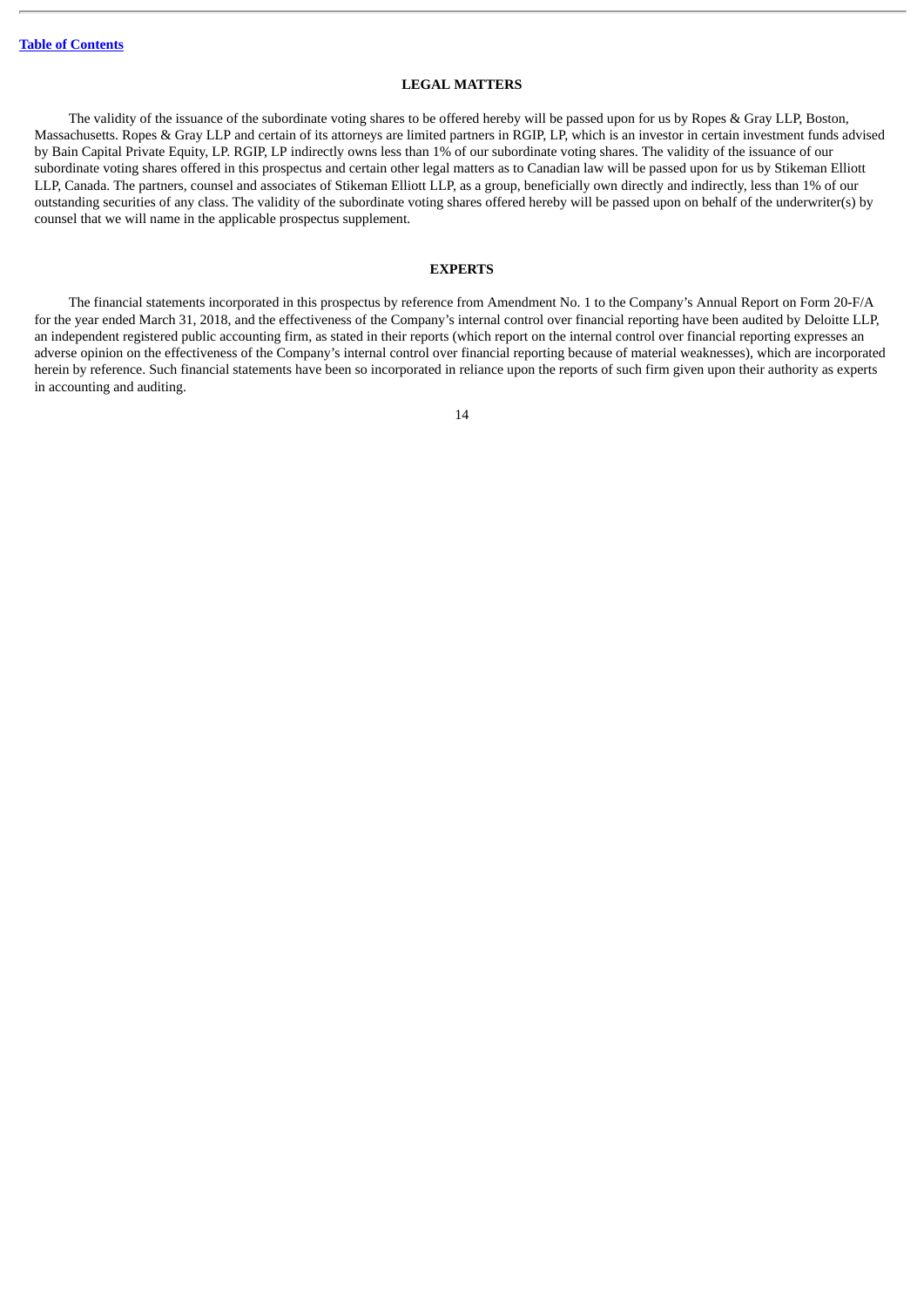## **WHERE YOU CAN FIND MORE INFORMATION**

<span id="page-44-0"></span>This prospectus, which forms a part of our registration statement on Form F-3, does not contain all of the information set forth in the registration statement. For further information with respect to us and our subordinate voting shares, reference is made to the applicable prospectus supplement. Statements contained in this prospectus as to the contents of any contract or other document are not necessarily complete. We are subject to periodic reporting and other informational requirements of the Exchange Act as applicable to foreign private issuers. Accordingly, we are required to file reports, including annual reports on Form 20-F, and other information with the SEC. Although we are not required to prepare and issue quarterly reports as a foreign private issuer, we currently intend to file quarterly reports on Form 6-K with the SEC. As a foreign private issuer, we are exempt from the rules of the Exchange Act prescribing the furnishing and content of proxy statements to shareholders and Section 16 short-swing profit reporting for our officer, directors and holders of more than 10% of our voting shares. The registration statement, such reports and other information can be inspected and copied at the Public Reference Room of the SEC located at 100 F Street, N.E., Washington, D.C. 20549. Copies of such materials, including copies of all or any portion of the registration statement, can be obtained from the Public Reference Room of the SEC at prescribed rates. You can call the SEC at 1-800-SEC-0330 to obtain information on the operation of the Public Reference Room. Such materials may also be accessed electronically by means of the SEC's website at www.sec.gov.

We are also subject to the full informational requirements of the securities commissions in all provinces and territories of Canada. You are invited to read and copy any reports, statements or other information, other than confidential filings, that we intend to file with the Canadian provincial and territorial securities commissions. These filings are also electronically available from the Canadian System for Electronic Document Analysis and Retrieval (SEDAR) (http://www.sedar.com), the Canadian equivalent of the SEC's Electronic Document Gathering and Retrieval System. Documents filed on SEDAR are not, and should not be considered, part of this prospectus.

## **INCORPORATION OF CERTAIN INFORMATION BY REFERENCE**

<span id="page-44-1"></span>The SEC allows us to "incorporate by reference" into this prospectus information we file with it, which means that we can disclose important information to you by referring you to those documents. The information incorporated by reference is considered to be part of this prospectus, and information in documents that we file later with the SEC will automatically update and supersede information in this prospectus. We incorporate by reference into this prospectus the documents listed below and any future filings made by us with the SEC under Section 13(a), 13(c) 15(d) of the Exchange Act, except for information "furnished" to the SEC which is not deemed filed and not incorporated in this prospectus, until the termination of the offering of securities described in the applicable prospectus supplement. We hereby incorporate by reference Amendment No. 1 to our Annual Report on Form 20-F/A for the year ended March 31, 2018, filed with the SEC on June 19, 2018 (File No. 001-38027) and the description of share capital contained in the our Registration Statement on Form 8-A, as filed with the SEC on March 7, 2017 (File No. 001-38027). We also incorporate by reference any future annual reports on Form 20-F we file with the SEC under the Securities Exchange Act of 1934, as amended, or the Exchange Act, after the date of this prospectus and prior to the termination of any offering contemplated in this prospectus, and any future reports on Form 6-K we furnish to the SEC during such period that are identified in such reports as being incorporated by reference in this prospectus.

You may request a copy of these filings, at no cost, by writing or telephoning us at the following address:

Secretary 250 Bowie Ave Toronto, Ontario, Canada M6E 4Y2 (416) 780-9850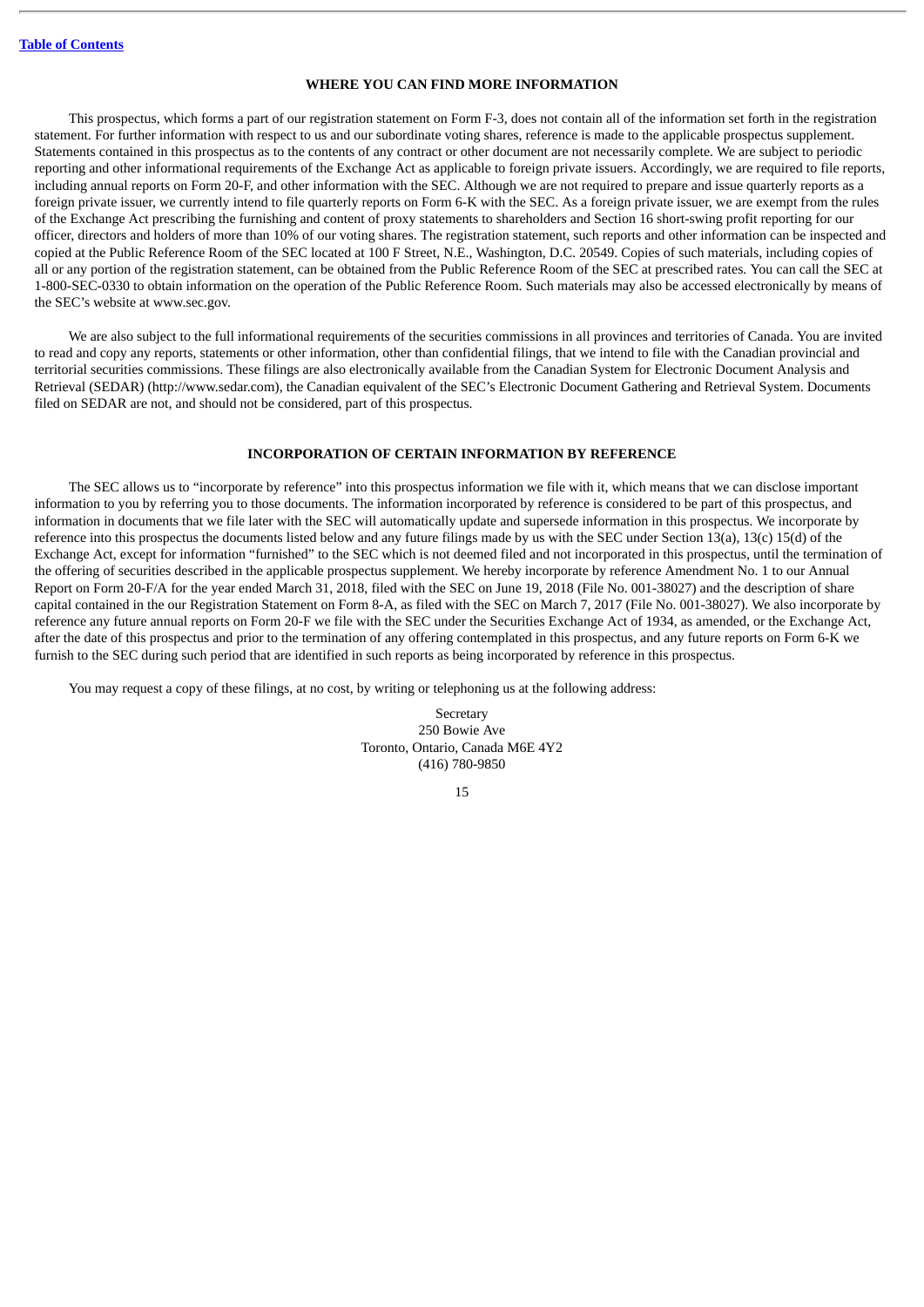Copies of these filings are also available, without charge, on the SEC's website at www.sec.gov and on our website at https://investor.canadagoose.com/corporate-governance/default.aspx?section=documents as soon as reasonably practicable after they are filed electronically with the SEC. The information contained on our website is not a part of this prospectus.